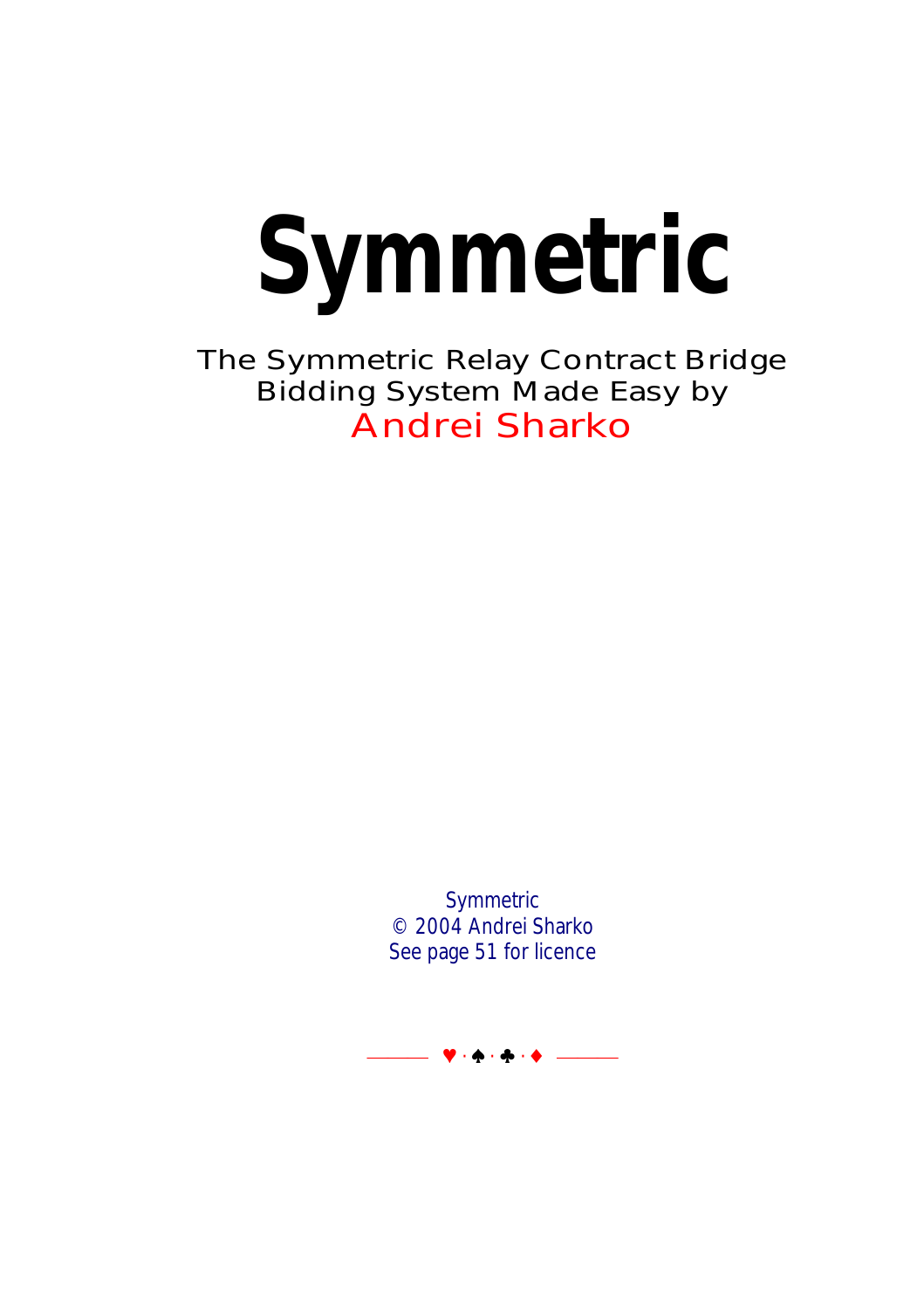# **PREFACE**

In 1980 Walter Jones and Roy Kerr published a book called *Symmetric Relay*. It was nothing less than a work of genius. It described a bidding system ahead of its time. With their methods it was possible within just a few bids to describe the exact hand shape you held. In fact their system was so far ahead of their time that their work did not attract the attention it deserved. A reading of their book, however, reveals authors that were not out to convert but rather share the fruit of their labour.

By the 1990's it became apparent that the time was overdue for a second edition of Symmetric Relay. Not that there was anything fundamentally wrong with Symmetric Relay. Rather the years of experience playing Relay have resulted in a natural evolution of refinements.

What I hope to achieve in this book is a basic repetition of the core of Symmetric Relay with those refinements. Also some aspects are left out. One such area is some of the theoretical discussion. That has its place and I recommend the original Symmetric Relay to anyone with an interest in bidding theory. There is also a practical aspect: by understanding the reasons for a particular sequence the bidding can be more easily memorised. My intention is that the explanation of bidding sequences is limited only to their practical value. The emphasis in this book is to *teach* Symmetric Relay. There is accordingly an emphasis on simplicity. I hope to present Symmetric in a form to demonstrate that such an advanced bidding system is not difficult to master.

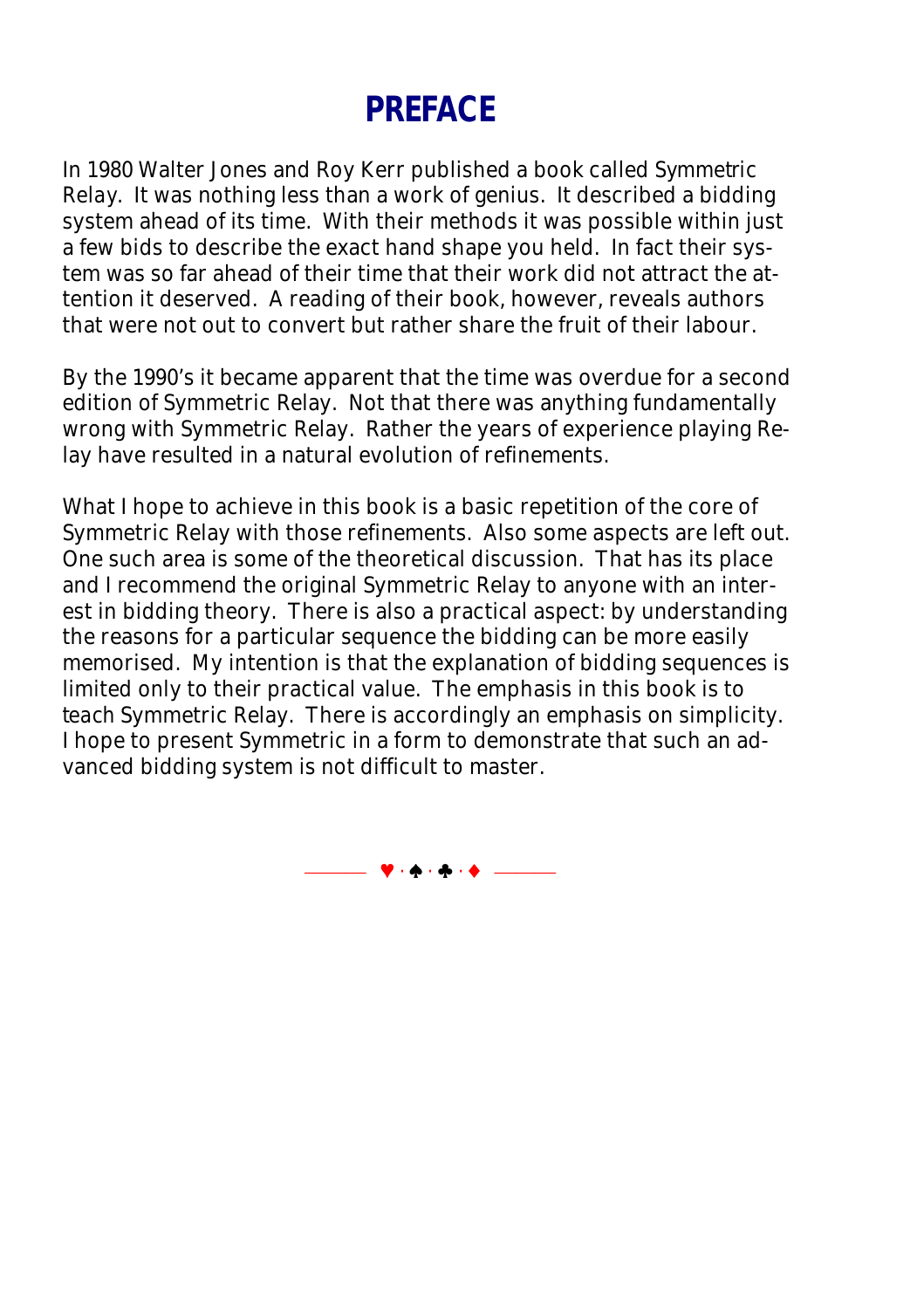# **[CONTENTS](#page-18-0)**

| 1.                               | <b>INTRODUCTION</b>                                                                                                                                                                                                                                                                                                                           | 5                                                                                |
|----------------------------------|-----------------------------------------------------------------------------------------------------------------------------------------------------------------------------------------------------------------------------------------------------------------------------------------------------------------------------------------------|----------------------------------------------------------------------------------|
| 2.                               | <b>STRUCTURE</b>                                                                                                                                                                                                                                                                                                                              | 7                                                                                |
| 3 <sub>1</sub>                   | <b>1 CLUB RELAY</b><br><b>INTRODUCTION</b><br><b>KEY CONCEPTS</b><br><b>FIRST BIDS</b><br><b>SHORTAGES AND SHAPE</b><br><b>SINGLE-SUITERS</b><br><b>TWO-SUITERS</b><br><b>THREE SUITERS</b><br><b>BALANCED HANDS</b><br><b>EXTREME SHAPES</b>                                                                                                 | 8<br>8<br>9<br>10<br>12<br>12<br>14<br>17<br>17<br>18                            |
| 4.                               | <b>OTHER RELAYS</b><br><b>1 DIAMOND RELAY</b><br><b>1 HEART RELAY</b><br><b>SINGLE-SUITERS</b><br><b>TWO-SUITERS</b><br><b>THREE SUITERS</b><br><b>1 SPADE RELAY</b><br><b>SINGLE-SUITERS</b><br><b>TWO-SUITERS</b><br><b>THREE SUITERS</b><br><b>1 NO TRUMP RELAY</b><br><b>2 CLUB RELAY</b><br><b>2 DIAMOND RELAY</b><br><b>2 NO TRUMPS</b> | 19<br>20<br>21<br>22<br>22<br>23<br>23<br>23<br>24<br>24<br>24<br>26<br>26<br>27 |
| 5.                               | <b>EXTENDING THE RELAY</b><br><b>SECOND FORCE RELAY</b><br><b>WEAK RELAYS</b><br><b>RESPONDER CONTINUES THE RELAY</b>                                                                                                                                                                                                                         | 28<br>28<br>29<br>29                                                             |
| 6.                               | <b>CUE BIDDING</b><br><b>CONTROLS</b><br><b>DENIAL CUE BIDS</b>                                                                                                                                                                                                                                                                               | 31<br>31<br>33                                                                   |
| $7_{\scriptscriptstyle{\wedge}}$ | <b>INTERVENTION</b><br><b>INTERVENTION BEFORE RELAY ESTABLISHED</b><br><b>INTERVENTION AFTER RELAY ESTABLISHED</b><br><b>INTERVENTION OVER 1 CLUB</b><br><b>INTERVENTION OVER 1 HEART</b>                                                                                                                                                     | 34<br>34<br>35<br>38<br>40                                                       |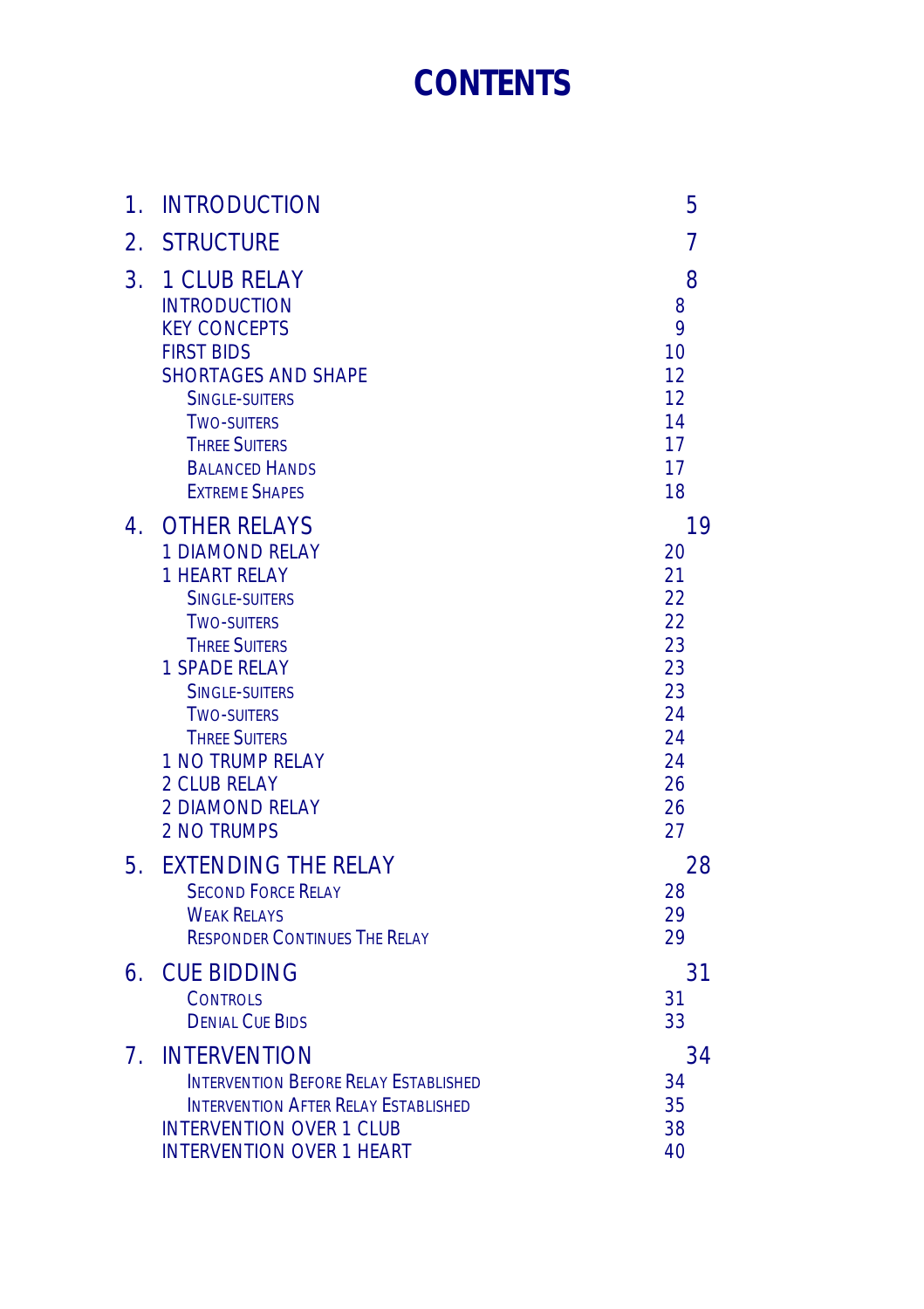| 8. | NON RELAY BIDDING                               |    |
|----|-------------------------------------------------|----|
|    | 1 CLUB                                          | 41 |
|    | <b>1 DIAMOND</b>                                | 42 |
|    | 1 HEART & 1 SPADE                               | 43 |
|    | 1 NO TRUMP                                      | 43 |
| 9. | <b>APPENDIX</b>                                 |    |
|    | <b>GLOSSARY, ABBREVIATIONS, AND CONVENTIONS</b> | 44 |
|    | <b>OPTIONS</b>                                  | 45 |
|    | <b>DIFFERENCES</b>                              | 46 |
|    | <b>BASIC RULES</b>                              | 47 |
|    | <b>LEARNING SYMMETRIC</b>                       | 48 |
|    | <b>PRACTICAL EXAMPLES</b>                       | 48 |
|    | <b>CHECKLIST</b>                                | 50 |
|    | <b>LICENCE</b>                                  | 51 |

⎯⎯⎯ y · z · w · x ⎯⎯⎯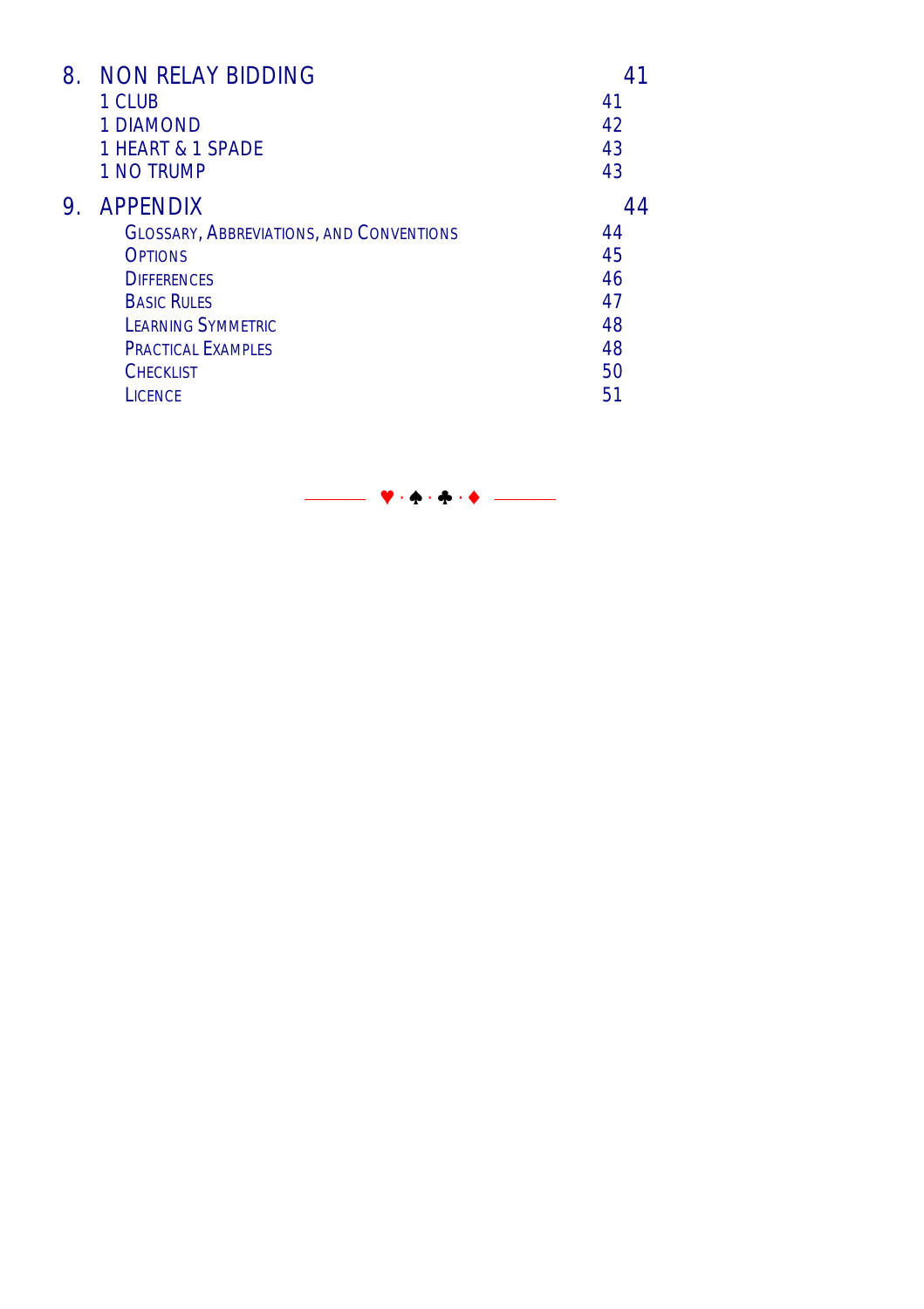# **1. INTRODUCTION**

What is Symmetric? Symmetric is a big club system with five-card majors. There is a resemblance to Precision in that some of the opening bids are similar. The feature that distinguishes Relay from other big club systems is the scheme of responses. The basic thing is simply that by playing the relay one player gets to know exactly what partner holds, rather than both players knowing a little.

The theoretical justification of the system that virtually every hand shape can be shown below the level of 3NT; and second, only one hand need give the other information. So after an auction of say  $1 \bigarrow -1 \vee$ , the 1<sup>t</sup> opener always bids 'one up', and waits for partner to describe his hand. So in this case opener bids  $1\spadesuit$  and responder further describes his hand.

This has some extraordinary advantages. The first is a serious saving of space. Following on from that, within a few bids, and almost always below 3NT responder describes his exact shape. It is then a simple matter for opener to pick the right contract. A second advantage is that more often than not declarer's hand is totally unknown to the defence. There is another really great reason to play Symmetric – it is a lot of fun.

This book is divided into nine sections as follow:

- 1. This **Introduction**.
- 2. **Structure**: this is a description of the opening bids and how the relay is started. Except for the  $1\spadesuit$  opening bid responder initiates the relay. After a 1 $\blacklozenge$  bid, responder bids 1 $\blacklozenge$  with 0 – 8 hcp and all other responses are automatically relay.
- 3. The relays starting with the **1**w **Relay**.
- 4. The **Other Relays** for the opening bids from 1<sup>t</sup> to 2NT.
- 5. **Extending the Relay**. Some interesting issues are dealt with here. These include 'weak relays' and problem hands that responder may have. Sometimes opener will stop relaying but responder would like to continue. This can happen when he has an extreme shape or has extra values.
- 6. **Cue Bidding**. In this section is a description of what happens after the shape has been shown.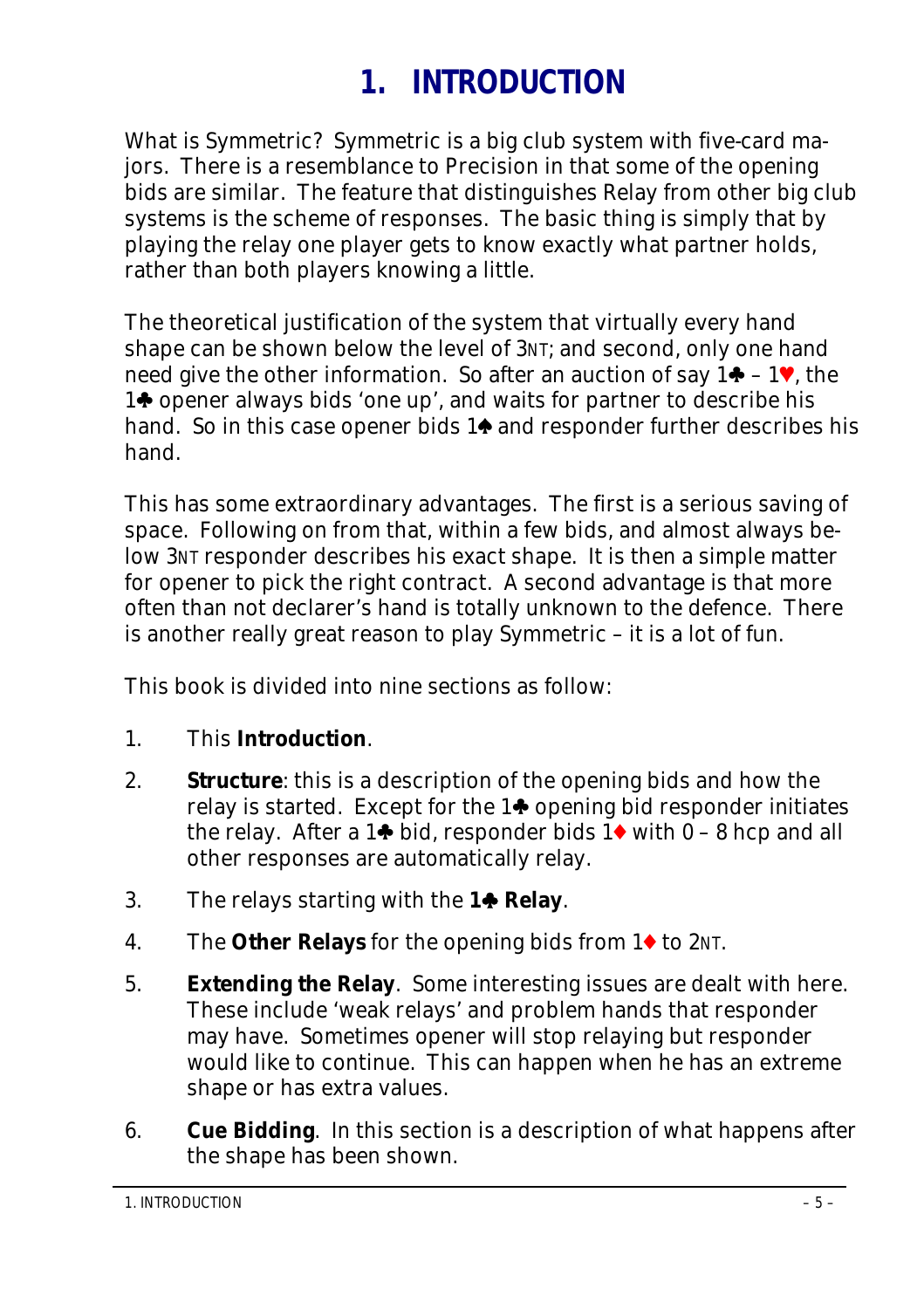- 7. **Intervention**. How does the relay cope with intervention by the opposition? Quite well as you will find out!
- 8. **Non-Relay** Constructive Bidding. While this book is a description of the Symmetric Relay bidding system there are certain consequences even when not relaying. The primary consideration is that where one has a game-forcing  $1 \text{N}$ T relay response to a  $1 \spadesuit$  opening, for example, does it follow that all other bids are non-forcing?
- 9. **Appendix**. Refer to this for a list of abbreviations and a glossary of terms of art. Also there is a list of differences between this version of Symmetric and the original.

 $\Psi \cdot \Phi \cdot \Phi \cdot \Phi$  .  $\longrightarrow$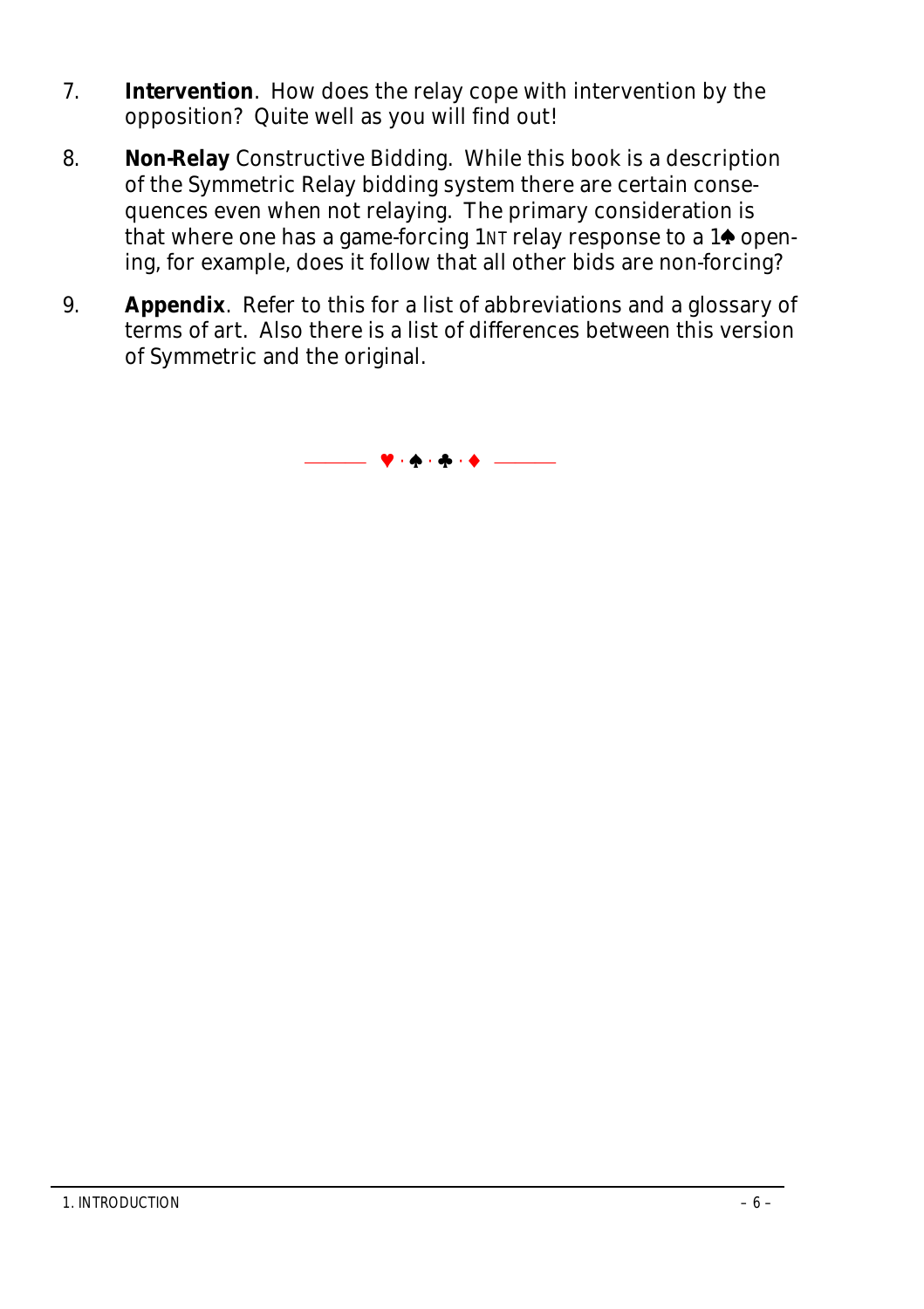# **2. STRUCTURE**

| Opening<br>Bid   | Strength  | Description   | Relay commenced<br>by responding |
|------------------|-----------|---------------|----------------------------------|
| $1 +$            | $16+$     | Any shape     | 1♥ or higher                     |
| $1\blacklozenge$ | $11 - 15$ | 2 suited      | 1 <sub>NT</sub>                  |
| $1$ V            | $11 - 15$ | 5+ Hearts     | 1 <sub>NT</sub>                  |
| $1\spadesuit$    | $11 - 15$ | 5+ Spades     | 1 <sub>NT</sub>                  |
| 1 <sub>NT</sub>  | $12 - 15$ | Balanced      | $2\clubsuit$                     |
| 2 <sub>0</sub>   | $11 - 15$ | $6+$ Clubs    | $2\bullet$                       |
| 2 <sup>4</sup>   | $11 - 15$ | 6+ Diamonds   | $2^{\vee}$                       |
| 2 <sup>4</sup>   | $6 - 10$  | 6 Hearts      | No relay                         |
| 2 <sub>0</sub>   | $6 - 10$  | 6 Spades      | No relay                         |
| 2NT              | $11 - 15$ | <b>Majors</b> | $3+$                             |
| Table 1          |           |               |                                  |

1<sup>t</sup> is the standard big club familiar to many. All other opening bids contain less than 16 hcp. The  $1\blacklozenge$  bid is of particular interest and is described more fully later. Suffice to say here that it is part of a coherent system and not a 'catch-all'. The range of  $1 \text{N}$  is  $12-15$  hcp.  $2\clubsuit$  and  $2\spadesuit$ are basically single-suited hands. 2<sup>y</sup> and 2<sup>o</sup> are weak twos. The 2NT bid is different in that it is used to show a pronounced major two-suiter.

⎯⎯⎯ y · z · w · x ⎯⎯⎯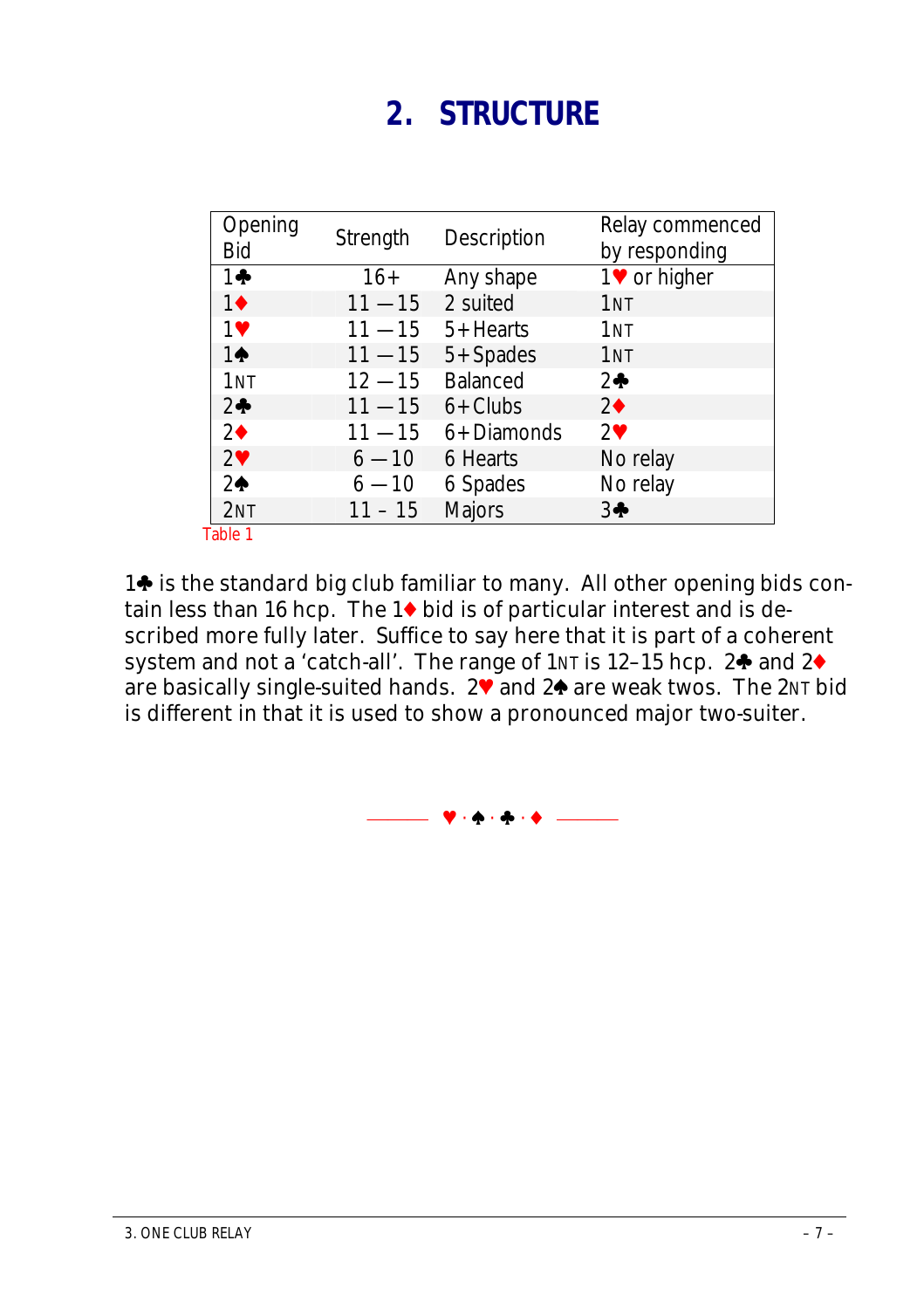# **3. 1 CLUB RELAY**

# **INTRODUCTION**

There are a lot of relays but they are all based on the  $1\clubsuit$  relay. So once one has learned that relay the others all follow – they are said to be 'symmetric'.

So how does relay work? The basic idea is that one hand describes its shape while the other player marks time with a waiting bid, or as it is referred to, he *relays.* With just a couple of exceptions the relay is the next available bid.

Generally the hands are described in the following way. First just bid your suit or suits. Then tell partner what your short suit is. Then say which shape type you hold. So a *1534* shape is bid by bidding hearts, then bidding clubs, then showing a spade shortage, then showing a 5431 shape.

The one club relay is itself broken into four different relays. After partner opens  $1\spadesuit$  the first step is to make the response that fits in with the hand type of which there are only four:

- 1. Single-suiters;
- 2. Two-suiters;
- 3. Three-suiters;
- 4. Balanced hands.

Two-suiters are divided into two sub-categories: short-legged two-suiters and long-legged two-suiters. Quite what the origin for this quaint terminology was I do not know, but it has stuck. Short-legged two-suiters contain one four-card suit. Long-legged two-suiters are at least five–five. Balanced hands do not include 5332 shapes even if it is a minor.

| Single-suiters are:                               |            | 5332 6322 6331 7222 7321 7330. |  |                                |
|---------------------------------------------------|------------|--------------------------------|--|--------------------------------|
| Short-legged two-suiters are:                     |            |                                |  | 5431 5422 6421 6430 7420 7411. |
| Long-legged two-suiters are: 5521 5530 6511 6520. |            |                                |  |                                |
| Three-suiters are:                                | 4441 5440. |                                |  |                                |
| <b>Balanced hands are:</b>                        |            | 4333 4432                      |  |                                |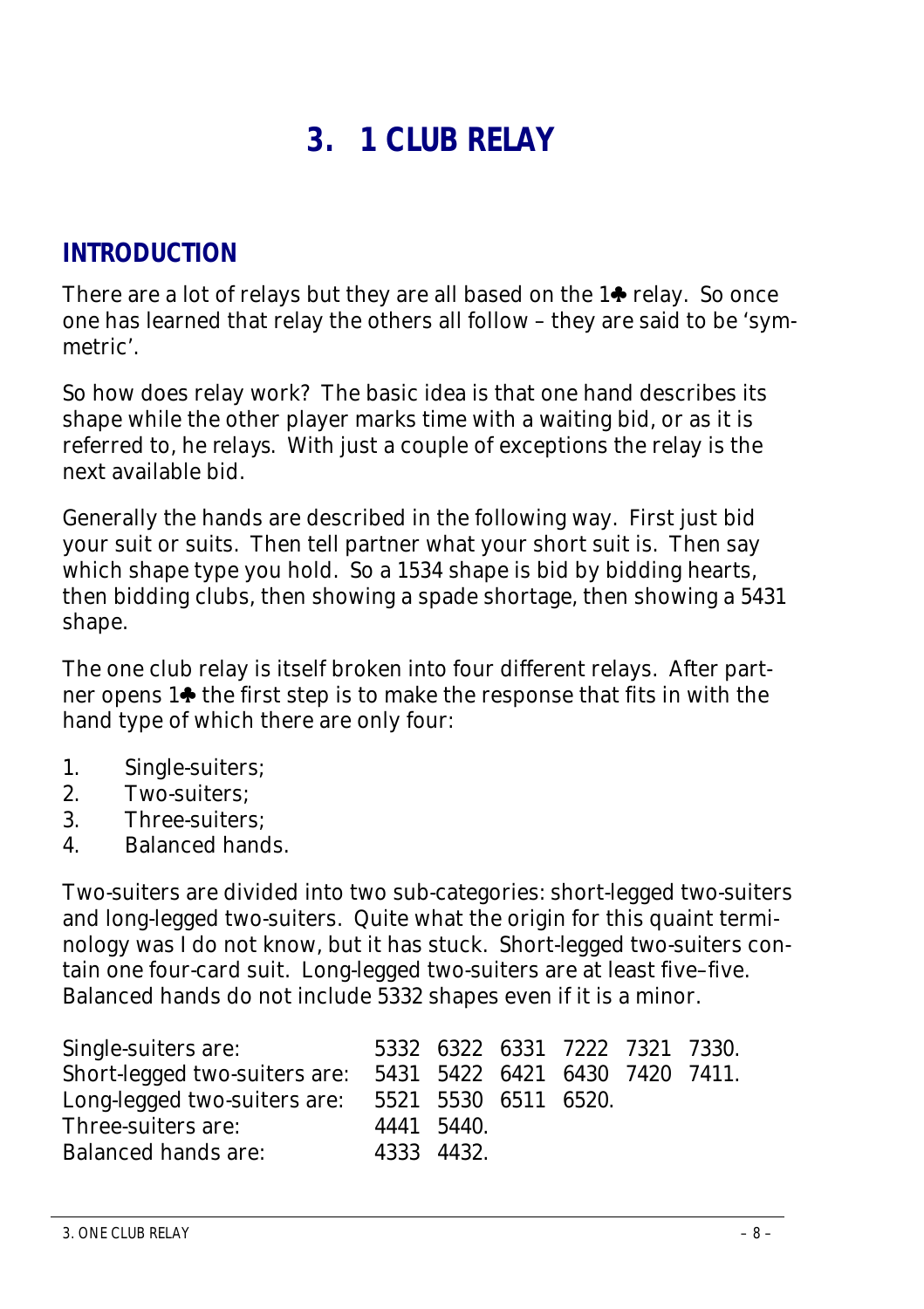There are other hand shapes of course; those containing eight-card or longer suits and really huge two-suiters, six–six or more. These are known as extreme shapes and are dealt with separately later.

The remainder of this chapter describes the relay, ie how to show your exact shape. It is done by:

- 1. Showing your suits with your first bid/s;
- 2. Then showing your shortage/s;
- 3. Then nominating the shape.

# **KEY CONCEPTS**

Before going further there are a few key concepts and principles that are essential to Symmetric.

The first key concept is the *Relay*. Table 1 shows how it commenced. The relayer keeps relaying, or asking, by bidding the minimum available bid. The exceptions are (i) *weak relays* that are dealt with separately later; (ii) a bid of 3NT is never a relay; and (iii) any six-level bid or higher is not a relay.

The second concept is *Running On*. Perhaps it is best understood by a common example, Key Card Blackwood. 4NT asks for key cards and the respo

| onses are:     |                                |  |  |
|----------------|--------------------------------|--|--|
|                | $5\clubsuit$ 0 or 3 key cards; |  |  |
| 5 <sup>4</sup> | 1 or 4 key cards;              |  |  |

- $5\degree$  2 key cards without the trump queen;
- $5\spadesuit$  2 key cards with the trump queen.

An inefficient method would be for  $5\%$  to show two key cards without reference to the trump queen. A further inquiry thereafter of 5<sup> $\spadesuit$ </sup> would ask about that card with  $5NT$  denying that card and  $6\spadesuit$  showing it. In Relay terms the 5<sup> $\spadesuit$ </sup> bid showing the trump queen *runs on*. Clearly there is a saving of space. That saving is not entirely without cost as responder may have a hand that cannot tolerate passing  $5\blacktriangledown$  with only two key cards. In Symmetric it is a matter of fine-tuning where running on is permitted.

The next concept is *Implication*. Take for example  $1NT - 2 \cdot (transfer)$ ; 3. Opener has apparently not accepted the transfer by bidding  $2^{\vee}$ . He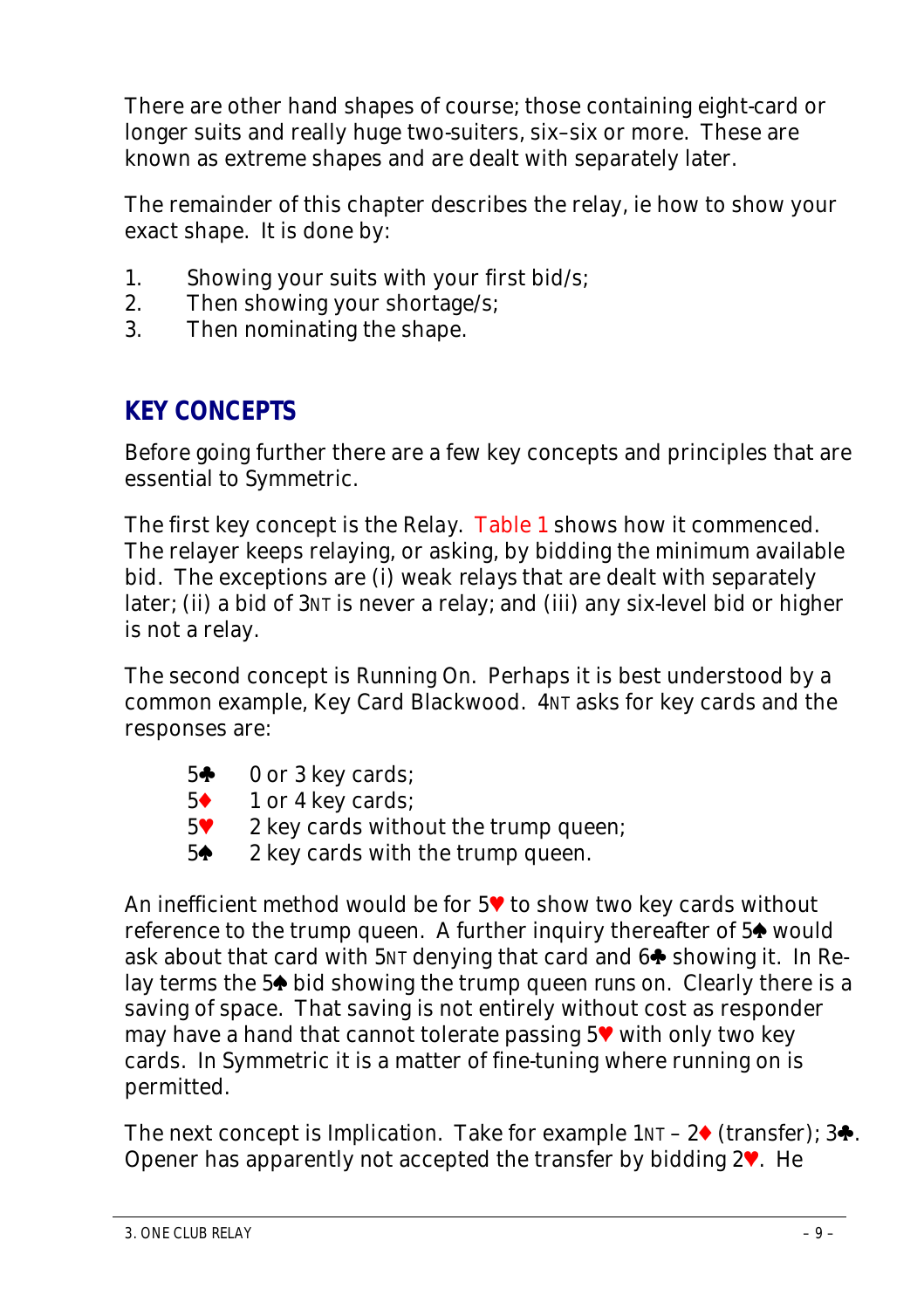could super-accept by bidding  $3\vee$ . In fact all bids above  $2\triangle$  implicitly are a super-accept. The concept of implication is closely related to running on and is frequently used in Symmetric.

*Shortage and Length*. A shortage can be a void, singleton or doubleton. When showing shortages a shortage in a higher suit would be shown before a shortage in a lower ranking suit. This is said to be showing shortages from the 'top down'. Length can include three card suits. When showing length it done in the opposite way to showing shortages. Length is shown from the 'bottom up'.

# **FIRST BIDS**

| 1♣ | With 0-8 hcp         | Bid $1\bullet$ , the 'negative' response                                                           |
|----|----------------------|----------------------------------------------------------------------------------------------------|
|    | Single-suiter        | Bid the suit, ie $1\blacktriangledown$ , $1\blacktriangle$ , $2\blacktriangle$ , $2\blacktriangle$ |
|    | Minor two-suiter     | Bid 2 <sup>●</sup> or higher                                                                       |
|    | Other two-suiter     | Bid one of the suits, ie $1\blacktriangledown$ or $1\blacktriangleleft$                            |
|    | Three-suiter         | Follow one of two special sequences                                                                |
|    | <b>Balanced hand</b> | Bid 1NT.                                                                                           |
|    |                      |                                                                                                    |

Here's how to make the first response to  $1\clubsuit$ .

Table 2

The point to note at this stage is the order of the suits; 1 – hearts, 2 – spades, 3 – clubs, and 4 – diamonds. The relative lengths are established at the next turn. This is important for the two-suiters. For example a heart suit, even if four cards in length is bid before a five-card spade or minor suit. Here is a list of the first bids:

| 14 | 1♦              | $0-8$ hcp       | The negative response   |
|----|-----------------|-----------------|-------------------------|
|    | 1♥              | <b>Hearts</b>   | May have another suit/s |
|    | $1\spadesuit$   | <b>Spades</b>   | May have a minor suit   |
|    | 1 <sub>NT</sub> | Balanced        |                         |
|    | 2 <sub>0</sub>  | Clubs           | Or minor 3 suiter       |
|    | $2\spadesuit$   | <b>Diamonds</b> | Must be single suited   |
|    |                 |                 |                         |

Table 3

You will see from Tables 2 and 3 that minors are a special case. What happens is that the minors are shown by *implication*. In Symmetric there is a lot of information passed by implication and each situation will be dealt with as it arises. For present purposes, if the first response is  $2\mathbf{V}$  or higher, that is to say responder has not bid even one suit, then that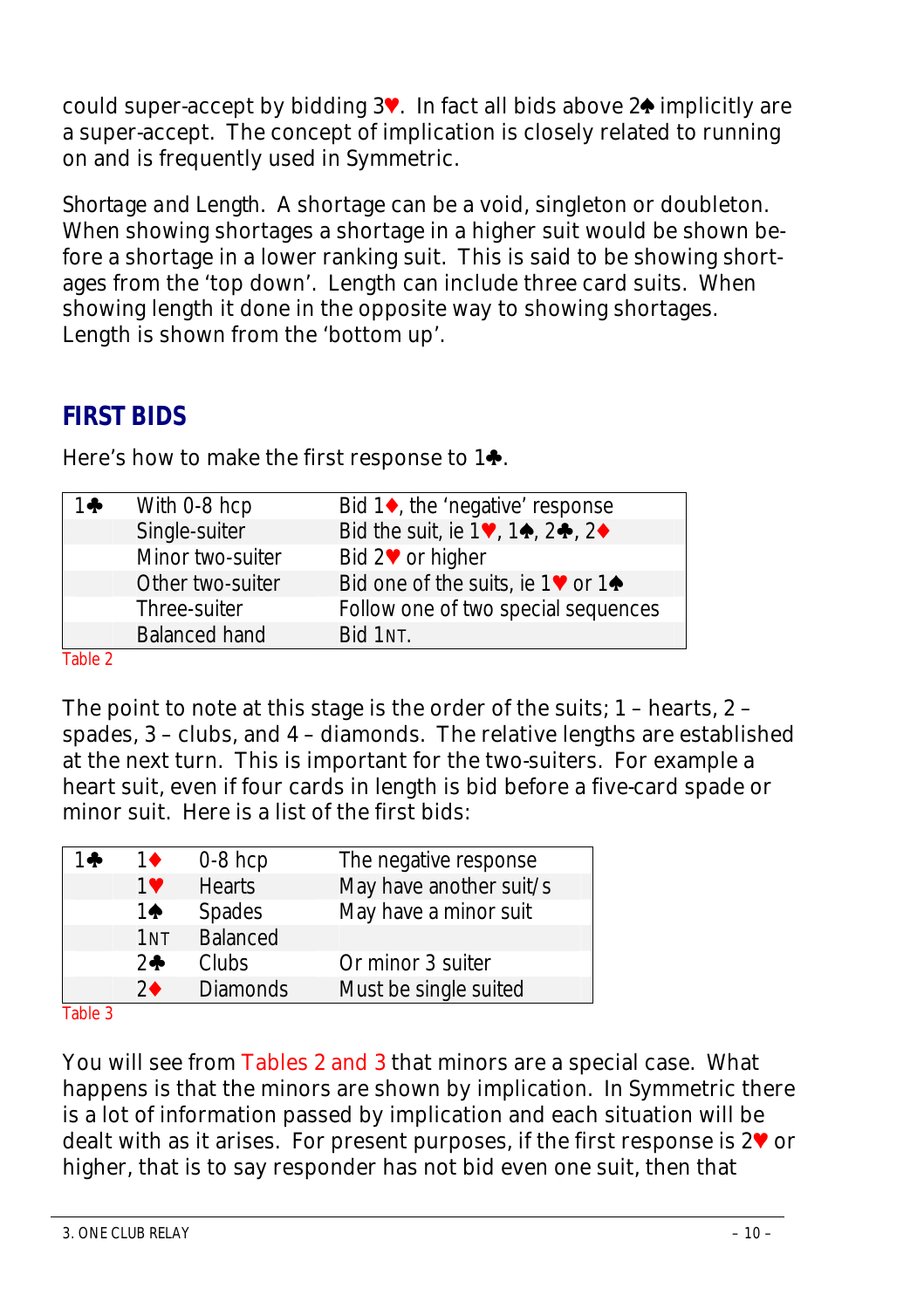| <b>Suits</b>               | <b>First Bid</b>     | Second Bid                  |
|----------------------------|----------------------|-----------------------------|
| Hearts only                | $1$ V                | $2\spadesuit$ or higher     |
| Spades only                | $1\spadesuit$        | 2♠ or higher                |
| Clubs only                 | $2$ $\bullet$        | 2♠ or higher                |
| Diamonds only              | $2\bullet$           | 2♠ or higher                |
| Hearts and Spades          | 1♥                   | 1 <sub>NT</sub>             |
| Hearts and Clubs           | 1♥                   | $2\clubsuit$                |
| <b>Hearts and Diamonds</b> | 1♥                   | $2\blacklozenge$ or $2\Psi$ |
| Spades and Clubs           | $1\spadesuit$        | $2\clubsuit$                |
| Spades and Diamonds        | 1♠                   | $2\blacklozenge$ or $2\Psi$ |
| <b>Clubs and Diamonds</b>  | $2^{\vee}$ or higher | 2NT or higher               |
| エンレー・スー                    |                      |                             |

shows both minors. Table 4 is a list of how to show the various single and two-suiters.

Table 4

From this table it can be seen that single-suiters are shown in two stages. The first step is to bid the suit, and the second is to make a bid of  $2\spadesuit$  or higher. By not bidding a second suit below 2<sup>o</sup> you identify your hand as a single-suiter.

Bidding both suits below the level of  $2\spadesuit$  shows a two-suiter. But there are two points to watch out for. The first is the two-suiter with both minors. This is shown by an immediate bid of  $2\blacktriangledown$  or higher. The second is what is known as a 'reverser'. A reverser is simply a short-legged two suiter where the four-card suit is higher ranking than the longer suit.

When bidding two-suiters (including the minors) it is essential to subcategorise them as (1) long-legged; or (2a) short-legged; or (2b) as a short-legged two-suiter that is a reverser.

Bidding a long legged two-suiter is simple. Just bid  $2\spadesuit$  after having bid both suits. If you have both minors - bid 2<sup>4</sup> direct! Reversers are almost as simple. Bid  $2\mathbf{V}$  after having bid both suits. But if the second suit is diamonds then after having bid the first suit bid  $2\mathbf{V}$ . This shows diamonds by implication. Again, if you are 5-4 in the minors and clubs are longer bid  $2^{\vee}$  directly over  $1\spadesuit$ .

To make the point clearer here is Table 3 again but now it is extended.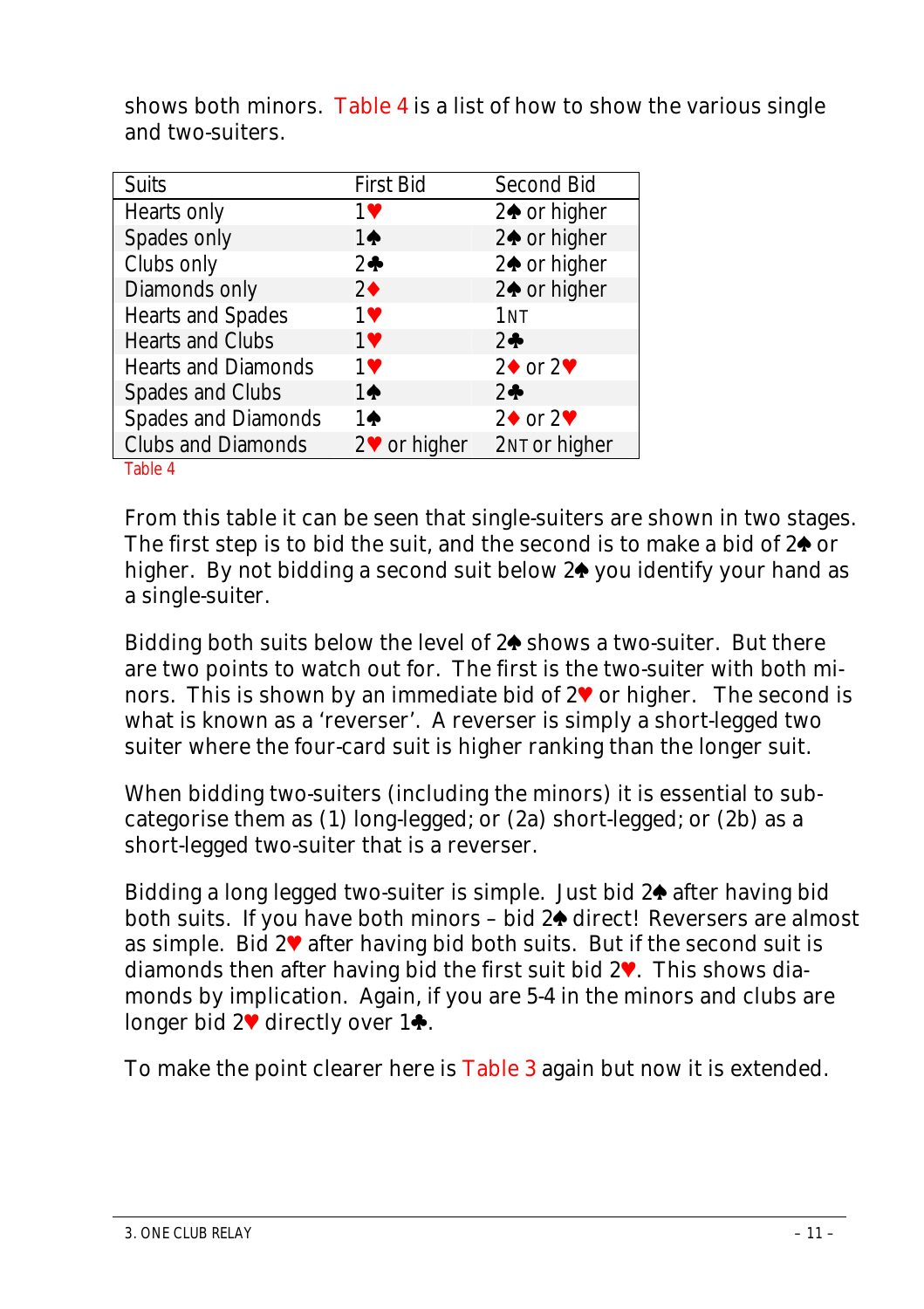| $\bullet$ | 16                    | $0-8$ hcp                           |
|-----------|-----------------------|-------------------------------------|
|           | 1♥                    | <b>Hearts</b>                       |
|           | 1♠                    | Spades                              |
|           | 1 <sub>NT</sub>       | <b>Balanced</b>                     |
|           | 2 <sub>0</sub>        | Clubs                               |
|           | 2 <sub>0</sub>        | <b>Diamonds</b>                     |
|           | $2\blacktriangledown$ | Minors (short legged, reverser)     |
|           | 2 <sub>0</sub>        | Minors (long legged)                |
|           | 2NT                   | Minors (short legged, not reverser) |

Table 5

Three-suiters are begun with one of two special sequences. (There is a logical reason for the sequences, namely that after  $1\spadesuit$  and a positive response every permutation of bidding but two are ascribed to single or two-suiters, or balanced hands. These two remaining sequences are used to show three-suiters.) It is easiest to learn them by rote. Those sequences are:

| $\blacksquare$ 14 |            |                | 1.8            | $2$ $\bullet$ |                |
|-------------------|------------|----------------|----------------|---------------|----------------|
| $1^{\bullet}$     | 1nt        |                | 2 <sub>1</sub> | $2^{\circ}$   | Minor 3 suiter |
| $2*$              | $2\bullet$ | Major 3 suiter |                |               |                |
| エントリング            |            |                |                |               |                |

Table 6

# **SHORTAGES AND SHAPE**

#### **SINGLE-SUITERS**

| 2 <sub>0</sub> | High shtg |                  |      |
|----------------|-----------|------------------|------|
| 2NT            | Mid shtg  |                  |      |
| $3*$           | Even shtg |                  | 7222 |
| 3 <sup>4</sup> | 5332      |                  |      |
| 3 <sup>4</sup> | 6331      | low <sub>3</sub> |      |
| 3 <sup>4</sup> | 7321      | mid 3            |      |
| 3NT            | 7330      | high 3           |      |
| エンレル・コー        |           |                  |      |

Table 7

Table 7 is one of the key tables. You will recall that the method establishing a single-suiter was to bid the suit then bid  $2\spadesuit$  or higher. It is for that reason the single-suiter table begins at 2<sup>4</sup>. Say your shape was 2533. The bidding commences  $1\clubsuit - 1\blacktriangledown$ , opener relays  $1\spadesuit$  and now you would respond 2<sup>4</sup>. This bid shows a 'high shortage', that is to say the shortest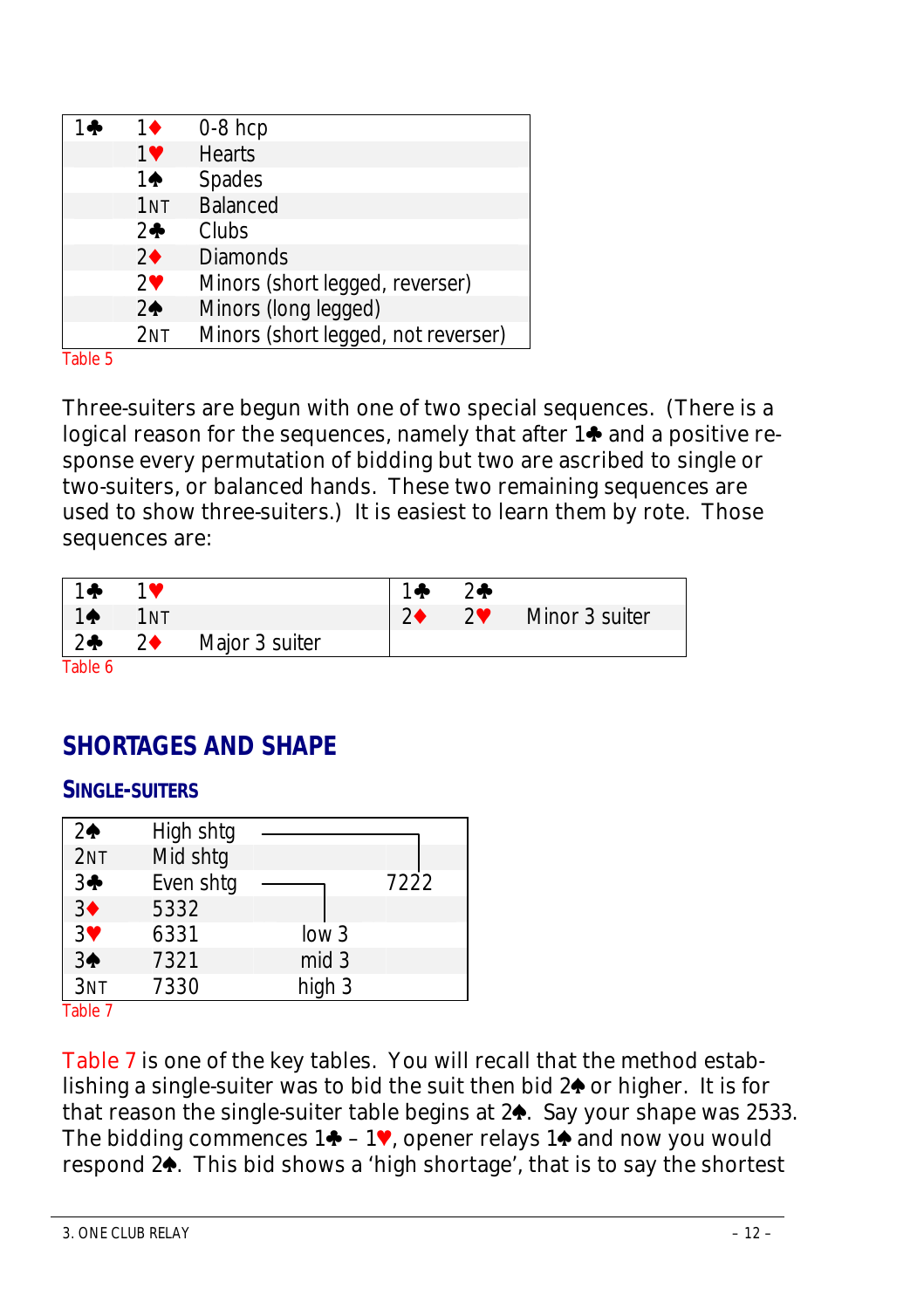suit is the highest of the three remaining suits. This relay would finish with  $2NT - 3$ . This latter bid identifies the hand as 5332 shape.

So all one needed to know was the following: 1- Heart suit; 2- Spade shortage; 3- 5332 shape. There is only one hand that meets these three criteria and that is a *2533* hand.

If you held *1633* the bidding would have only one different element. The suit would be the same, the shortage would be the same, but the shape would be shown as 6331. The bidding would be  $1\clubsuit - 1\blacktriangledown$ ;  $1NT - 2\spadesuit$ ;  $2NT -$ 3y.

How would the hand be bid if one had a diamond shortage, ie a *3523* shape? Answer: in the same way except for the shortage bid. The bidding would be  $1\clubsuit - 1\blacktriangledown$ ;  $1NT - 2NT$ ;  $3\clubsuit - 3\spadesuit$ . Have a look at Table 7 and you will see that responder's second bid (2NT) is the 'mid shortage'.

Now what if the shape was *3532*? This hand has a 'low shortage'. This time the bidding would be  $1\blacklozenge - 1\blacktriangledown$ ;  $1\blacktriangledown - 3\blacklozenge$ .  $1\blacktriangledown$  showed hearts, and the 3<sup>t</sup> bid showed the 5332 shape. The low shortage is not shown, or rather it *is shown*, but is shown by *implication*. This is a rule of general application in Relay. Shortages are shown from the top down and low shortages are bid in one step less. Remember the basic method? 1- Bid the suits; 2- Bid the shortages; 3- Nominate the shape. There has already been one major exception to this rule. When holding both minors one skips the first step. This is now the second major exception. When holding low shortage one 'runs on' to the third step of nominating the shape.

The next thing to learn is how to show 'even shortage'. If you are blessed with two or three doubletons you have an even shortage hand. The key bid is  $3\clubsuit$ . (That is to say a  $3\clubsuit$  bid made after only one suit is announced). This identifies the hand as even shortage. 6322 and 7222 hands qualify as even shortage. It is therefore apparent that there are four hands one could hold: 7222, or 6322 with low, mid, or high threecard suit. The precise method depends on whether one holds 7222 or 6322. 7222 hands are shown by bidding  $2\spadesuit$  then  $3\clubsuit$ . 6322 hands are shown by bidding  $3\spadesuit$  then stating where the three-card suit is. Take the following four hands: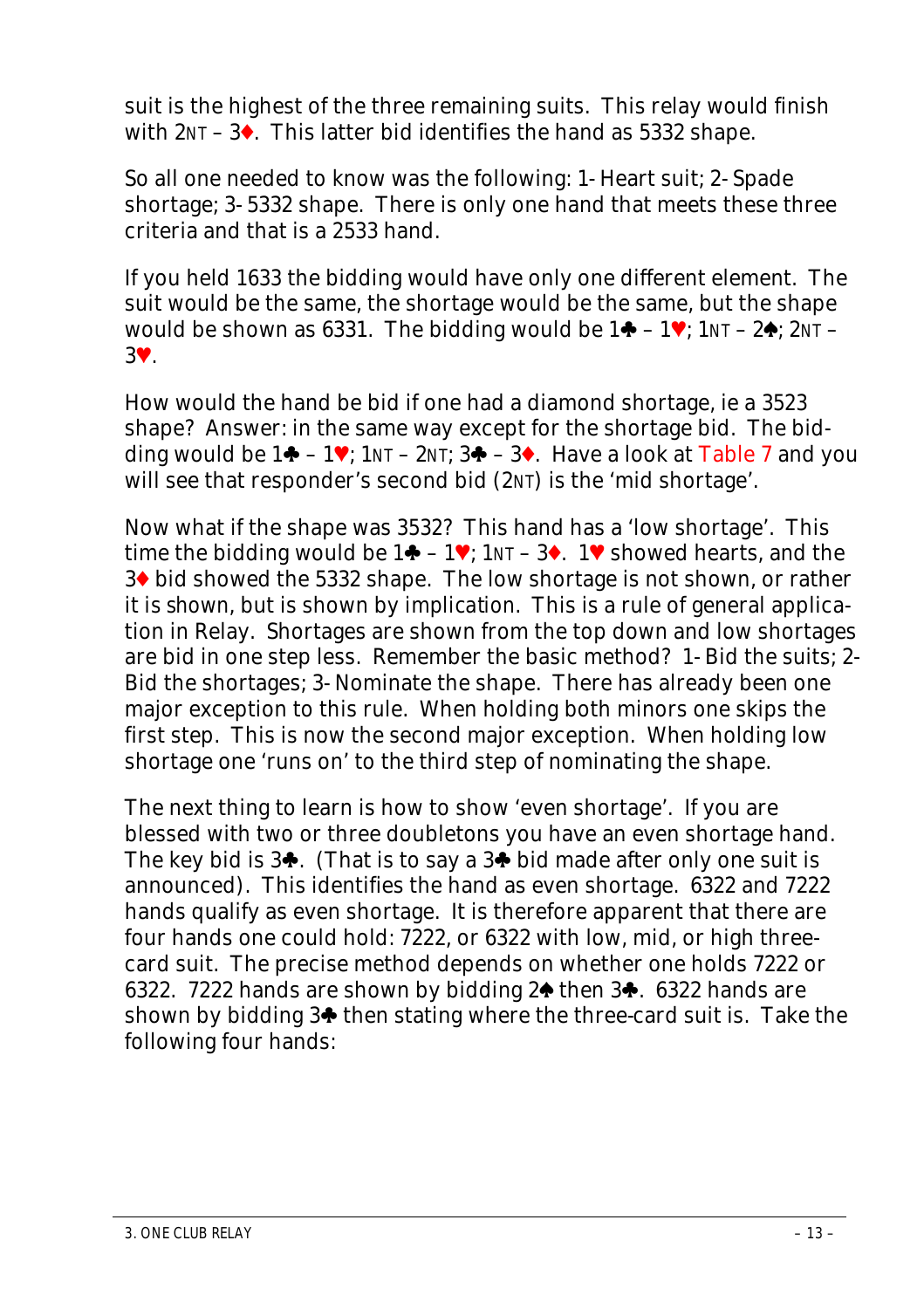| (a) $2227$      |                | (b) <i>2236</i> |       | (c) $2326$ |                | (d) 3226         |        |
|-----------------|----------------|-----------------|-------|------------|----------------|------------------|--------|
| $1 +$           | 2 <sub>0</sub> | $1 +$           | $2 +$ | $1 -$      | $2 +$          | $1 +$            | $2 +$  |
| $2\bullet$      | $2\spadesuit$  | 2♦              | 3♣    | 2♦         | 3♣             | 2♦               | 3♣     |
| 2 <sub>NT</sub> | $3+$           | 3♦              | 3♥    | 3♦         | 3 <sup>4</sup> | $3\blacklozenge$ | 3 NT I |
| Table 8         |                |                 |       |            |                |                  |        |

In each case the first three bids are the same.  $1\spadesuit$  is the opening bid showing 16 + points,  $2\blacklozenge$  shows clubs and a positive response.  $2\blacklozenge$  is the relay. Now in hand (a)  $3\blacklozenge$  identifies it as an even shortage. The  $2\blacklozenge$  is temporarily ambiguous. It could be either high shortage in a 5332, 6331, 7321, or 7330 hand, or it could be a 7222 hand. After the 2NT relay responder now bids  $3\spadesuit$  identifying the hand as even shortage.

In hands (b), (c), and (d) the  $3\clubsuit$  identifies the hand a 6322. The last bid shows whether the three-card suit is the high, mid, or low of the three remaining suits. It is important to note the method for determining the order of the three-card suits. Length is shown from the bottom up.

The remaining point to note is for 7321 hands. No distinction is made between the two and three-card suits. They are bid in the normal fashion. 1- Bid the suit; 2- Bid the shortage; 3- Bid 3<sup>\*</sup>. In a 7123 hand for example opener will not know whether there are two clubs and three diamonds or the other way around. The relay could accommodate this but the wisdom of experience is that it rarely seems to make a difference and the bidding space saved is more usefully employed in showing the strength of the long suit – more on that topic later!

#### **TWO-SUITERS**

| $2^{\circ}$    | Reverser    |      |           |      |
|----------------|-------------|------|-----------|------|
| 2 <sub>0</sub> | Long legged |      |           |      |
| 2NT            | High shtg   |      |           |      |
| $3+$           | Even shtg   |      | high shtg |      |
| 3 <sup>4</sup> | 5431        |      | even shtg |      |
| 3 <sup>4</sup> | 6421        | 7411 | 5521      |      |
| 3 <sup>4</sup> | 6430        | 5422 | 5530      | 5611 |
| 3NT            | 7420        |      | 5620      | 6511 |
| $4 \clubsuit$  |             |      | 6520      |      |
| $-11 - 2$      |             |      |           |      |

Table 9

This is the second key table. Again the basic strategy applies. Bid the suits, bid the shortage, and then identify the shape. With two-suiters there are two additional points to cover compared with single-suiters.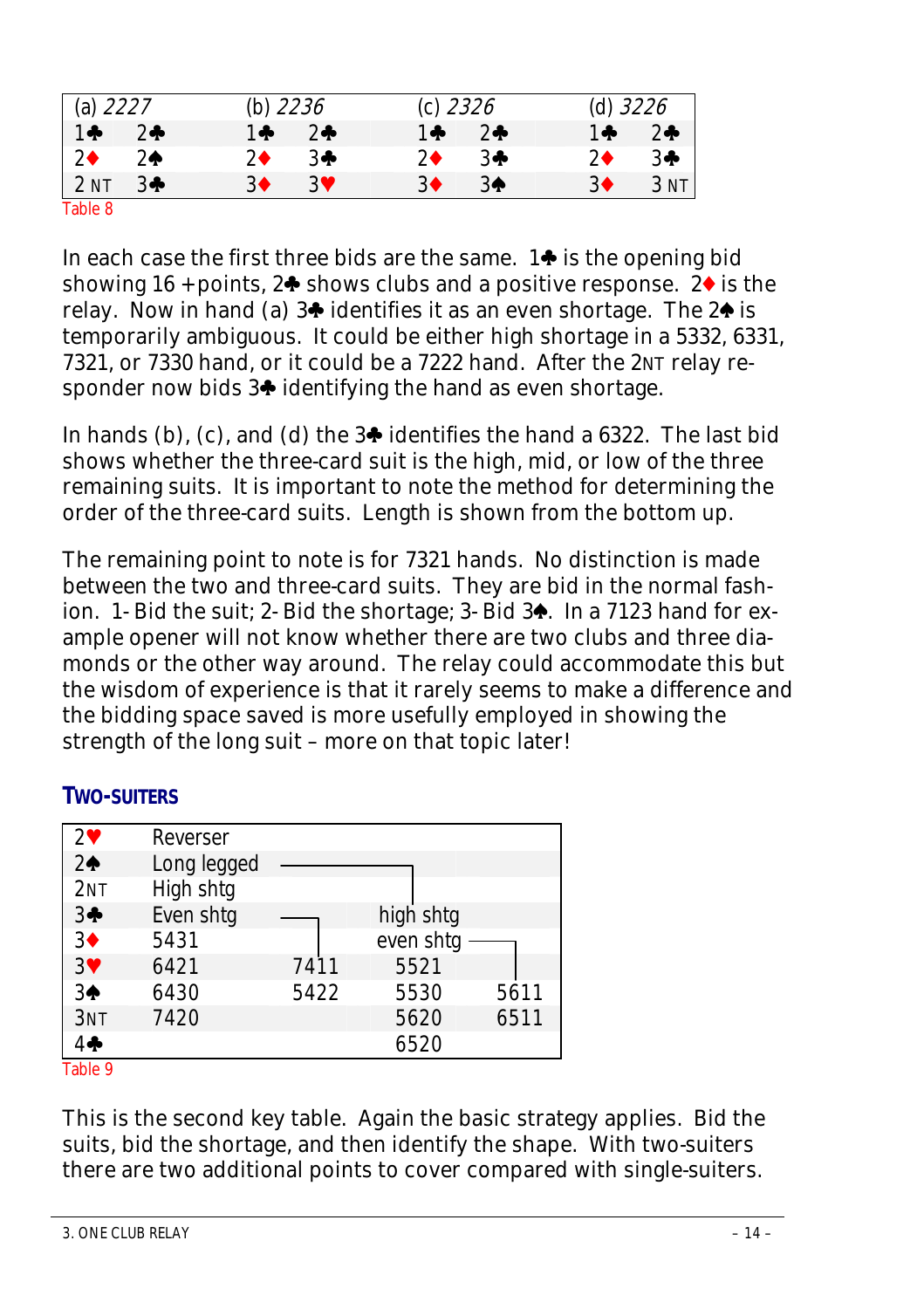First it is necessary to say what type of two-suiter. And second, is how to bid the minors.

The types of two-suiter are (1) Long-legged and (2) Short-legged.

First step: bid the suits. Table 3 contained the fairly natural methods for showing the suits. Let's try a major two-suiter, say *6412*. The bidding is in Table 10, hand (a):

| (a) $6412$     |                 | (b) $4612$     |                 | (c) 6142                   |                 | $(d)$ 4162                              |      |
|----------------|-----------------|----------------|-----------------|----------------------------|-----------------|-----------------------------------------|------|
| $1 +$          | $1$ V           | $1 +$          | $1$ V           | $1 + 1 + 1$                |                 | $1 + 1 + 1$                             |      |
| $1\spadesuit$  | 1 <sub>NT</sub> | $1 \spadesuit$ | 1 <sub>NT</sub> | 1 <sub>NT</sub> $2\bullet$ |                 | $1NT$ 2 <sup><math>\bullet</math></sup> |      |
| 2 <sub>0</sub> | 2NT             | $2 \clubsuit$  | $2^{\circ}$     | $2^{\circ}$                | 2 <sub>NT</sub> | 2 <sub>0</sub>                          | 2NT  |
| $3 +$          | $3$ V           | $2\spadesuit$  | 2 <sub>NT</sub> | $3 +$                      | 3♥              | 3♣.                                     | $-3$ |
|                |                 | 3 <sup>4</sup> | 3♥              |                            |                 |                                         |      |

Table 10

1 $\spadesuit$  is the opening strong club, 16 + hcp. 1 $\blacktriangledown$  shows hearts. Spades are not bid first because the suits are bid in the order  $\mathbf{V} \cdot \mathbf{A} \cdot \mathbf{A} \cdot \mathbf{A}$  is the relay and 1NT shows spades. The suits have now been shown. Second step: show the shortages. Opener relays again with  $2\spadesuit$ . Our hand has one diamond and two clubs, which is a high shortage. Now follow the bidding from Table 9. Bidding 2NT shows high shortage. Third step: identify the shape. 6421 is shown with a bid of  $3$ . This is now sufficient information to show the *6412* shape.

Spades must be the six-card suit because the higher ranking suit is always taken to be longer unless it is specifically nominated as shorter. If the hand were *4612* it would have been bid as a reverser. After showing the suits responder would bid  $2\mathbf{V}$  that simply says the higher ranking suit is a four-card suit. Compare the bidding of hand (a) and hand (b) in Table 10 and the only difference is two additional bids:  $2\mathbf{V}$  from responder and the  $2\spadesuit$  relay from opener.

A major and minor two-suiter is bid the same way with one small difference when holding diamonds. Hand (c) is very straightforward. Look at the 2<sup> $\blacktriangledown$ </sup> bid in hand (d). Remember 2 $\blacktriangledown$  is the reverser bid. If 2 $\blacktriangledown$  is bid at the second turn then a diamond suit is shown by implication. Have another look at Table 4 and you will see that a diamond two-suiter is shown by bidding either 2 $\bullet$  or 2 $\bullet$  at responder's second turn. Only if the hand is a reverser is  $2\Psi$  bid.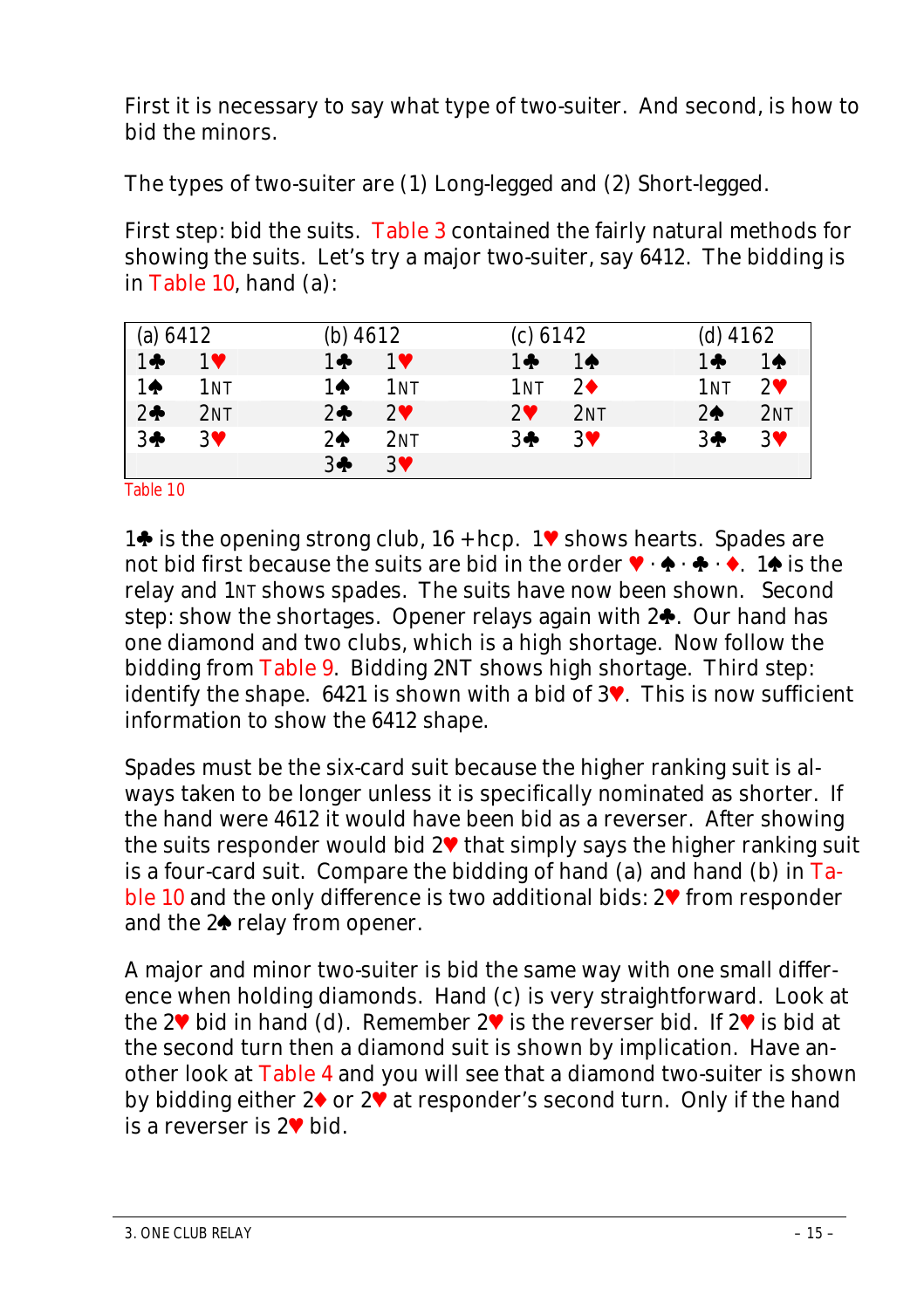And now for something a little different; minor two-suiters.

| (a) 1345<br>1 $\bullet$ 2'<br>2 <sup>4</sup> 21<br>3 <sup>4</sup> 3' |                  | (b) 1354 |                  | $(c)$ 3145 |                  |       | $(d)$ 3154     |
|----------------------------------------------------------------------|------------------|----------|------------------|------------|------------------|-------|----------------|
|                                                                      | $2^{\circ}$      | $1 +$    | 2NT              | $1 +$      | $2^{\circ}$      | $1 +$ | 3 <sup>•</sup> |
|                                                                      | 2N <sub>T</sub>  | 3♣       | $3\blacklozenge$ | $3 +$      | $3\blacklozenge$ |       |                |
|                                                                      | $3\blacklozenge$ |          |                  |            |                  |       |                |
| Table 11                                                             |                  |          |                  |            |                  |       |                |

Note that all the relays start with a bid of  $2^{\vee}$  or higher. This is because minors are shown by implication. In hand (a) the first response is  $2^{\vee}$ . This bid means two things: the hand has both minors (at least 5–4), and it is a reverser, ie it holds four diamonds and the club suit will be five cards or longer.  $2\spadesuit$  is the relay and  $2N$  announces high shortage, ie spades will be shorter than the hearts. After the  $3\blacklozenge$  relay  $3\blacklozenge$  fixes the shape at 5431. The information is complete. 1; We know the suits and their relative length. 2; We know the short suit is spades. 3; We know the shape is 5431. Again, only one hand meets these criteria – *1345*.

Hand (b) is even more tersely described. The 2NT response means both minors, not a reverser, and high shortage.  $3\blacklozenge$  fixes the shape and again this is also all that is needed to know. Hand (d) is very interesting. In one bid the precise shape is shown! It is important to understand why. If this one hand is understood then the essential kernel of Symmetric Relay has been mastered. The bid is understood with the notion of implication.

- No suits were shown so it must be a minor two-suiter;
- $\bullet$  It is not long-legged as  $2\spadesuit$  was not bid;
- $\bullet$  3 was bid so it is a 5431 shape:
- $\bullet$  It is not a reverser as 2 $\bullet$  was not bid;
- There is no high shortage as 2NT was not bid.

Yet again all the information is there. *3154* is the only hand that meets these criteria. Quiz: what does the following bidding show;  $1\clubsuit - 3\blacktriangledown$ ? If you can answer that then you are well on the way.

Even shortage; same story. Bid the suits, bid  $3\spadesuit$  to show even shortage, nominate the shape. There are only two even shortage shapes, 7411 and 5422. Let's try  $2524$ . 1 $\blacklozenge - 1\blacktriangledown$ ; 1 $\blacklozenge - 2\blacklozenge$ ; 2 $\blacklozenge - 3\blacklozenge$ ; 3 $\blacklozenge - 3\blacklozenge$ . The first two rounds of bidding set the suits. 3<sup> $\spadesuit$ </sup> the fixed the hand as 'even shortage'. Finally the shape is nominated at 5422. Follow the bids through Tables 4 and 9.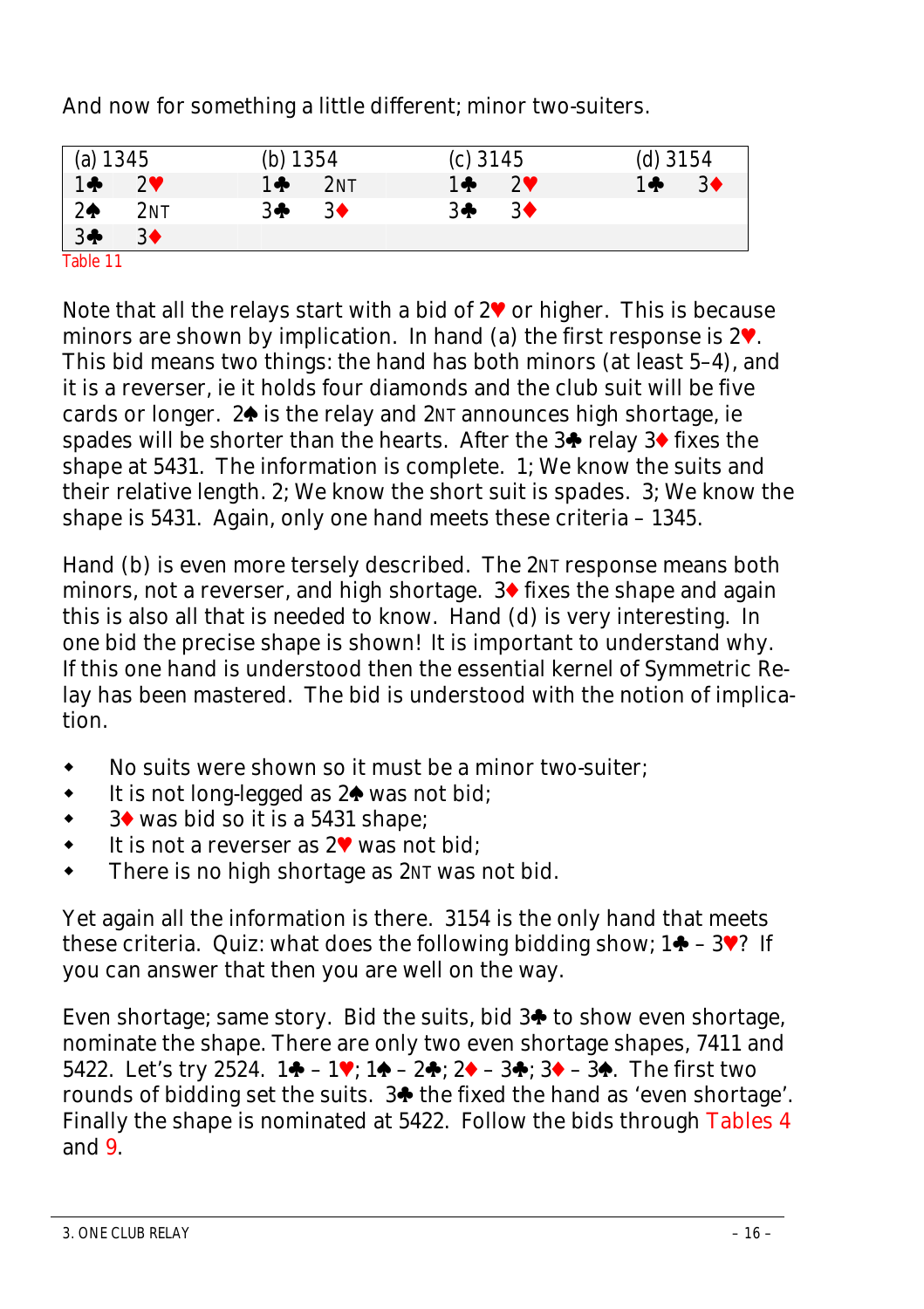### **THREE SUITERS**

Three-suiters are shown by two specific sequences. Table 6 showed the ways of identifying a major and a minor three-suiter. Tables 12 and 13 show how the relay is continued.

#### **Majors**

| 14            | 1♥              |                  |      |
|---------------|-----------------|------------------|------|
| $1\spadesuit$ | 1 <sub>NT</sub> |                  |      |
| $2+$          | 2 <sub>0</sub>  | (Major 3 suiter) |      |
| 29            | $2\spadesuit$   | High shtg        |      |
|               | 2 <sub>NT</sub> | 4441             |      |
|               | $3+$            | 4450             | 4414 |
|               | 3 <sup>•</sup>  | 4540             | 4405 |
|               | 3 <sup>4</sup>  | 5440             | 4504 |
|               | 3♠              |                  | 5404 |

Note:

The major and minor two-suiters are really bid the same way. The difference is that the minor twosuiter is up one step because it is shown at  $2\blacktriangledown$  whereas a major two-suiter is fixed at  $2\blacklozenge$ .

Table 12

#### **Minors**

| 1+             | $2$ $\bullet$   |                  |      |
|----------------|-----------------|------------------|------|
| 2 <sub>0</sub> | $2^{\circ}$     | (Minor 3 suiter) |      |
| 2 <sub>0</sub> | 2 <sub>NT</sub> | High shtg        |      |
|                | $3+$            | 4144             |      |
|                | 3♦              | 4045             | 1444 |
|                | 3♥              | 4054             | 0445 |
|                | 3♠              | 5044             | 0454 |
|                | 3NT             |                  | 0544 |

Table 13

## **BALANCED HANDS**

These are only 4432 and 4333. 5332 shapes are bid as single suiters.  $2\clubsuit$ is the relay and responder bids  $2\blacklozenge$  with two four-card suits of the same colour (or with 4333 with a four-card minor). He bids  $2\blacktriangledown$  with two suits of the same rank. After the relay bid of  $2\blacktriangledown$  or  $2\blacklozenge$  respectively he then bids his doubleton. The doubleton is bid in the order  $\triangleq \blacklozenge \blacklozenge \blacklozenge$ . If two odd suits, ie hearts and clubs or spades and diamonds are held then the response to  $2\spadesuit$  is to run on to the doubleton directly.  $1\clubsuit$  –  $1\text{N}$ ;  $2\clubsuit$  –  $3\spadesuit$ shows 3424. 4333 hands are identified with a bid of 2<sup>4</sup>. A major 4333 is bid at  $2\spadesuit$  directly over  $2\clubsuit$ . A minor 4333 is identified by the sequence  $1\clubsuit$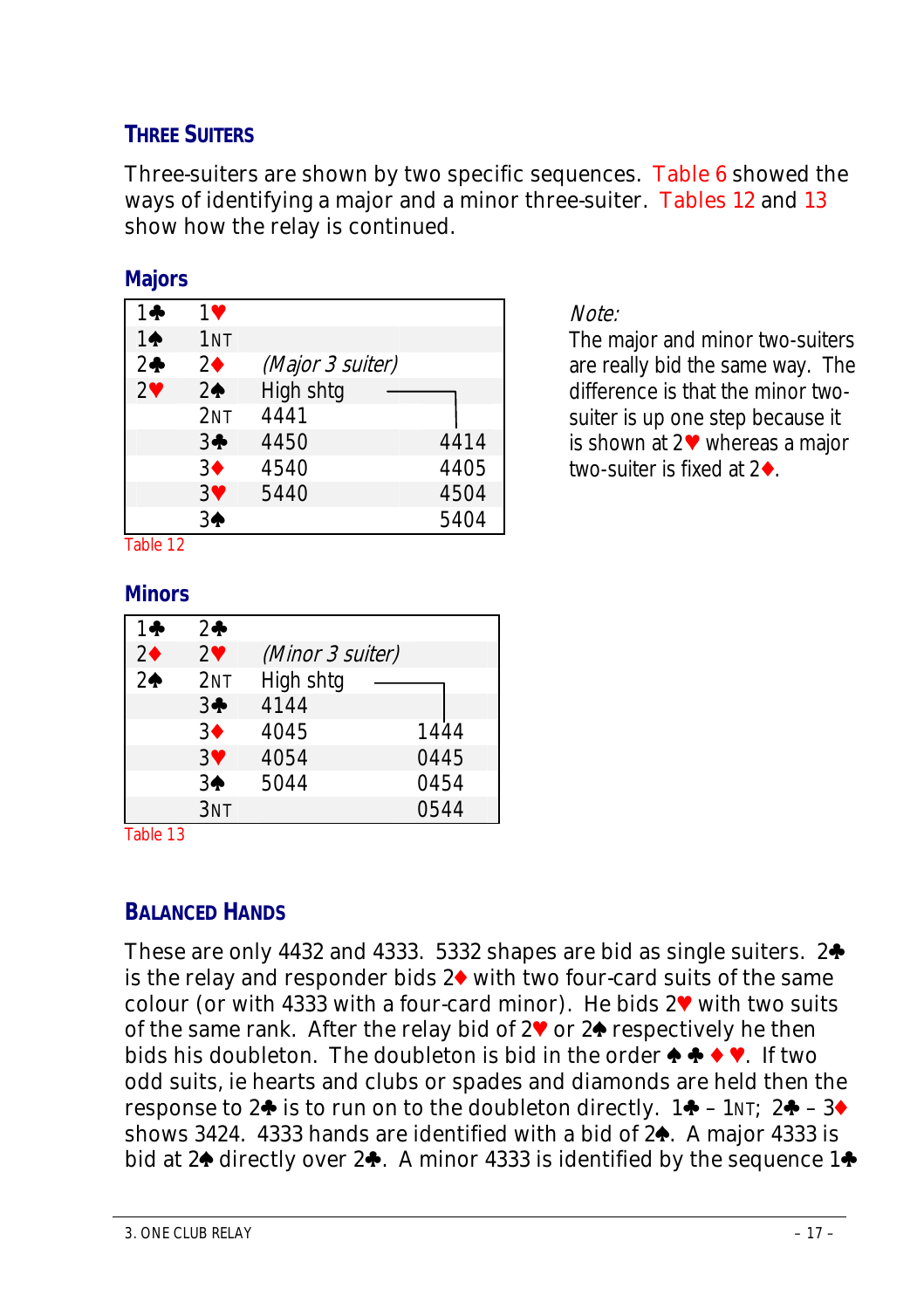<span id="page-17-0"></span>– 1NT;  $2\rightarrow -2\rightarrow 2\rightarrow -2\rightarrow$ . One more step pinpoints the four-card suit. The way to remember which four-card suit is shown first is the principle that length is shown from the bottom up.

| ∣ ⊕            | 1nt            |                     |      |         |
|----------------|----------------|---------------------|------|---------|
| 2 <sub>o</sub> | $2\bullet$     | Colour              |      |         |
|                | $\mathbf{P}$   | Rank                |      |         |
|                | 2 <sub>0</sub> | 4333                |      | ·Via 2♦ |
|                | 2NT            | Short spades        |      |         |
|                | $3+$           | Short clubs         | 3433 | 3334    |
|                | 3♦             | Short diamonds      | 4333 | 3343    |
|                | 30             | <b>Short hearts</b> |      |         |

Table 14

#### **EXTREME SHAPES**

The first thing that needs to be said is that this is the least important part of this book. Extreme shapes happen so rarely that they do not warrant much effort. Even when you do get an extreme shape either you or the opponents will be breaking the relay anyway. If you were dealt  $\triangle KQJ87652$   $\triangledown 85 \triangle KQJ \triangle v$  and you would probably be opening the hand 4z. For the sake of completeness how are the hands shown? It is done in two steps. First show a regular shape as recorded below:

- Show all extreme single-suiters as 5332.
- Show all extreme short-legged two-suiters as 5431.
- Show all extreme long-legged two-suiters as 5521.

Then if partner signs off one generally bids again by bidding the long suit or one of the long suits.

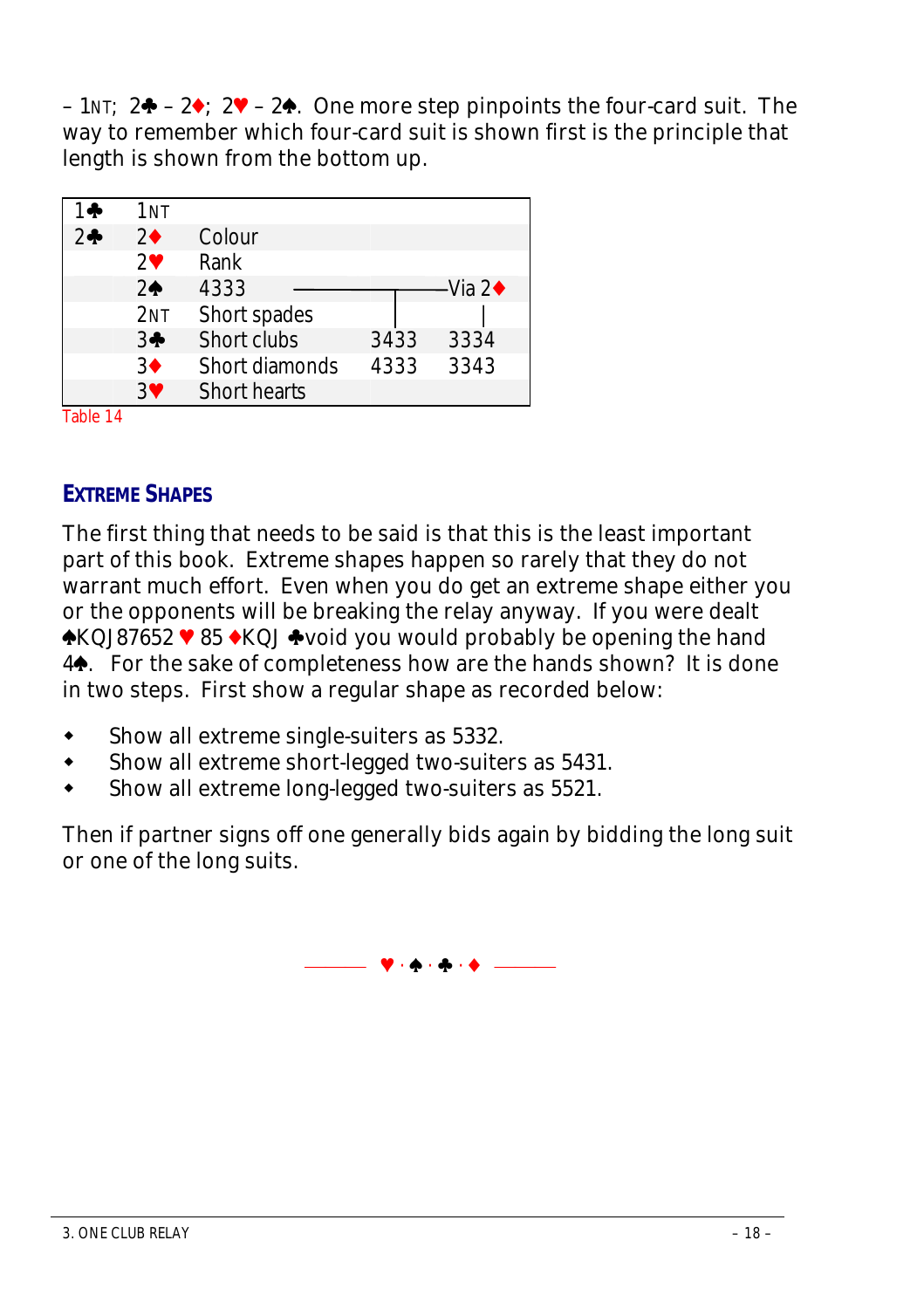# <span id="page-18-0"></span>**4. OTHER RELAYS**

In Symmetric other opening bids can also utilise the same relay as after the  $1\spadesuit$  opening. But there are some differences. The most obvious is that it is responder who initiates the relay. So after a  $1\blacklozenge$  opening responder can choose to relay or not. The relay bid is 1NT. So if the bidding begins 1<sup> $\bullet$ </sup> 1NT a game forcing sequence is begun and *opener* describes his hand. Any response other than 1NT is natural and nonforcing. Opener thereafter bids fairly naturally to describe his suit.

The  $1\blacklozenge$  opening bid is one of the better features of Symmetric Relay. In most big club systems the 1 $\blacklozenge$  bid is a catchall. In Relay the 1 $\blacklozenge$  opening bid is specific. It is limited to the 11–15 hcp range; it shows an unbalanced two-suited or three-suited hand; it denies a five-card major. It may or may not hold a diamond suit. In terms of frequency the  $1\blacklozenge$  bid usually shows a 5–4 two-suited hand. The list of shapes is:

- 4441 All
- 5440 Bu t not including a five-card major
- 5431 Bu t not including a five-card major
- 6421 Bu t not including a six-card major
- 6430 Bu t not including a six-card major
- 7411 Bu t not including a seven-card major
- 7420 Bu t not including a seven-card major
- 5521 Bu t not including a five-card major
- 5530 Bu t not including a five-card major
- 6511 Bu t not including a five or six-card major
- 6520 Bu t not including a five or six-card major

The following hands would all qualify for a 1<sup>t</sup> opening: *1444, 3154, 1346, 4405, 4225, 1174, 1147.* The following hand shapes would not: *3361* (single suited), *5134* or *1561* (five-card major), *1265* (too many cards), *3442* or *2353* (balanced). While responder does not initially know what two or three suits are held, by opener's second bid he will often be well placed.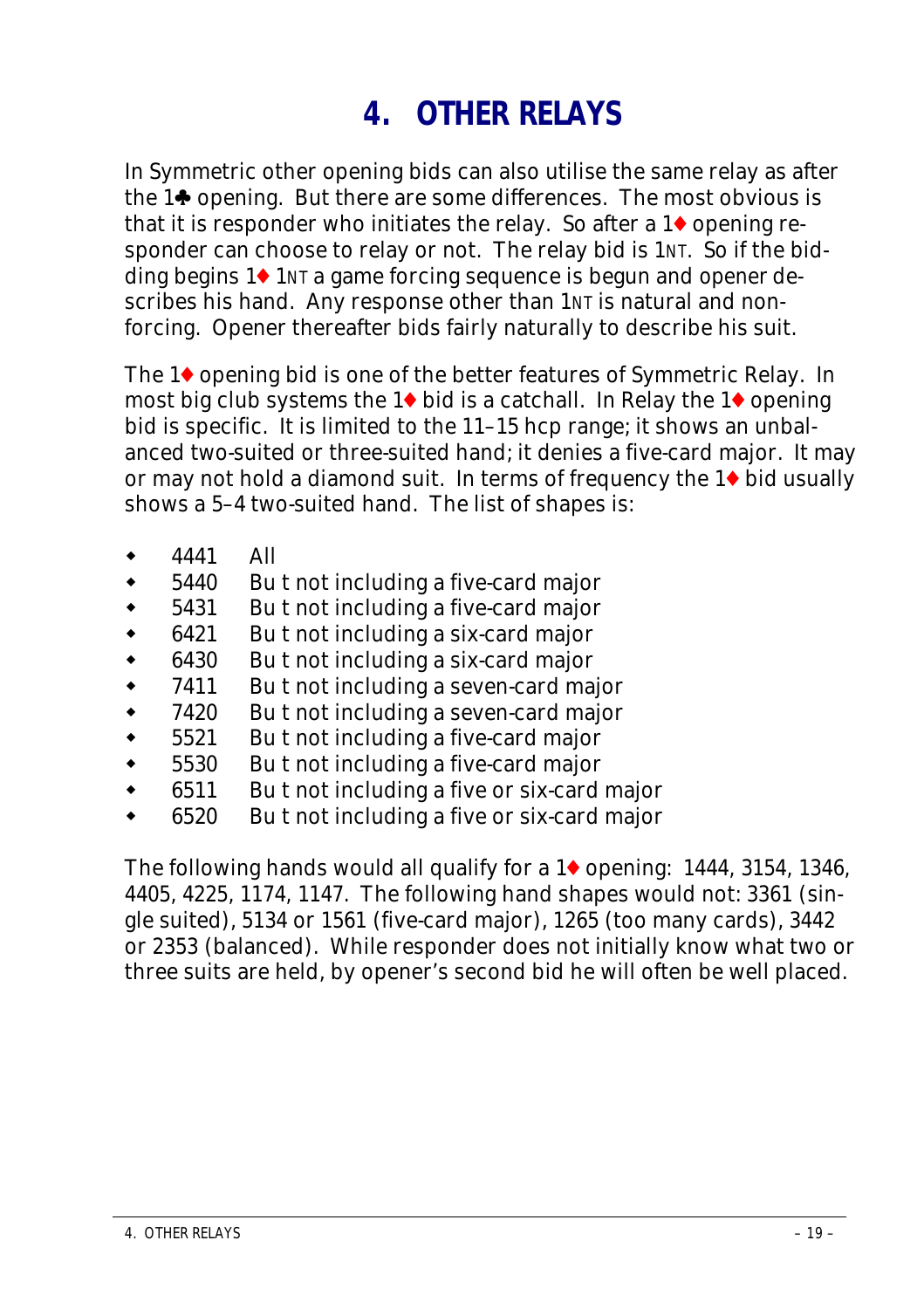# **1 DIAMOND RELAY**

| 1NT<br>$1\blacklozenge$ | (relay)        |           |              |                   |           |
|-------------------------|----------------|-----------|--------------|-------------------|-----------|
| 2 <sub>0</sub>          | <b>Hearts</b>  |           |              | (or red 3 suiter) |           |
| 2 <sup>4</sup>          | <b>Minors</b>  |           |              |                   |           |
| 2 <sup>4</sup>          | S and C        |           | H and C      |                   |           |
| 2 <sub>0</sub>          | Black 3 suiter |           | red 3 suiter | reverser          |           |
| 2NT                     | S and D        | high shtg | H and D      | long legged       |           |
| $3+$                    |                | even shtg |              | high shtg         |           |
| 3 <sup>4</sup>          |                | 5431      |              | even shtg         | high shtg |
| 3 <sup>4</sup>          | 7411           | 6421      |              | 5431              | even shtg |
| $3*$                    | 5422           | 6430      | 7411         | 6421              | 5521      |
| 3NT                     |                | 7420      | 5422         | 6430              | 5530      |
| 4                       |                |           |              | 7420              | 5620      |
| $4\blacklozenge$        |                |           |              |                   | 6520      |

Table 15

The relay has a clear similarity to the  $1\spadesuit$  relay. From the 2NT level onwards the shortages and shape are the same as the  $1\spadesuit$  relay. The differences consist of  $(1)$  a different method for describing the suits;  $(2)$  the relay for both minors is up one step from the usual relay; and (3) threesuiter are shown by a bid of  $2\spadesuit$ .

From Table 15 it will be seen that the two suiters are shown as follows:

|                     | $1st$ reply   | $2^{nd}$ reply |
|---------------------|---------------|----------------|
| Hearts and clubs    | $2$ $\bullet$ | $2^{\circ}$    |
| Hearts and diamonds | $2\clubsuit$  | 2NT or higher  |
| Spades and clubs    | $2^{\circ}$   | 2NT or higher  |
| Spades and diamonds | 2NT or higher |                |
| Clubs and diamonds  | 2♦            |                |
| Tahle 16            |               |                |

It may help to remember the initial bids by remembering that suits are bid in the order  $\blacklozenge \blacklozenge \blacklozenge$ . There are no major two-suiters as they are opened with a bid of  $1\blacklozenge$  or  $1\blacklozenge$ . The three suiters are identified by a bid of 2<sup>o</sup> and thereafter go in a stepped response. Table 17 shows the three suited responses. They are easy to memorise when one realises that the steps follow the normal principles; shortages shown before shape, more common shapes shown first, and length is shown from the bottom up.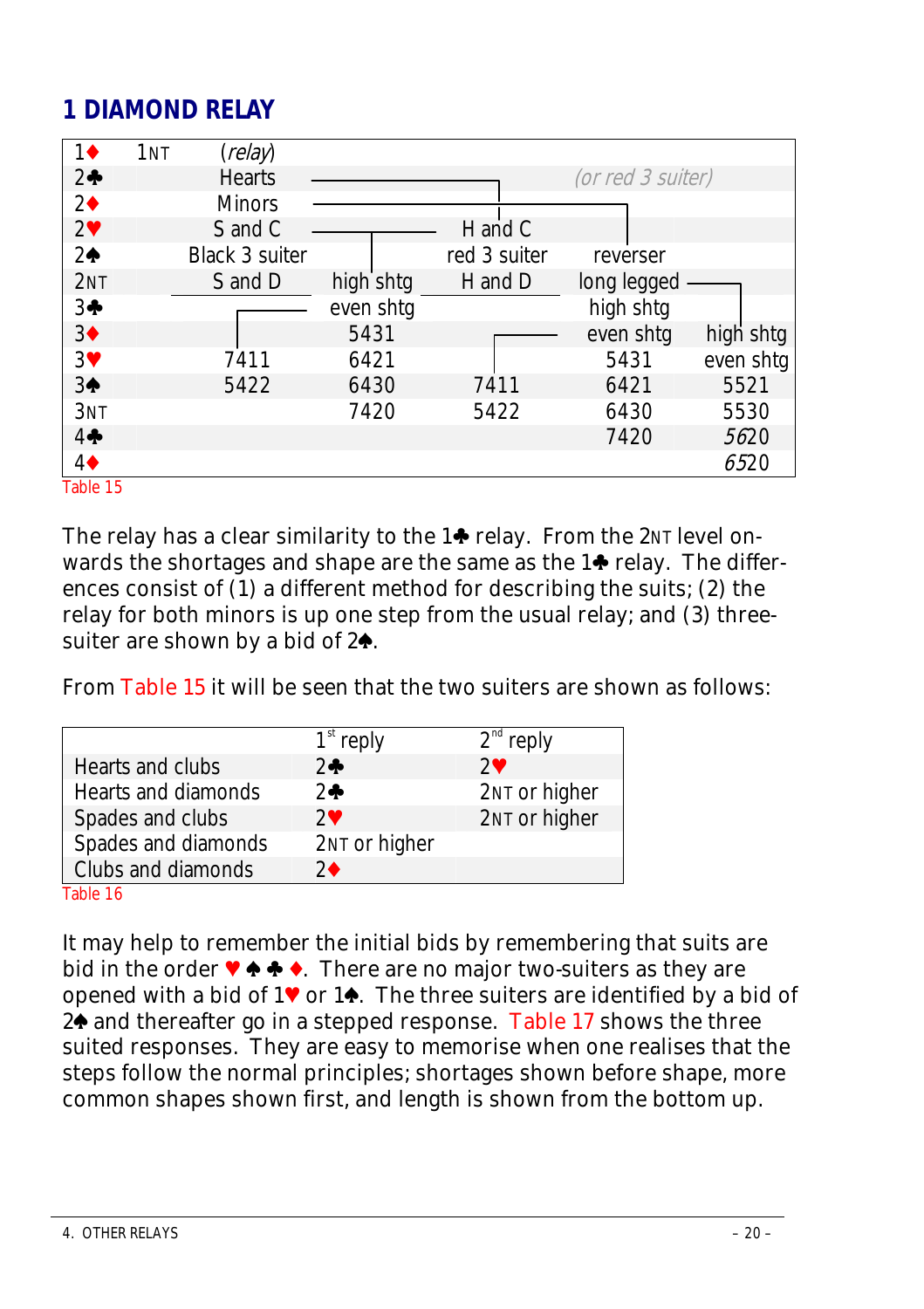| 2 <sub>2</sub>  | 2 <sub>NT</sub> |           | (relay for black 3 suiter) | 2♠             | 2 <sub>NT</sub> |           | (relay for red 3 suiter) |
|-----------------|-----------------|-----------|----------------------------|----------------|-----------------|-----------|--------------------------|
| $3*$            |                 | high shtg |                            | $3+$           |                 | high shtg |                          |
| 3 <sup>4</sup>  |                 | 4414      |                            | $3\bullet$     |                 | 4441      |                          |
| 3 <sup>4</sup>  |                 | 4405      | 4144                       | 3              |                 | 4450      | 1444                     |
| 3 <sup>4</sup>  |                 |           | 4045                       | 3 <sup>4</sup> |                 |           | 0445                     |
| 3 <sub>NT</sub> |                 |           | 4054                       | 3nt            |                 |           | 0454                     |
| Table 17        |                 |           |                            |                |                 |           |                          |

To give a few examples:

| $(a) 1345$<br>$1 \bullet 11$ |                 | (b) 1354   |                 |                | $(c)$ 3145      | $(d)$ 4117   |                 |
|------------------------------|-----------------|------------|-----------------|----------------|-----------------|--------------|-----------------|
|                              | 1 <sub>NT</sub> | 1♦         | 1 <sub>NT</sub> | $1\spadesuit$  | 1 <sub>NT</sub> | 1♦           | 1 <sub>NT</sub> |
| 2 <sup>4</sup>               | $2^{\circ}$     | $2\bullet$ | $\gamma$ v      | $2\bullet$     | $2^{\circ}$     | $\mathbf{v}$ | $2\spadesuit$   |
| $2*$                         | 2NT             | $3+$       | 3 <sup>•</sup>  | 2 <sub>•</sub> | 2 <sub>NT</sub> | $3+$         | 3 <sup>•</sup>  |
| $3*$                         | $3\bullet$      | 3♥         |                 | 3♥             |                 | 3♥           |                 |
| 3 <sup>4</sup>               |                 |            |                 |                |                 |              |                 |
| Table 18                     |                 |            |                 |                |                 |              |                 |

Hands (a) – (c) are the same hand shapes as in Table 11. Note the differences: It is now opener who is describing his hand shape. The initial bids to show the suits  $(1\blacklozenge - 1)$ <sub>T</sub>;  $2\blacklozenge$ ) are different. Also the relay is up one step. The bidding thereafter follows the same pattern. Shortages and shape are shown, albeit one level higher. Hand (d): 1NT starts the relay. 2 $\blacktriangledown$  shows four spades and longer clubs, 3 $\blacktriangledown$  shows even shortage ie 2–2 or 1–1 in the other suits, and 3y fixes it at a 7411 shape.

# **1 HEART RELAY**

The 1 $\blacktriangledown$  opening bid is similar to the precision 1 $\blacktriangledown$ . It shows five or more hearts in the 11-15 range. There can be a longer minor suit. Where a major-minor two-suiter is held that includes a five-card major it is appropriate to open with the major suit even if the minor suit is longer. All longlegged major two suiters are opened 2NT.

Responder can game force with a 1NT response. This commences the relay and Tables 19 – 21 describe the various relays. Again as with a  $1\blacklozenge$ opening the relay is essentially the same as over the  $1\spadesuit$  opening.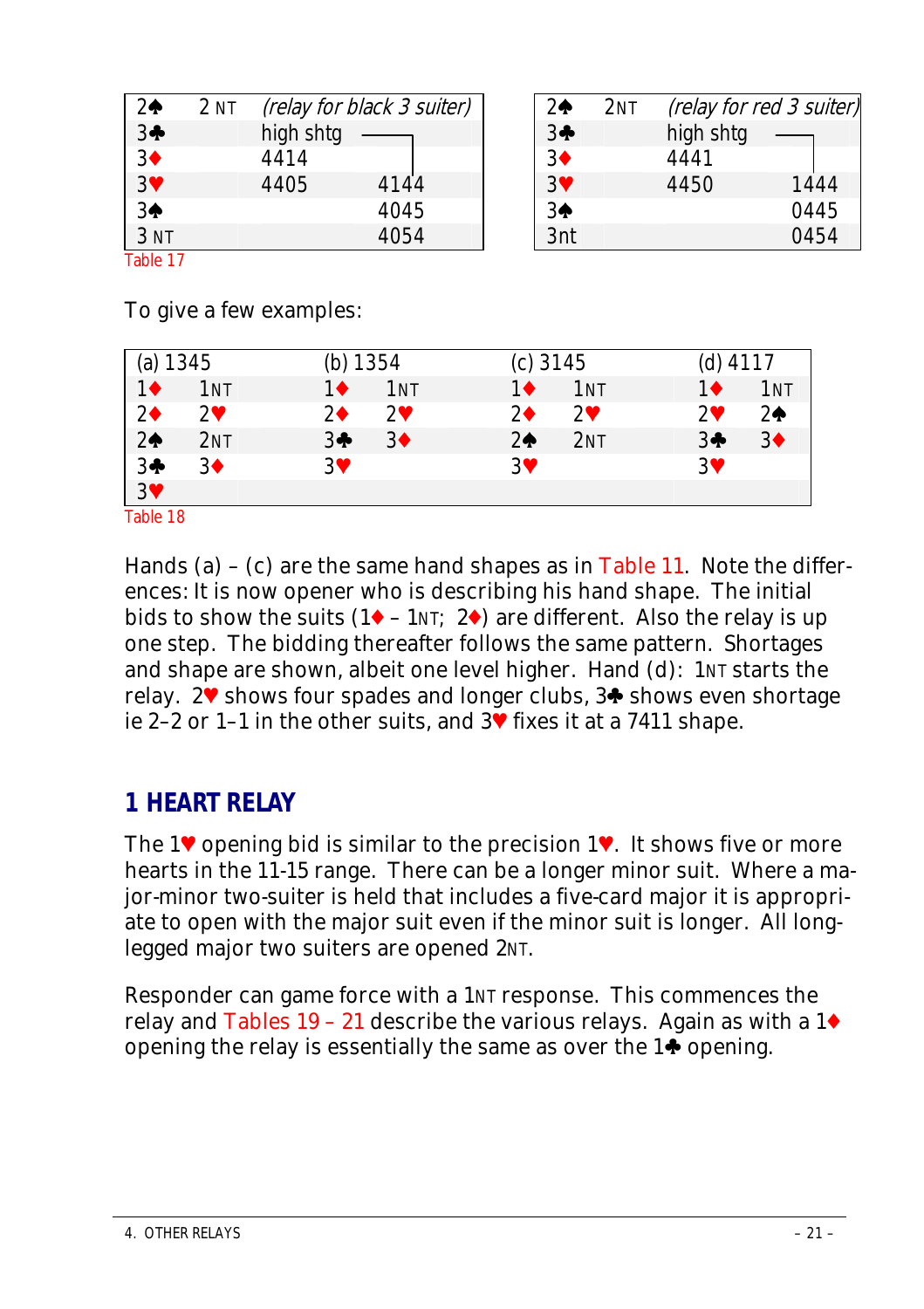#### <span id="page-21-0"></span>**SINGLE-SUITERS**

| 1♥              | 1 <sub>NT</sub> | (relay)   |      |      |
|-----------------|-----------------|-----------|------|------|
| 2 <sub>0</sub>  |                 | High shtg |      |      |
| 2N <sub>T</sub> |                 | Mid shtg  |      |      |
| $3+$            |                 | Even shtg |      | 2722 |
| 3 <sup>4</sup>  |                 | 5332      |      |      |
| 3 <sup>4</sup>  |                 | 6331      | 2623 |      |
| 3♠              |                 | 7321      | 2632 |      |
| 3NT             |                 | 7330      | 3622 |      |
| $T = L L$ , 10  |                 |           |      |      |

Table 19

A  $1636$  hand would be shown as follows:  $1\Psi - 1$ <sub>NT</sub>:  $2\blacklozenge - 2$ <sub>NT</sub>:  $3\Psi$ . The  $2\blacklozenge$ announced the hand as a single suiter and either 7222 or high shortage. 3y fixed the shape at 6311.

#### **TWO-SUITERS**

| $1$ V           | 1 <sub>NT</sub> | (relay)         |      |           |      |
|-----------------|-----------------|-----------------|------|-----------|------|
| 2 <sub>0</sub>  |                 | Clubs           |      |           |      |
| $2\bullet$      |                 | <b>Diamonds</b> |      |           |      |
| 2 <sup>4</sup>  |                 | Spades          |      |           |      |
| 2 <sub>0</sub>  |                 | Long legged     |      |           |      |
| 2 <sub>NT</sub> |                 | High shtg       |      |           |      |
| $3+$            |                 | Even shtg       |      | high shtg |      |
| 3 <sup>4</sup>  |                 | 5431            |      | even shtg |      |
| 3 <sup>4</sup>  |                 | 6421            | 7411 | 5521      |      |
| 3 <sup>4</sup>  |                 | 6430            | 5422 | 5530      | 5611 |
| 3 <sub>NT</sub> |                 | 7420            |      | 5620      | 6511 |
| 40              |                 |                 |      | 6520      |      |
| Table 20        |                 |                 |      |           |      |

This relay is virtually identical with the  $1\spadesuit$  relay – see Table 9. About the only difference is that the  $2\Psi$  bid specifically shows spades. From Table 20 it can be seen that there is not the facility to show a long-legged two suiter. It is for this reason that these two suiters are shown with a 2NT opening bid.

One of the things the relayer has to watch out for is long-legged two suiters. It is possible for the relay to pass 3NT. To take a practical example: 1V – 1NT;  $2\blacklozenge - 2\blacktriangledown$ ;  $2\blacklozenge - 2N$ T;  $3\blacklozenge - 4\blacklozenge$ . Often passing  $3N\bar{\text{I}}$  is not a problem. If it could be a problem then responder has to watch out when he hears the  $2\spadesuit$  bid. At that point he can break the relay by bidding, say,  $3NT$ . If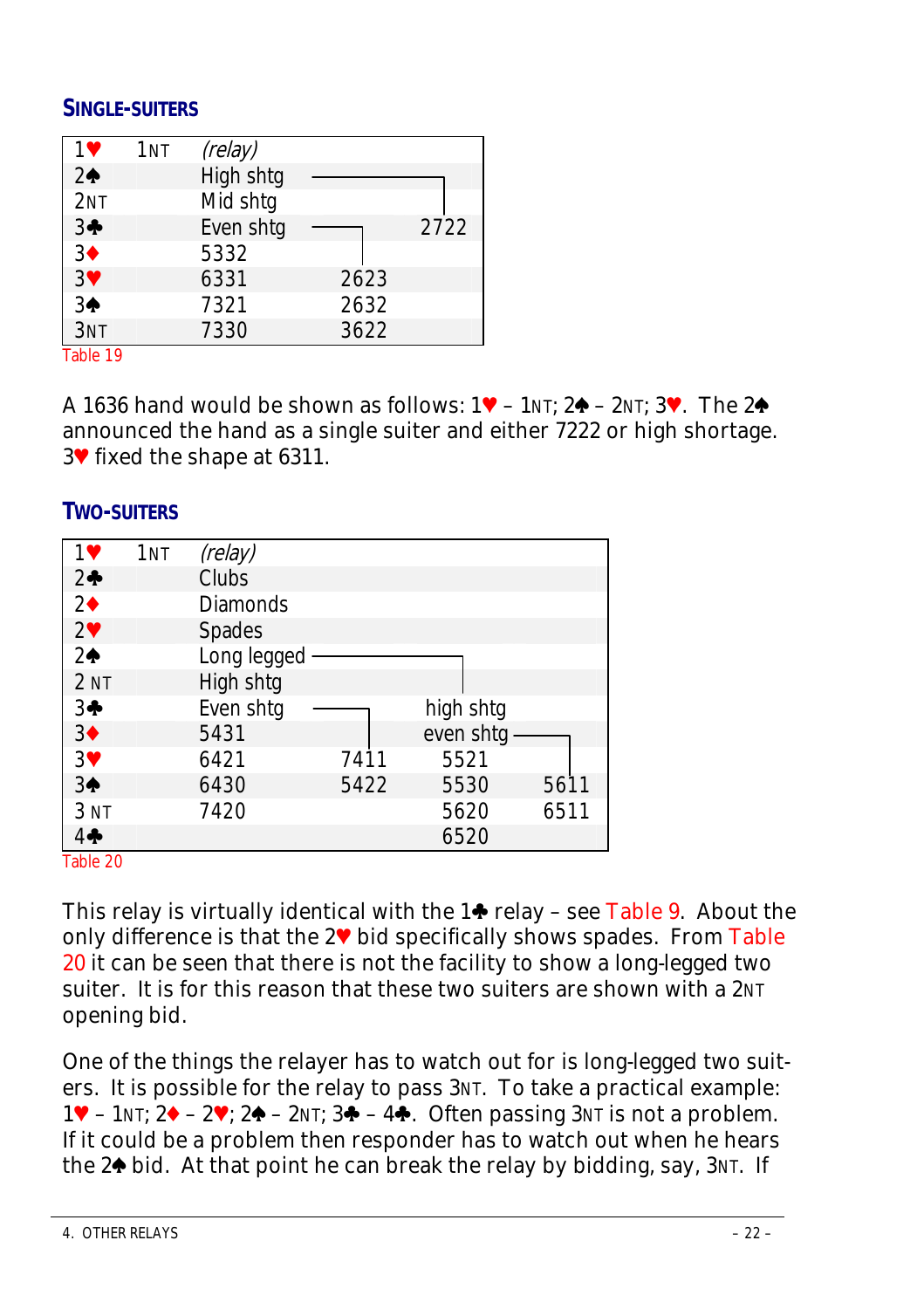<span id="page-22-0"></span>he chooses to relay with  $3\spadesuit$  he risks a  $4\spadesuit$  response. In this sequence  $4\spadesuit$ shows 2605. A 3NT response to 3<sup>\*</sup> would have shown 2506. (Incidentally this is one reason why length is shown from the bottom up. Three No Trumps is not passed where the minor suit is longer.)

### **THREE SUITERS**

| 1♥               | 1 NT |      |
|------------------|------|------|
| $2$ $\bullet$    | 2♦   |      |
| $\mathbf{P}$     | 2♠   |      |
| 2 <sub>NT</sub>  |      | 0544 |
| 3♣               |      | 4504 |
| $3\blacklozenge$ |      | 4540 |
| Table 21         |      |      |

<span id="page-22-2"></span><span id="page-22-1"></span>This is a specific sequence. It can be remembered in this way: The  $2\Psi$  bid cannot be a reverser because there are no reversers after  $1\blacktriangledown$  or 1 $\diamond$  opening. One practical consequence of this is that the  $2\clubsuit$  bid should be alerted at the table. On inquiry the answer would be along the lines  $2\spadesuit$ shows either clubs or *any* heart three-suiter'.

The three-suiter has to be 5440. It cannot be 4441 because you have just opened a five-card major. The short suit is established in a step response and is easily remembered with the principle that shortage is shown from the top down.

# **1 SPADE RELAY**

#### **SINGLE-SUITERS**

| $2\spadesuit$  | High shtg |      |      |
|----------------|-----------|------|------|
| 2NT            | Mid shtg  |      |      |
| $3+$           | Even shtg |      | 7222 |
| 3 <sup>4</sup> | 5332      |      |      |
| 3 <sup>4</sup> | 6331      | 6223 |      |
| 3 <sup>4</sup> | 7321      | 6232 |      |
| 3NT            | 7330      | 6322 |      |

There is no difference between the  $1\blacktriangledown$  and  $1\blacktriangle$ relays.

Table 22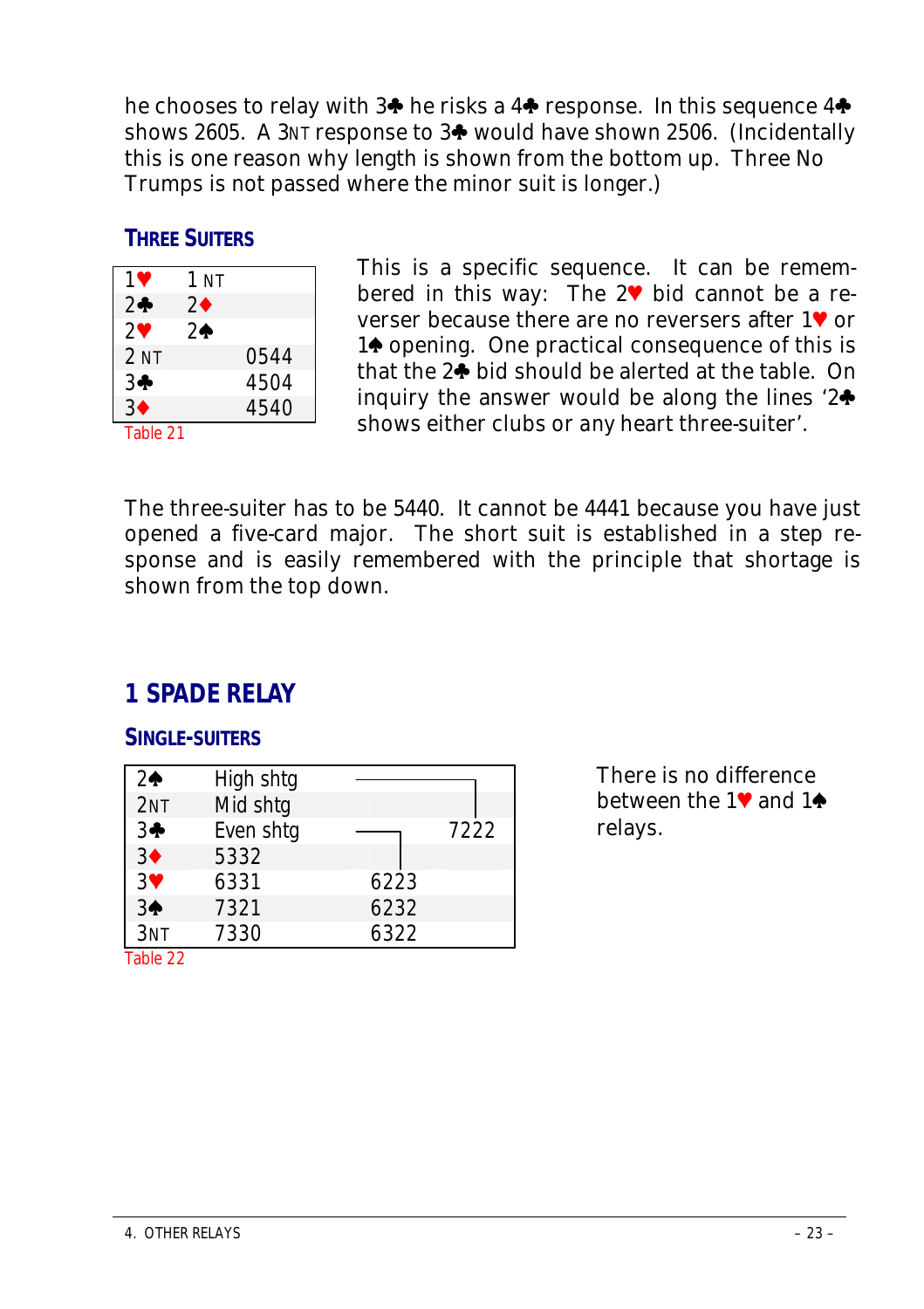## <span id="page-23-1"></span><span id="page-23-0"></span>**TWO-SUITERS**

| $1\spadesuit$  | 1 <sub>NT</sub> | (relay)         |      |           |      |
|----------------|-----------------|-----------------|------|-----------|------|
| 2 <sub>0</sub> |                 | <b>Clubs</b>    |      |           |      |
| 2 <sub>•</sub> |                 | <b>Diamonds</b> |      |           |      |
| 2 <sup>4</sup> |                 | <b>Hearts</b>   |      |           |      |
| 2 <sub>0</sub> |                 | Long legged     |      |           |      |
| 2NT            |                 | High shtg       |      |           |      |
| $3+$           |                 | Even shtg       |      | high shtg |      |
| 3 <sup>4</sup> |                 | 5431            |      | even shtg |      |
| 3 <sup>4</sup> |                 | 6421            | 7411 | 5521      |      |
| 3 <sup>4</sup> |                 | 6430            | 5422 | 5530      | 5611 |
| 3NT            |                 | 7420            |      | 5620      | 6511 |
| $4 \clubsuit$  |                 |                 |      | 6520      |      |
| Tahle 23       |                 |                 |      |           |      |

<span id="page-23-2"></span>

## **THREE SUITERS**

| 10              | 1мт |      |
|-----------------|-----|------|
| $2\clubsuit$    | 2♦  |      |
| 2♥              | 2♠  |      |
| 2 <sub>NT</sub> |     | 5044 |
| 3♣              |     | 5404 |
| 3♦              |     | 5440 |
|                 |     |      |

Table 24

# **1 NO TRUMP RELAY**

Symmetric has a weak no trump. The range is 12 – 15 hcp. Initial reaction may be that a four-point range is a disadvantage. In fact that is not the case. This is one of the more difficult bids to compete against. So an immediate advantage of the four-point range is that one gets to open 1NT more often. Partner occasionally must exercise care in deciding whether to invite to game with a larger range opposite. But as against that it is a little harder to defend against an opening bidder who has a four-point rather than a three-point range.

The hand shapes are 4333, 4432, and 5332 where the five-card suit is a minor. 5332 hands with a five card major must be opened  $1\blacktriangledown$  or  $1\blacktriangle$ .

It is not essential to play a relay over 1NT. There are two schools of thought. One is that balanced hands are less in need of the relays and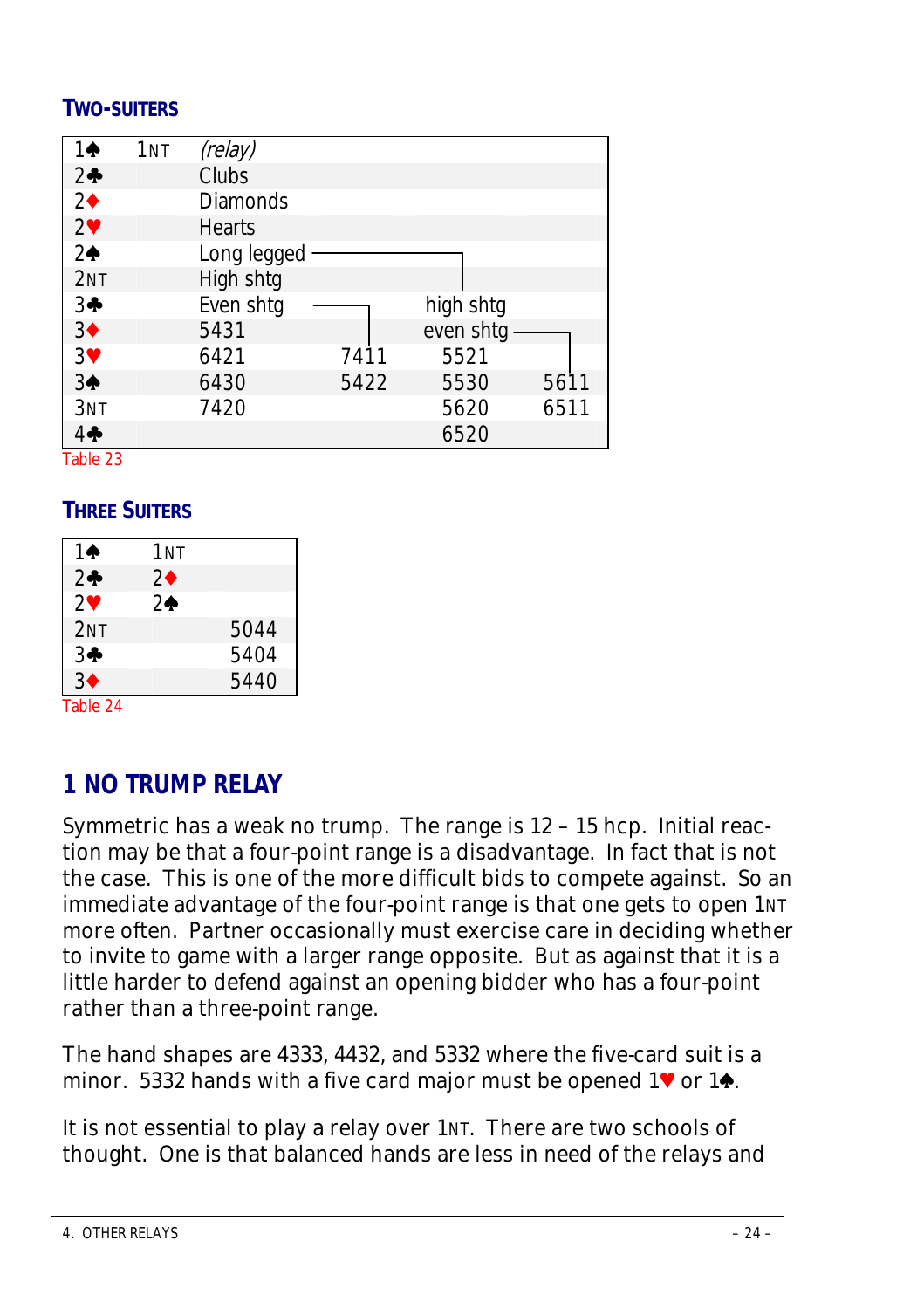existing methods are good enough. The other view is that responder's hand does not have to be balanced and if anything the relays are more important due to the high frequency of 1NT openings. A more practical reason for not learning this relay is that it is not the same as the relay after  $1 \bigarrow -1$ NT. This is due to the fact that the relay after  $1 \bigarrow -1$ NT does not accommodate 5332 shapes. Some players have devised schemes to allow for this but the further consequence is that these schemes do not make provision for a stayman inquiry. Given that there is already enough to learn it is initially better not to play a relay over a 1NT opening bid. Later when the core of Symmetric has been mastered a relay can be played. Tables 25–27 describe a relay shown to me by Wayne Burrows that accommodates five-card minors *and* the stayman convention.

| 1 <sub>NT</sub> | $2$ $\bullet$ |               |      |      |
|-----------------|---------------|---------------|------|------|
| $2\bullet$      | $2^{\circ}$   | (relay)       |      |      |
| 2 <sub>0</sub>  |               | Clubs         |      |      |
| 2NT             |               | <b>Minors</b> |      |      |
| $3+$            |               | 2353          |      | 2335 |
| 3 <sup>4</sup>  |               | 3253          | 2344 | 3235 |
| 3 <sup>4</sup>  |               | 3352          | 3244 | 3325 |
| 3 <sup>4</sup>  |               | 3343          |      | 3334 |
| Table 25        |               |               |      |      |

| 1nt             | $2$ $\bullet$  |         |      |      |
|-----------------|----------------|---------|------|------|
| $2^{\circ}$     | 2 <sub>0</sub> | (relay) |      |      |
| 2 <sub>NT</sub> |                | Majors  |      |      |
| $3+$            |                | Clubs   |      |      |
| 3 <sup>4</sup>  |                | 2443    |      | 4423 |
| 3 <sup>4</sup>  |                | 3442    | 2434 | 4432 |
| 3♠              |                | 3433    | 3424 |      |

Table 26

| 1NT            | $2\clubsuit$ |         |      |  |
|----------------|--------------|---------|------|--|
| 2 <sub>2</sub> | 2NT          | (relay) |      |  |
| 3 <sup>4</sup> |              | Clubs   |      |  |
| 3 <sup>4</sup> |              | 4243    |      |  |
| 3 <sup>4</sup> |              | 4342    | 4234 |  |
| 3 <sup>4</sup> |              | 4333    | 4324 |  |
| Table 27       |              |         |      |  |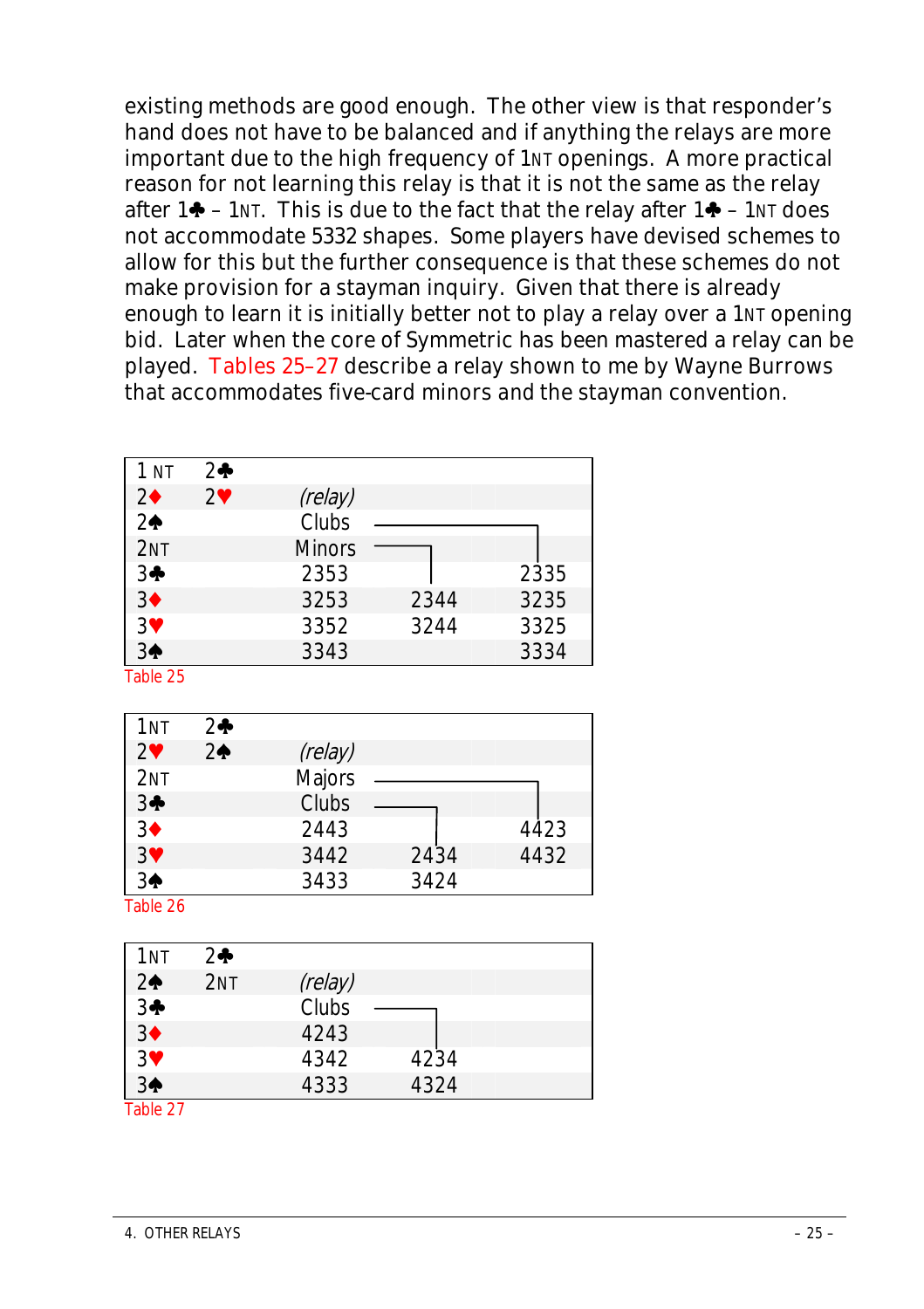## <span id="page-25-0"></span>**2 CLUB RELAY**

<span id="page-25-1"></span>The  $2\clubsuit$  opening bid shows a six-card or longer club suit. It can include a four-card diamond suit but not a four-card major. If there is a diamond suit it will be exactly four cards in length. The relay response is  $2\bullet$ . The relays after a  $2\spadesuit$  or  $2\spadesuit$  opener are very easy to remember. The main thing to remember is that there is no 5332 shape in the single suited relay. That hand would be opened 1NT. Accordingly the 6331, 7321, and 7330 shapes are all down one step. Likewise the two-suited relay does not have a 5422 shape as that shape is opened with a  $1\blacklozenge$  bid. The consequence of that is that there is only one two-suited even shortage shape and that is shown via the sequence  $2\clubsuit - 2\spadesuit$ ;  $2\heartsuit - 2\spadesuit$ ;  $3\clubsuit$ .

| $2\clubsuit$       | $2\bullet$ | (relay)   |      |      |           |
|--------------------|------------|-----------|------|------|-----------|
| $2\Psi$            |            | Reverser  |      |      |           |
| 2 <sub>0</sub>     |            | High shtg |      |      |           |
| 2 <sub>NT</sub>    |            | Mid shtg  |      |      | high shtg |
| $3+$               |            | Even shtq |      | 2227 | 1147      |
| 3 <sup>4</sup>     |            | 6331      |      |      | 6421      |
| 3 <sup>4</sup>     |            | 7321      | 2236 |      | 6430      |
| 3 <sup>4</sup>     |            | 7330      | 2326 |      | 7420      |
| 3NT                |            |           | 3226 |      |           |
| $T2$ $L1 \sim 0.0$ |            |           |      |      |           |

Table 28

## **2 DIAMOND RELAY**

The  $2\blacklozenge$  opening bid shows a six-card or longer diamond suit. As with the 2<sup>o</sup> opening bid it cannot contain a four-card major. Nor can it include a club suit. It must be single-suited. All two-suited hands with diamonds are opened 1 $\bullet$ . The relay is commenced with a bid of 2 $\bullet$  and is very similar to the  $2\spadesuit$  relay. The only difference is that it can never be two suited.

| $2\bullet$      | $2\blacktriangledown$ | (relay)   |      |      |
|-----------------|-----------------------|-----------|------|------|
| $2*$            |                       | High shtg |      |      |
| 2NT             |                       | Mid shtg  |      |      |
| 3 <sup>4</sup>  |                       | Even shtg |      | 2272 |
| 3 <sup>4</sup>  |                       | 6331      |      |      |
| 3 <sup>4</sup>  |                       | 7321      | 2263 |      |
| 3 <sup>4</sup>  |                       | 7330      | 2362 |      |
| 3 <sub>NT</sub> |                       |           | 3272 |      |
| Table 29        |                       |           |      |      |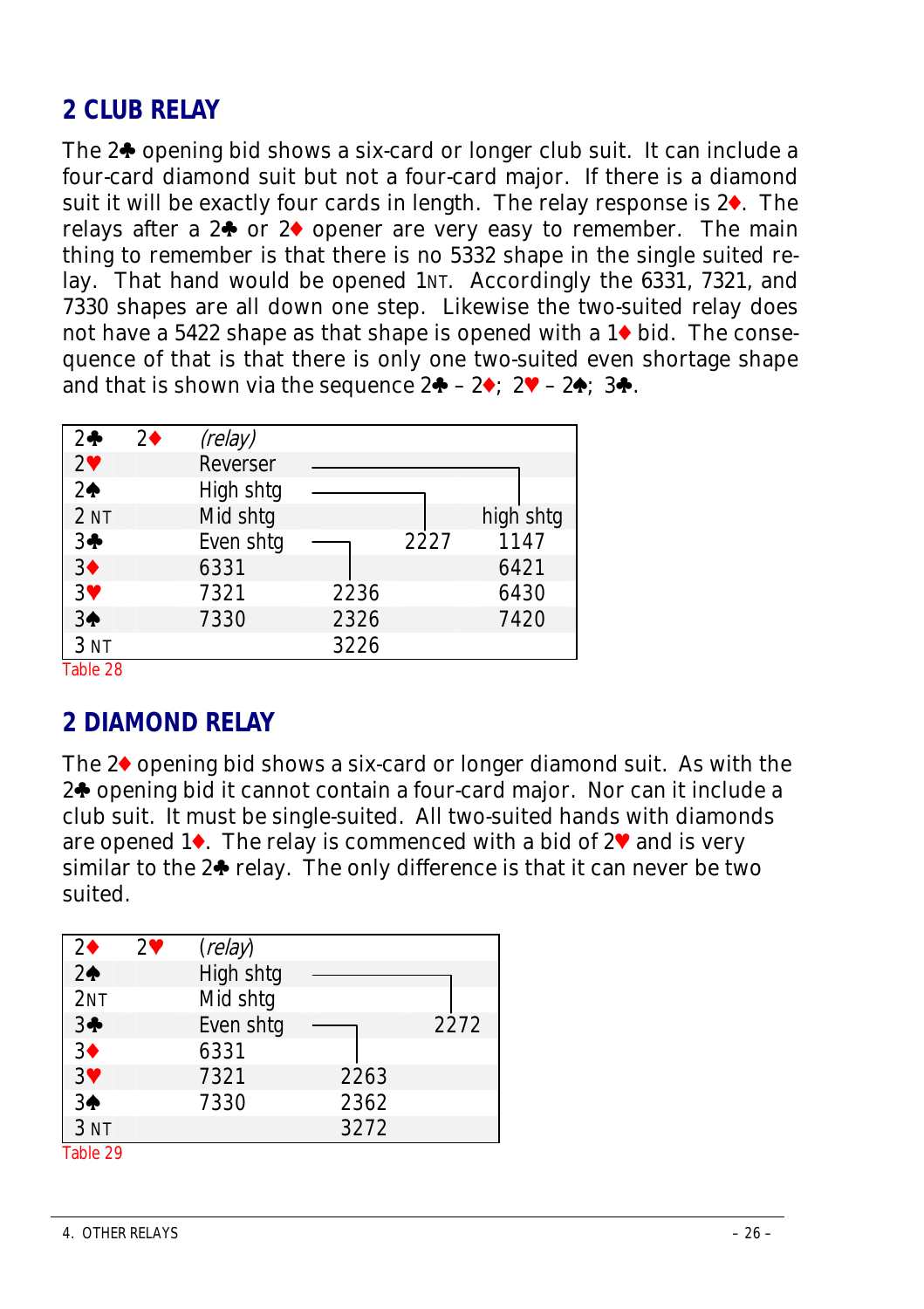# <span id="page-26-0"></span>**2 NO TRUMPS**

Shows 5–5 or better in the majors with  $11 - 15$  hcp. 3 $\spadesuit$  is the relay.

| 2N <sub>T</sub> | 3♣ | (relay)   |      |
|-----------------|----|-----------|------|
| 3 <sup>4</sup>  |    | High shtg |      |
| $3\Psi$         |    | Even shtg |      |
| 3 <sup>4</sup>  |    | 5521      |      |
| 3NT             |    | 5530      | 5611 |
| 4               |    | 5620      | 6511 |
|                 |    | 6520      |      |
| $T2$ $L1 = 20$  |    |           |      |

Table 30

This relay is one step up from the 1 $\bullet$  relay (after a 1 $\bullet$  opening a 2 $\bullet$  bid shows the long-legged shape). A 3<sup> $\bullet$ </sup> or 3 $\bullet$  response invites game in that suit. To sign-off in three of a major bid a conventional  $3\blacklozenge$ . This requires opener to bid  $3^{\circ}$  which will be passed or corrected to  $3^{\circ}$ .

Third or fourth in hand it is probably preferable to open  $1\spadesuit$ , especially if only 5 – 5. A passed hand cannot initiate a relay.

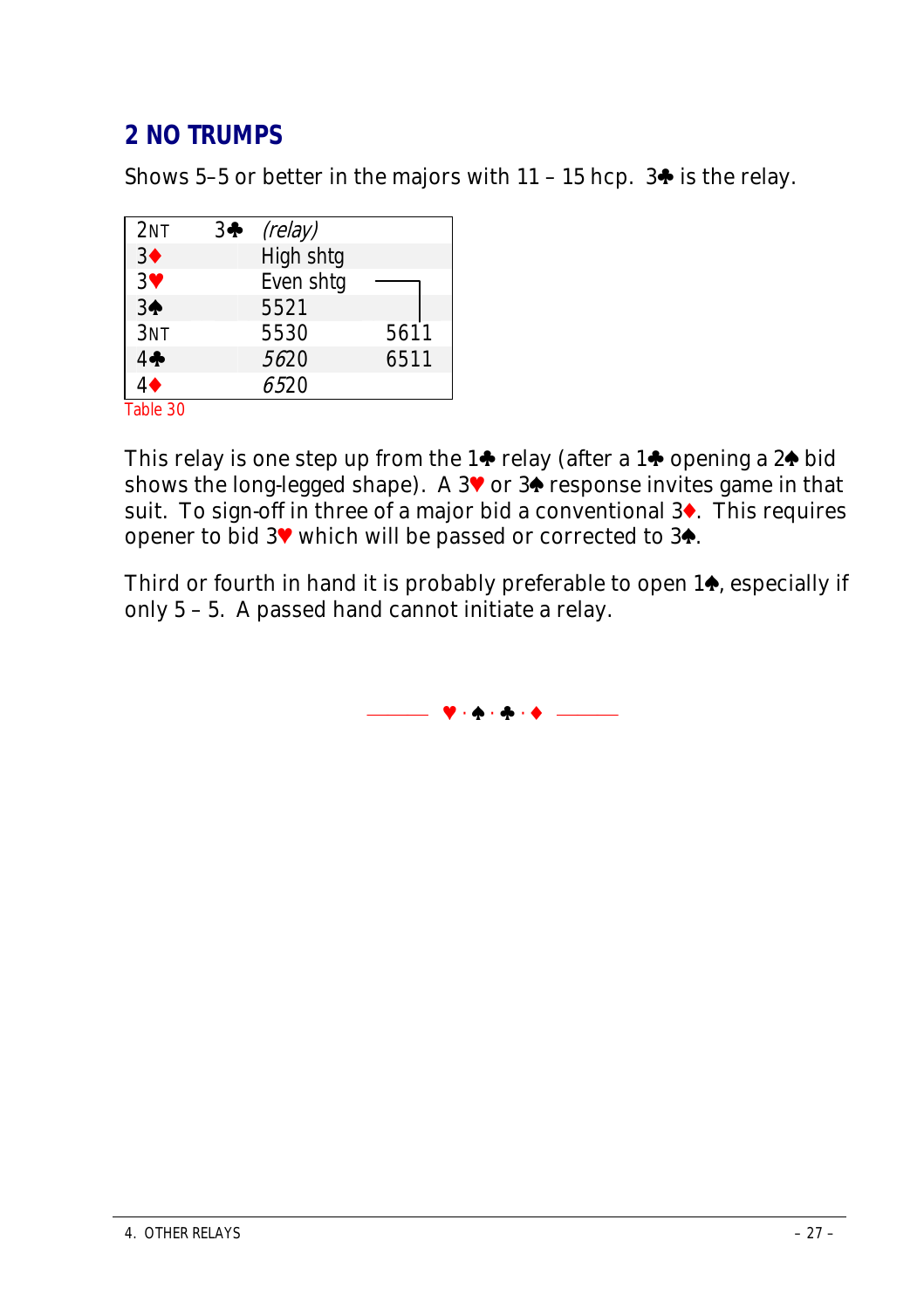# <span id="page-27-1"></span><span id="page-27-0"></span>**5. EXTENDING THE RELAY**

### **SECOND FORCE RELAY**

So far the relay over club has proceeded on the basis that there has been a positive response to 1 $\bullet$ . But can the relay be played over a 1 $\bullet$  negative? The short answer is that it can. Table 31 shows how this is accomplished. 1<sup> $\blacktriangledown$ </sup> is used as a second force showing 19 or 20 + hcp. 1 $\blacktriangle$  becomes the second negative. From there the relay is the same apart from being two steps up.

| $1\spadesuit$                | $1\spadesuit$      |                                       |
|------------------------------|--------------------|---------------------------------------|
| 10                           | $1^{\bullet}$      | $2nd$ negative                        |
|                              | 1NT                | <b>Hearts</b>                         |
|                              | $2\clubsuit$       | Spades                                |
|                              | $\partial \bullet$ | Balanced etc. Same except 2 steps up. |
| $T_0$ <sub>b</sub> $\sim$ 01 |                    |                                       |

Table 31

The issues are first, whether you actually want to do this; and second, in that event there are some other consequential differences. These relate to *controls*, *cue bidding*, and dealing with *intervention*. These differences do not affect the shape apart from the obvious raise of level and are dealt with elsewhere.

Playing Relay brings home the value of bidding space and utilising the relay two steps up is not something to be taken lightly. The critical level of 3NT is passed sooner. As against that, this is an area where big club systems have it all over the so-called natural methods that open a big  $2\spadesuit$ . The very strong hand often only needs one or two particular bits of information. A strong club system and Symmetric in particular is the most effective way of finding out. Even with a strong 20+ hand it is not compulsory to use the  $2<sup>nd</sup>$  force and so the only real downside is the loss of a natural 1y bid.

What qualifies as a second positive? The rule of thumb is that it contains a minimum of five high-card points and at least one control. All hands that do not meet these criteria make a second negative bid of  $1\spadesuit$ .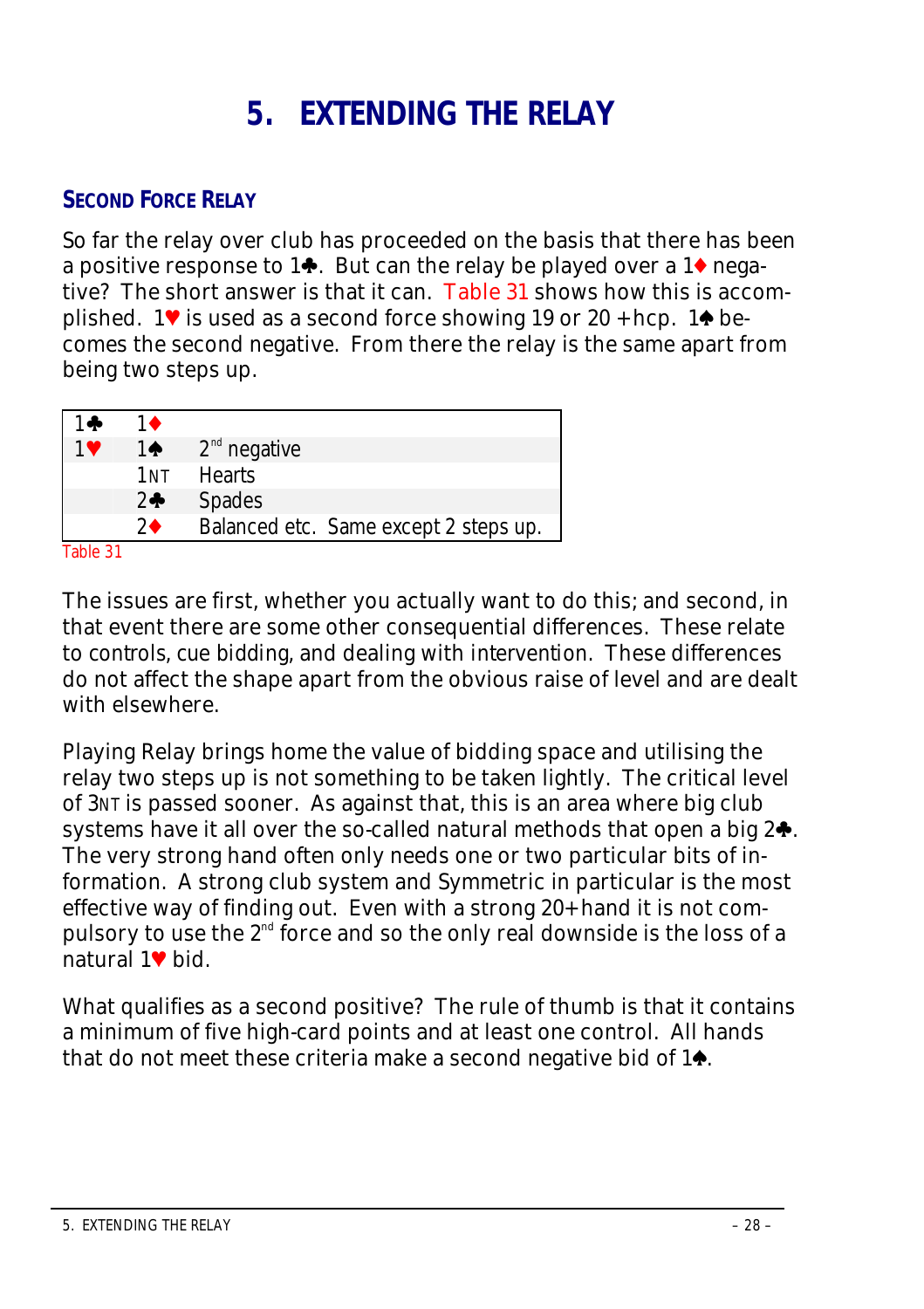### <span id="page-28-0"></span>**WEAK RELAYS**

One of the most useful relays is the *weak relay*. Sometimes during a relay sequence the relayer is not sure whether to continue relaying or to sign off in game. He may think that if he continues to relay and partner shows nothing extra then he may be doing no more than giving information to the opponents. This is where the weak relay comes in. During a relay sequence a two-step bid is a weak relay. So even  $1\blacklozenge -1$ NT;  $2\blacklozenge$  is a weak relay. What it says is simply this: 'partner are you minimum or maximum? If you are minimum bid one step up, otherwise continue the relay'. So in the example given responder with a minimum hand will bid 2y. If he has a maximum hand he will continue the relay. In the latter event the relay is pushed up two steps. Game bids are never weak relays. Compare Table 32 with Table 14.

<span id="page-28-1"></span>

| $1 +$         | 1NT             |                                   |
|---------------|-----------------|-----------------------------------|
| $\mathcal{P}$ | $2^{\circ}$     | Minimum, ie up to about 12 hcp    |
|               | $\partial$ ♠    | Max, and $3 +$ controls, (colour) |
|               | 2 <sub>NT</sub> | Max, and $3 +$ controls, (rank)   |
| $T = L L$     |                 |                                   |

Table 32

What counts as a maximum? This is a matter of partnership agreement but a good starting point is a hand that is a full trick stronger than it could be. So if partner could take an ace (not a king) away from his hand and still respond 1NT in the example above then he would have a maximum. In addition an extra control must be held. The matter of controls is dealt with in Section 6.

#### **RESPONDER CONTINUES THE RELAY**

It may happen that after opener signs off in that responder wishes to continue. Say opener has opened 1<sup>+</sup> and responder has shown a 1255 shape and opener has bid 3NT. If responder has x xx AKQxx KQJxx there may well be a slam. The shape was shown at a bid of 3y. Opener may have bid 3NT because (1) there is no fit and that is the only playable game; (2) he is minimum and wants to stop; (3) there is a fit but a nine trick game may be better that five of a minor. In cases (2) and (3) there may well be a slam. Opposite two aces and three card support one would like to investigate slam. A grand may be cold as well. So one continues to bid. The question is what does one bid? In this situation responder shows his controls starting at three. In this example you hold four controls so would bid  $4\bullet$ . What this says is first that you hold four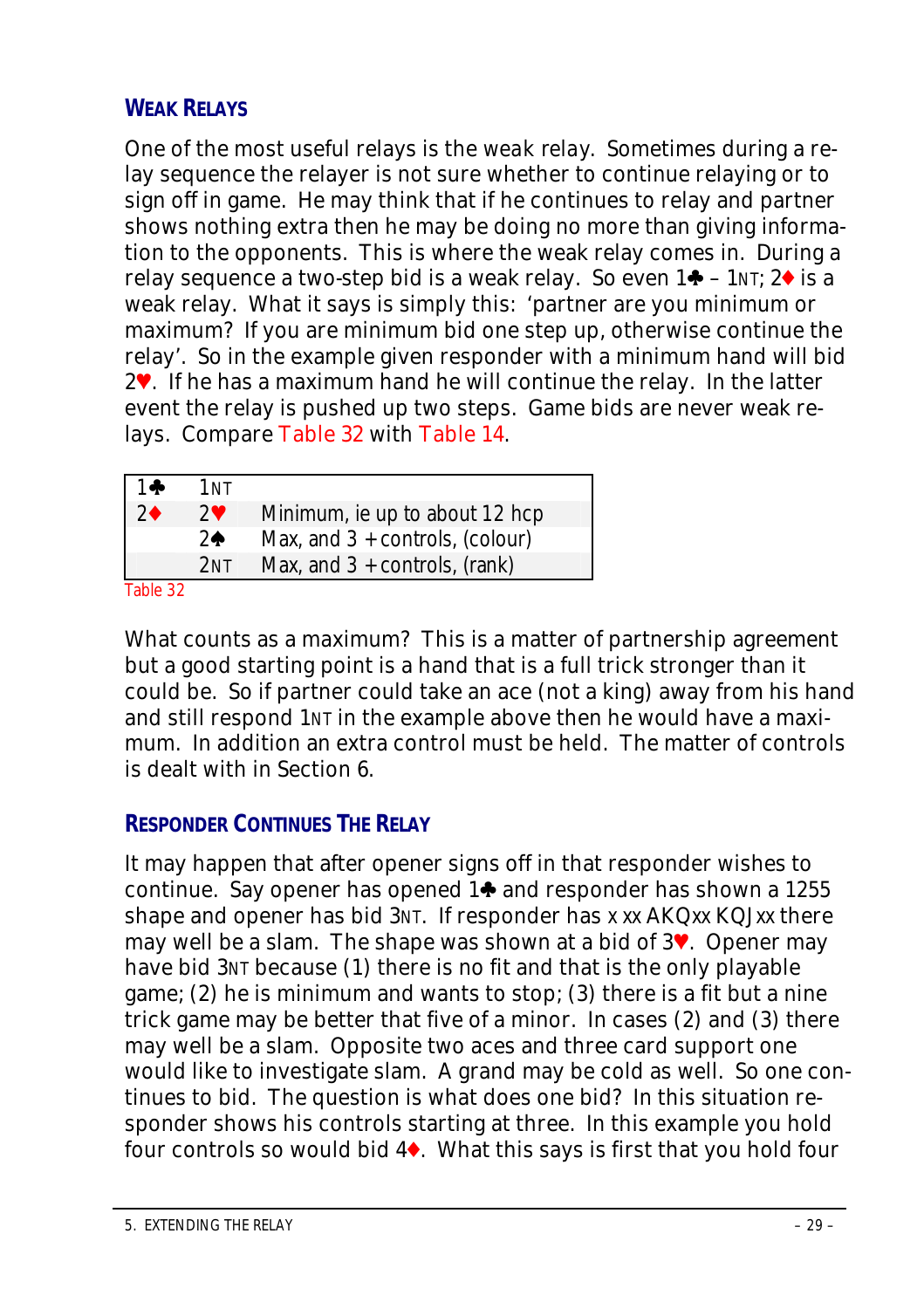controls; and second, that you have extra values. Opener now bids 4V starting Denial Cue Bids or signs off. A bid of 4NT would be to play.

One should take care before advancing in this fashion. The above example is clear cut. In less obvious situations you may be guided by the opportunity partner has had to make a weak relay. If he has had that opportunity and perhaps the space below 3NT to inquire about controls you would need quite a bit more than an extra ace.

One matter that may encourage you to bid after a sign off is the strength of your long suit. Ax Kx Kxxxxxx Kx is not as strong as Ax Kx KQJ10987 xx.

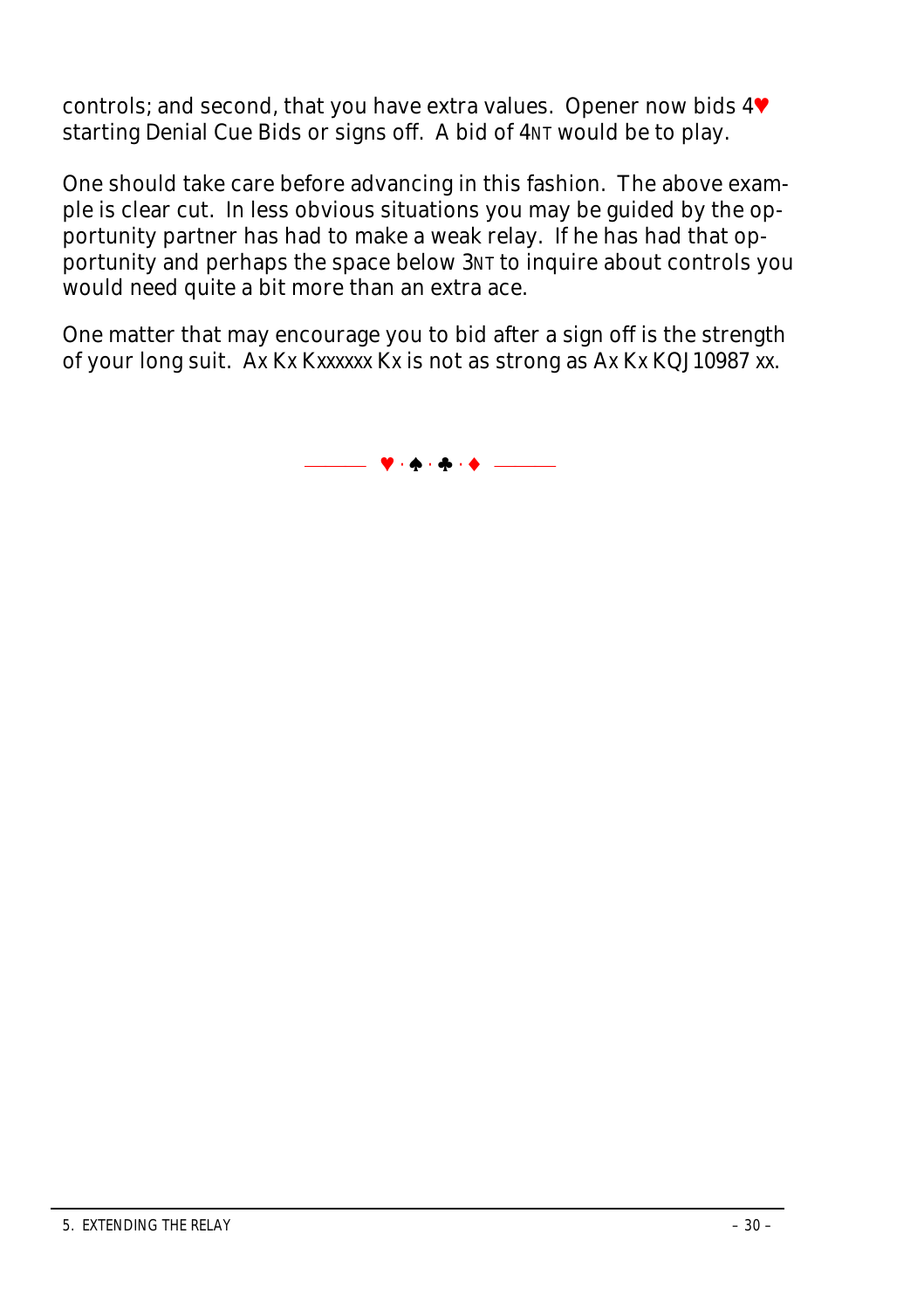# <span id="page-30-1"></span><span id="page-30-0"></span>**6. CUE BIDDING**

After the shape is shown the relay continues. But before the cue bidding is launched the number of controls is established, and only then are the location of the high cards identified. It is done by a method of cue bidding known as *denial cue bidding*. These procedures can run on from one to the other. The method of denial cue bidding is efficient and operates in a stepped response. It works like this: after shape and controls are shown responder cue bids his suits in order of length. So a *1453* hand will show his high cards in diamonds first, then hearts, and then clubs. Singletons are not cue bid. With this method Aces, Kings, Queens, and often Jacks are shown in all suits.

#### **CONTROLS**

Here are the basic rules for numbers of controls:

- $\triangle$  An opening hand (eg 1 $\vee$ ) must have at least two controls.
- A positive response to  $1\spadesuit$  must also have two controls.
- After a second force a second positive must include one control.
- To give a positive response to a weak relay three controls must be held.

When counting controls include a singleton ace, a singleton king, and a doubleton ace-king. After learning responder's shape opener may sign off. Normally he will check for controls but for a number of reasons may choose not to do so. In that event responder may have a strong hand and be disappointed that opener has not asked to show the number of controls. Responder can continue the relay by showing the number of controls in a stepped response starting at three. A few examples:

- $1 1$
- $1\spadesuit$   $3\spadesuit$  $3\bullet$  34

The 3 $\blacklozenge$  bid showed 3532. Opener relays with 3 $\blacklozenge$ . That bid continues the relay by asking for controls. Responder bids 3<sup> $\blacklozenge$ </sup> to show two controls. Why exactly two controls? Because that is the minimum number for of controls for an opening bid. Had responder held three controls he would have bid 3NT. With four controls he bids  $4\clubsuit$ .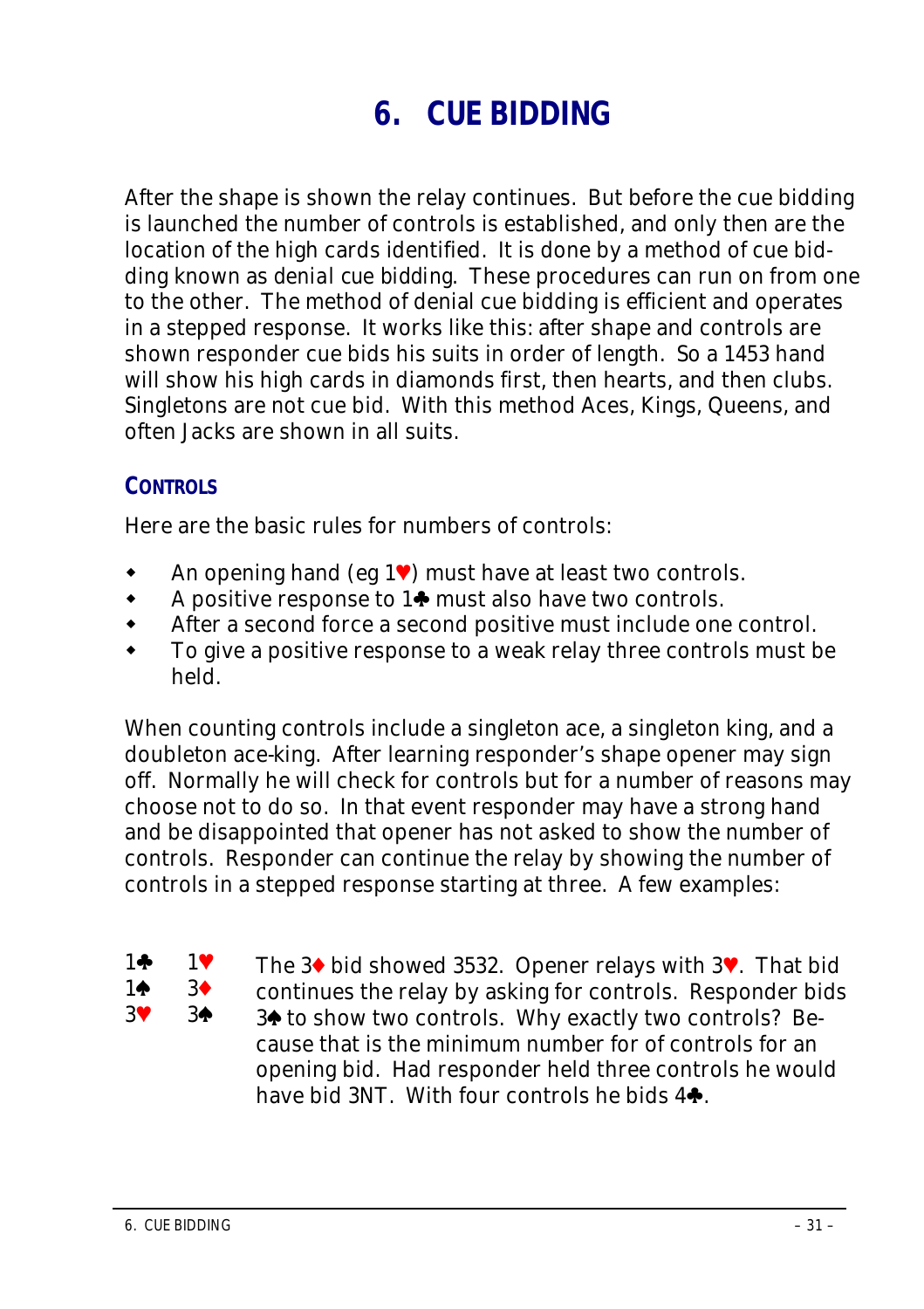1w 1y  $1\spadesuit$   $3\spadesuit$ 3NT Opener has signed off in 3NT. He probably decided that he did not want to risk bypassing 3NT by asking about controls. A  $4\spadesuit$  response with only four controls may be too high. However if responder has a good hand with, say, five controls he can bid  $4\blacktriangledown$ . The first step of  $4\blacktriangledown$  would show three controls,  $4\blacklozenge$  would have shown four etc.

One issue a partnership must agree upon is running on with controls. The basic rule in Symmetric is that you always run on to the next part of the relay. However, after showing shape it is optional whether you run on to show controls. Most times there is not the choice. In the examples above the single-suited relay ended at  $3\blacklozenge$  so if opener wanted to continue the relay he had to bid  $3\blacktriangledown$  to ask for controls (or  $3\blacklozenge$  a weak relay). But what if responder's shape was 7330? This relay ends at 3NT – or does it? Say responder has  $3730$ . 1 $\blacklozenge$  – 1 $\blacktriangledown$ : 1 $\blacklozenge$  – 3NT would be the anticipated auction. The next part of the relay is announcing the number of controls so by playing the 'run-on' the 3NT bid would show exactly two controls. The sequence  $1\clubsuit - 1\blacktriangledown$ ;  $1\spadesuit - 4\clubsuit$  would show 3730 and exactly three controls, 4x would show *3730* and four controls and so on. This is efficient and saves bidding space. The downside is that sometimes 3NT can be passed unintentionally.

The obvious shapes to watch out for are 6332 with high 3, 7330, 7420, 5422, 6520 with low shortage, 6511 with high 6, 5440 with high 5 in  $1\spadesuit$ relays, 4432 with short hearts, 4333. These are all end-of-the-line shapes. So there are apparently two ways of playing this: (1) never run on to show controls; or (2) always run on to show controls. There is not too much risk in the latter course. It is important to bear in mind that the relayer can break off the relay at any time. After gaining a little experience in relay responder will be able to decide whether he wants to take the risk before he commits to another round of relay bidding. Second, it is often only the more extreme shapes that automatically bypass 3NT and they tend to be played in suit contracts in any event. Third, relayer can sometimes use the *weak relay* in situations where he does not want to pass 3NT.

In fact it is possible to have a compromise solution. One method is never to run on for balanced hands, and always to run on for other types. Another method is to run on but not past 3NT. Yet another compromise is to run past 3NT only when five or more controls are held. My current method is to run on only if a maximum is held. This, and the combina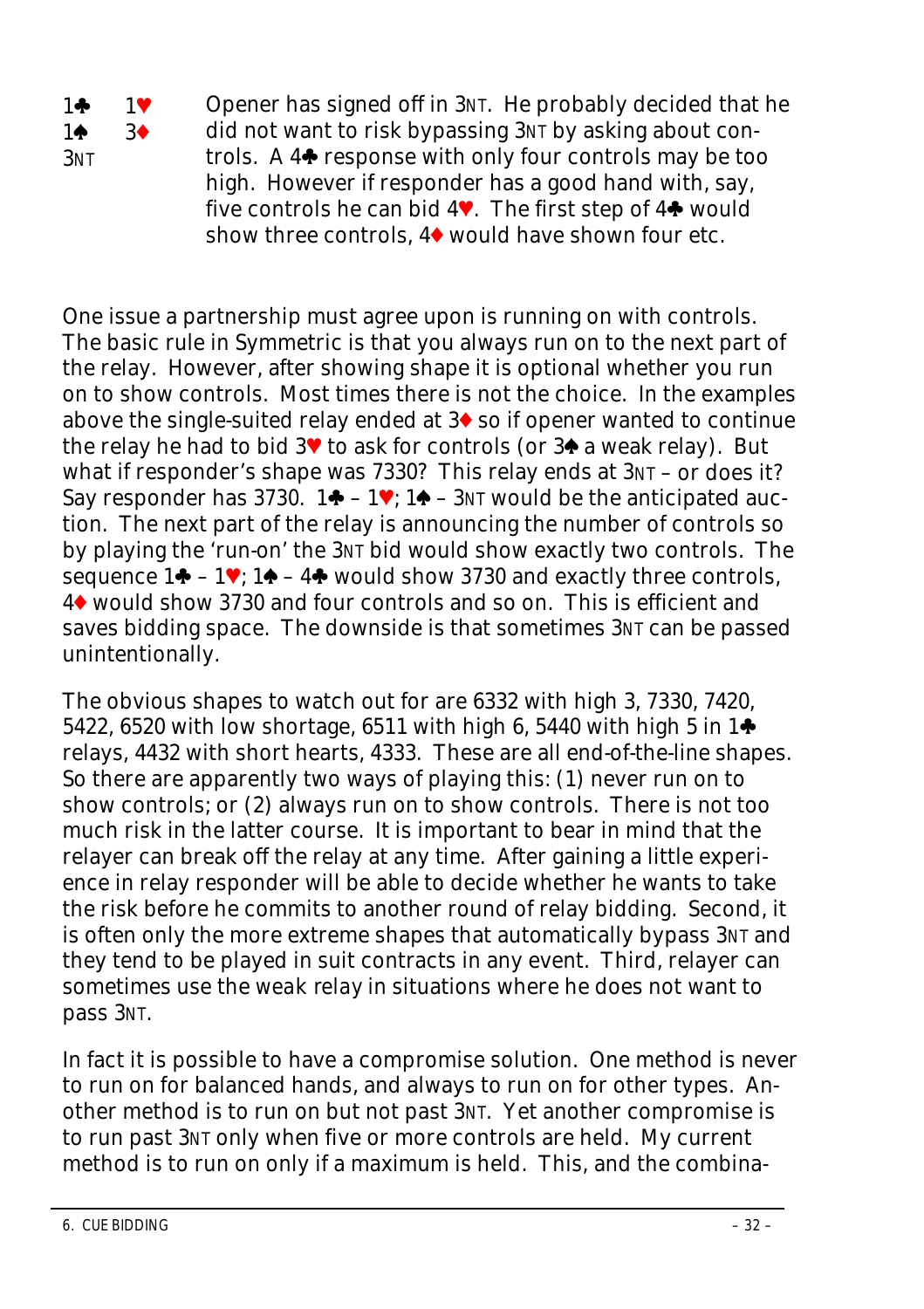<span id="page-32-0"></span>tion of other factors above mean that 3NT is virtually never bypassed unless there is sufficient strength, shape or both to justify the course of action. This may seem to be cutting things rather fine. That is a fair point but it is an issue that crops up a lot in play especially where the relay is pushed up a step.

## **DENIAL CUE BIDS**

Denial cue bids are so named because you stop bidding when you do **not** have an honour in a particular suit. The bidding proceeds after the number of controls is established. The relayer continues to relay by bidding 'one-up'. Responder's first step is to show or deny an ace or king in his longest suit. Say opener has relayed with a bid of 4NT; then responder with a 3325 shape would bid 5 $\blacklozenge$  to deny the ace or king of clubs. A 5 $\blacklozenge$ response would say 'I have the ace or king (or both) of clubs but I do not have the ace or king of spades'. A  $5\blacktriangledown$  response would say I have ace or king of clubs, ace or king of spades but I do not have the ace or king of hearts. Here are some rules:

- Show ace or king in longest suit first, higher ranking before lower ranking if two or more suits of equal length.
- After going through each suit once, one goes through them again, now showing second top honour.
- The third pass through the suit will show or deny the Jack.
- Do not show 10s.
- Singletons not shown.
- 7321 hands: go through the doubleton and the trebleton twice. Also go through them in order of rank, (ie you treat it as two trebletons).

 $\Psi \cdot \Phi \cdot \Phi \cdot \Phi$ 

| show                 | show | show | AKO      |
|----------------------|------|------|----------|
| show                 | show | deny | AK AQ KQ |
| show                 | deny | show | aj kj    |
| show                 | deny | deny | ΑK       |
| deny                 | show | show | ΩI       |
| deny                 | show | deny | O        |
| deny                 | deny | show |          |
| deny<br>$T + 1 - 00$ | deny | deny |          |

Table 33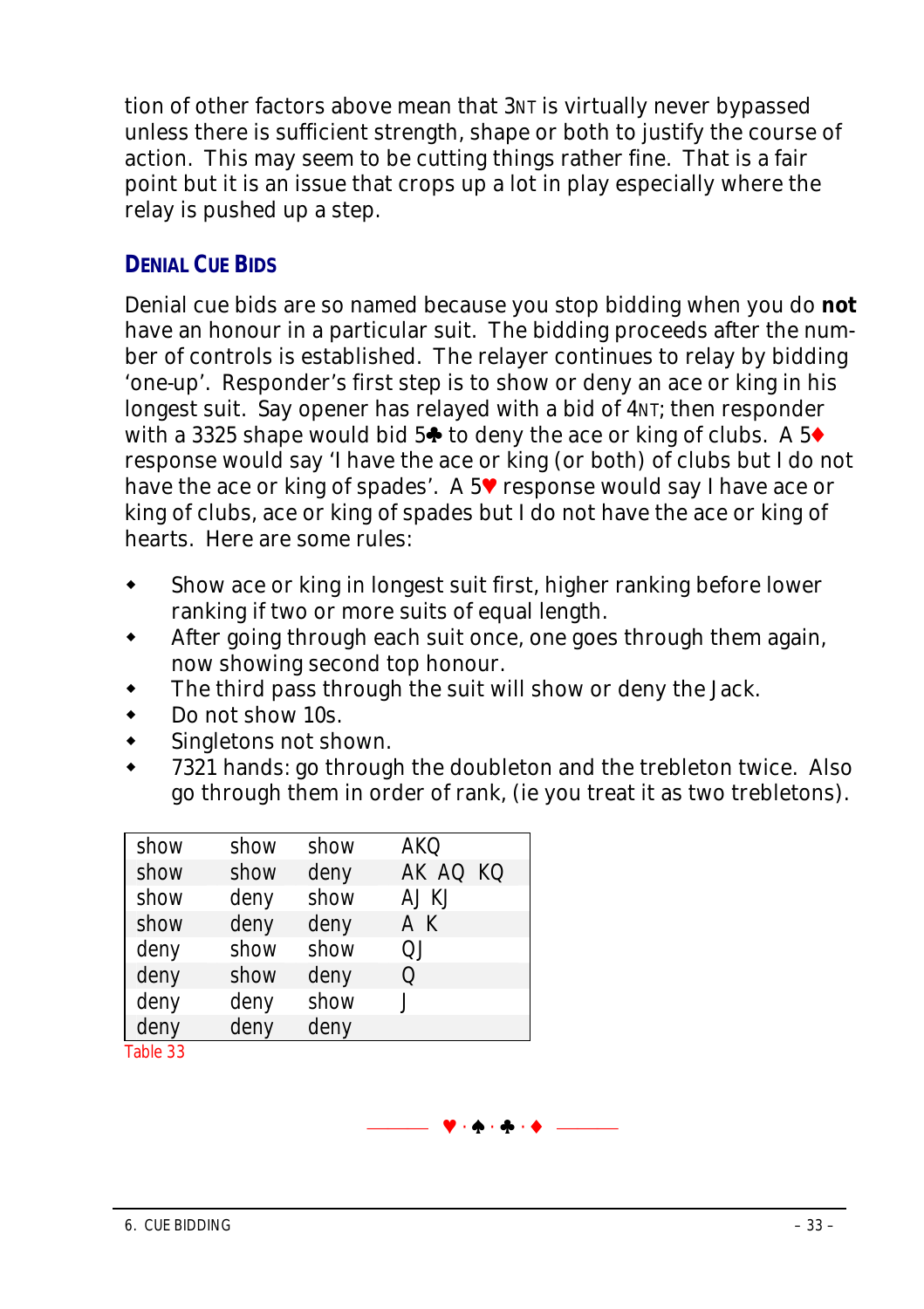# <span id="page-33-1"></span><span id="page-33-0"></span>**7. INTERVENTION**

Where the intervention is at a pre-emptive level then Symmetric players are in pretty much the same boat as everyone else. You need understandings as to what your doubles are and at what level. And you just have to exercise your bidding judgment as best you can. More frequently the intervention is at a low level. In these instances the intervention actually assists opener and partner!

How Symmetric handles intervention is dependant upon whether the intervention occurs before or after the relay is established. In the former situation the prime consideration is whether to begin relaying despite the competitive bidding. In the latter situation the intention is to continue the relay unless the intervention is too high. The point for partnership agreement is how high that intervention must be before the relay is automatically broken.

#### **INTERVENTION BEFORE RELAY ESTABLISHED**

#### **Suit Openings**

Over  $1\bullet$ , 1<sup> $\bullet$ </sup>, and  $1\bullet$ , the relay is commenced with a bid of 1NT. For reasons of simplicity it is probably best to retain that as the only means of establishing the relay. So the sequence  $1\blacklozenge - [1\blacklozenge] - 1$ NT would begin the relay. After  $1\bullet$  [1NT] the relay is blocked and natural bidding continues from thereon.

Likewise with  $2\spadesuit$  and  $2\spadesuit$  openings. The original game force relay commences with bids of  $2\blacklozenge$  and  $2\nblacktriangledown$  respectively. Keeping these as the relay means that the relay is immediately broken by all intervention apart from a double.

#### **1NT**

If you are playing a relay over a 1NT opening bid then it is a good idea to drop the relay over all intervention. This includes interference by second or fourth hand. This is simply a practical suggestion. One can continue relaying over this intervention but it is rather taxing. This is due to the additional considerations that arise form the fact that responder may not wish to relay at all. Opener is not aware of responder's intentions.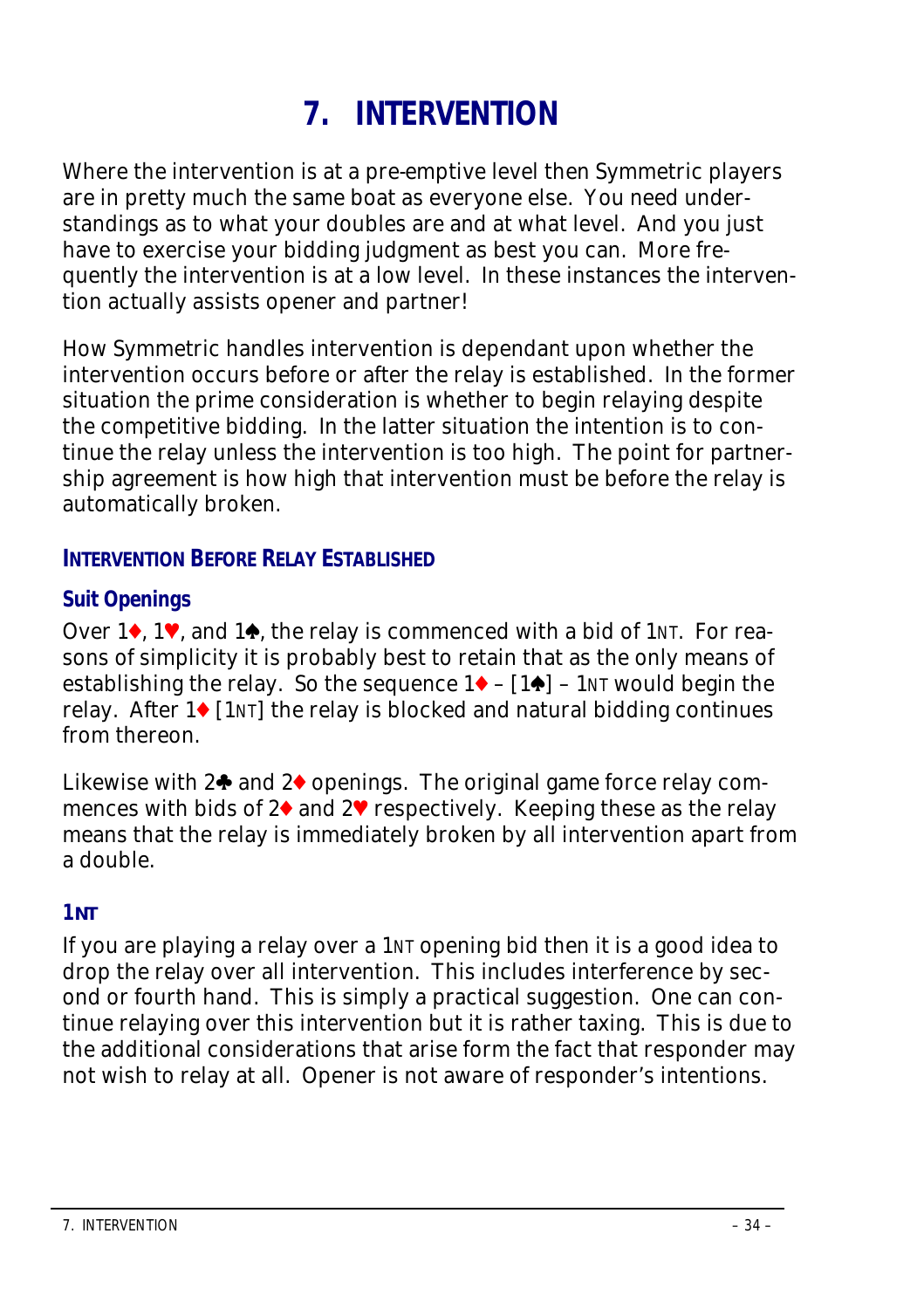## <span id="page-34-0"></span>**1 Club**

1<sup>t</sup> openings are a special case. Intervention by second hand: The relay continues with intervention up to  $[1^{\vee}]$ . If the intervention is  $[1^{\vee}]$  then *double* shows hearts and opener continues the relay with 1<sup>4</sup>. (Opener may choose to make a penalty pass). Intervention by fourth hand: After a  $1\blacklozenge$  response and intervention by fourth hand the relay is dropped. After a pass by fourth hand and a  $1\blacktriangledown$  second force then the relay is established and continues over interference.

## **INTERVENTION AFTER RELAY ESTABLISHED**

Once a relay has begun it now is a fairly simple matter to cope with intervention. There is one issue to decide and two things to do. The issue that needs to be decided by partnership agreement is how high the intervention must be before the relay is broken. The two things to do at the table following opposition bidding are (1) work out whether the relay is broken; and (2) make the appropriate bid.

The effect of intervention is one of three things (1) break the relay; or (2) to change the level of the relay; or (3) no effect on the level of the relay. Say the bidding has begun  $1\spadesuit$  [NO]  $1\spadesuit$  [1NT] the net result is that this 'interference' of 1NT will help opener because the level of the relay will now drop one step. This is an area that is well worth effort. Low level intervention is relatively frequent and more often helps you rather than the opponents themselves.

So how does the relay 'drop' one step? Consider this: every time the opponents intervene in a forcing sequence you are given two free bids – pass and double, or pass and redouble if the bid was a double. These bids were not otherwise available to you. It is now nothing more than a matter of arithmetic to determine whether the relay goes down, stays the same, or goes up. In the example above after  $1\spadesuit$  [NO]  $1\spadesuit$  [1NT] opener notes 'we loose *one* step because the [1NT] bid took up *one* bidding space (ie I cannot bid 1<sup>o</sup>); but we gain *two* steps because we have pass and double available to us. Two minus one equals one.' The relay is now one step down.

There is only really important rule regarding intervention and it is this: *pass* is always the first step. Or rather, *pass* is always the first step if it is available. If you are in the pass-out seat then double or redouble would be the first step. There are two situations: does the intervention come in front of the relayer (eg the  $1\spadesuit$  opener after a positive response) or does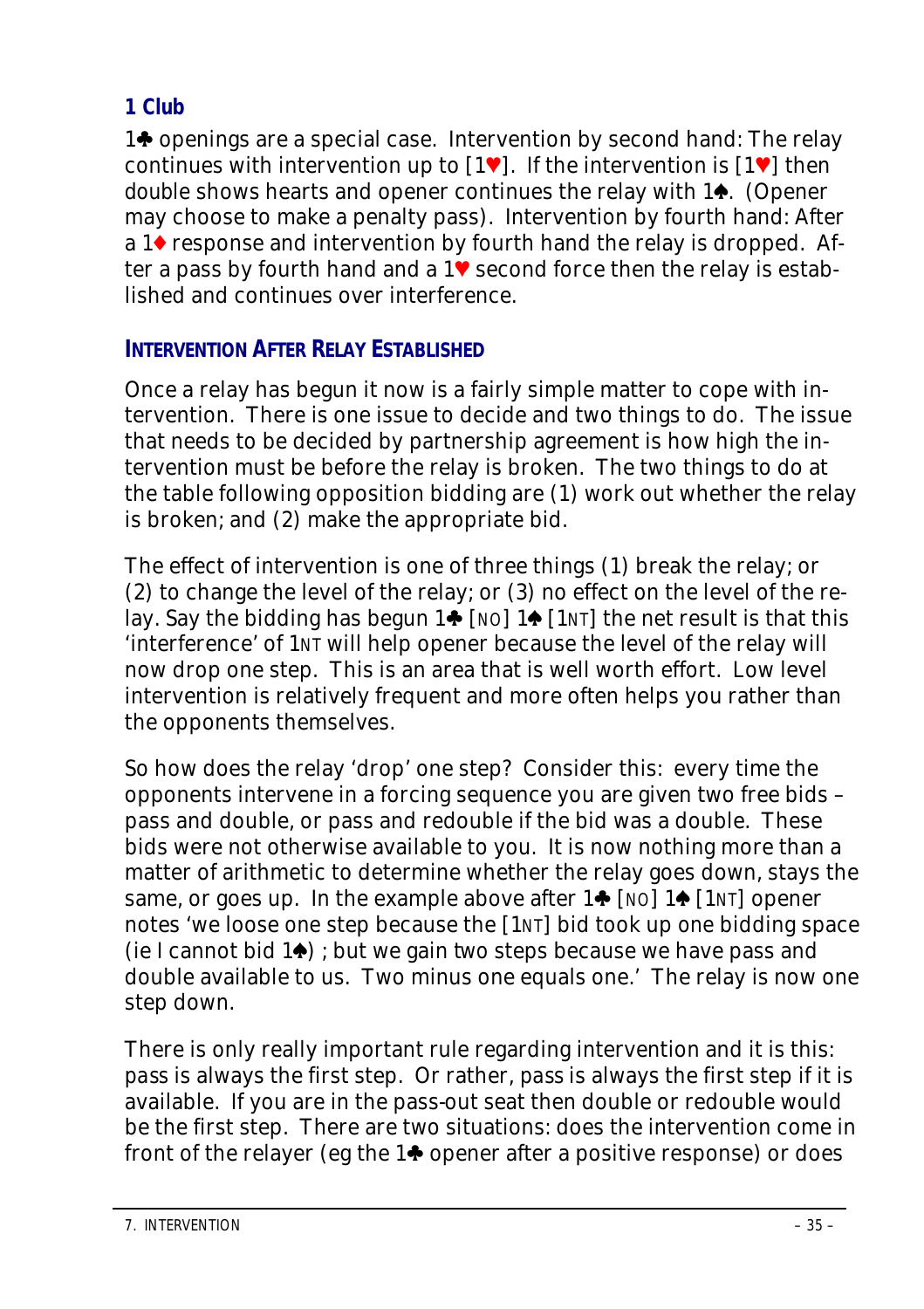the intervention come in front of responder (eg the  $1\blacktriangledown$  opener after a 1NT relay from partner)? For the sake of clarity the first step is always the same. So the *relayer* must pass to continue the relay. Any other bid will break off the relay (but watch out for weak relays later). For responder pass will be the first step in making his response.  $1\spadesuit$  [NO] 1NT [NO];  $2\spadesuit$  [X] NO – the last pass by relayer is the relay asking opener to continue describing his hand.

(There is one difference between the intervention coming in front of the relayer and coming in front of responder. When the intervention is in front of the responder he *immediately* gets the benefit of the two free steps. That to say *pass* is the first step in his relay response and *double* is the second. But when the intervention is in front of the relayer two steps are still gained but only one step is gained immediately. *Pass* is the relay and your side gets the benefit of the second free step when responder has *double* available to him for his first step response. The significance of this will be apparent later.)

After  $1\spadesuit$  [NO]  $1\spadesuit$  [1NT]; opener *passes* to relay and responder doubles as his first step (pass in not available to him). Compare hands (*a*) and (*b*) below:

| (a)         |      |                |      | (b)        |      |                |       |
|-------------|------|----------------|------|------------|------|----------------|-------|
| $1 +$       | [NO] | 1♠             | [NO] | $1 +$      | [NO] | $1 \spadesuit$ | [1NT] |
| 1NT         | [NO] | $2\bullet$     | [NO] | <b>NO</b>  | [NO] | $2\clubsuit$   | [NO]  |
| $2^{\circ}$ | [NO] | 3 <sub>•</sub> |      | $2\bullet$ | [NO] | $3+$           |       |
| Table 24    |      |                |      |            |      |                |       |

Table 34

In hand (*a*) responder describes a  $5341$  shape. The  $2\blacklozenge$  bid in hand (*a*) showed diamonds and happens to be two steps above the 1NT bid. In hand (*b*) the pass by opener is the relay and the  $2\spadesuit$  bid shows diamonds. It too is two steps above opener's last bid – double would have been the first step. Opener thereafter relays with  $2\blacklozenge$  and it is apparent the relay is one step down.

The analysis above is an example of manually working out the intervention. Every time the opponents intervene you could work through it. However it is easier to simply look at the first bid add the steps it has taken, take away two steps and that is the level of the relay. So any double by the opponents will drop an established relay by two steps. A bid that is two steps up will leave the relay at the same level.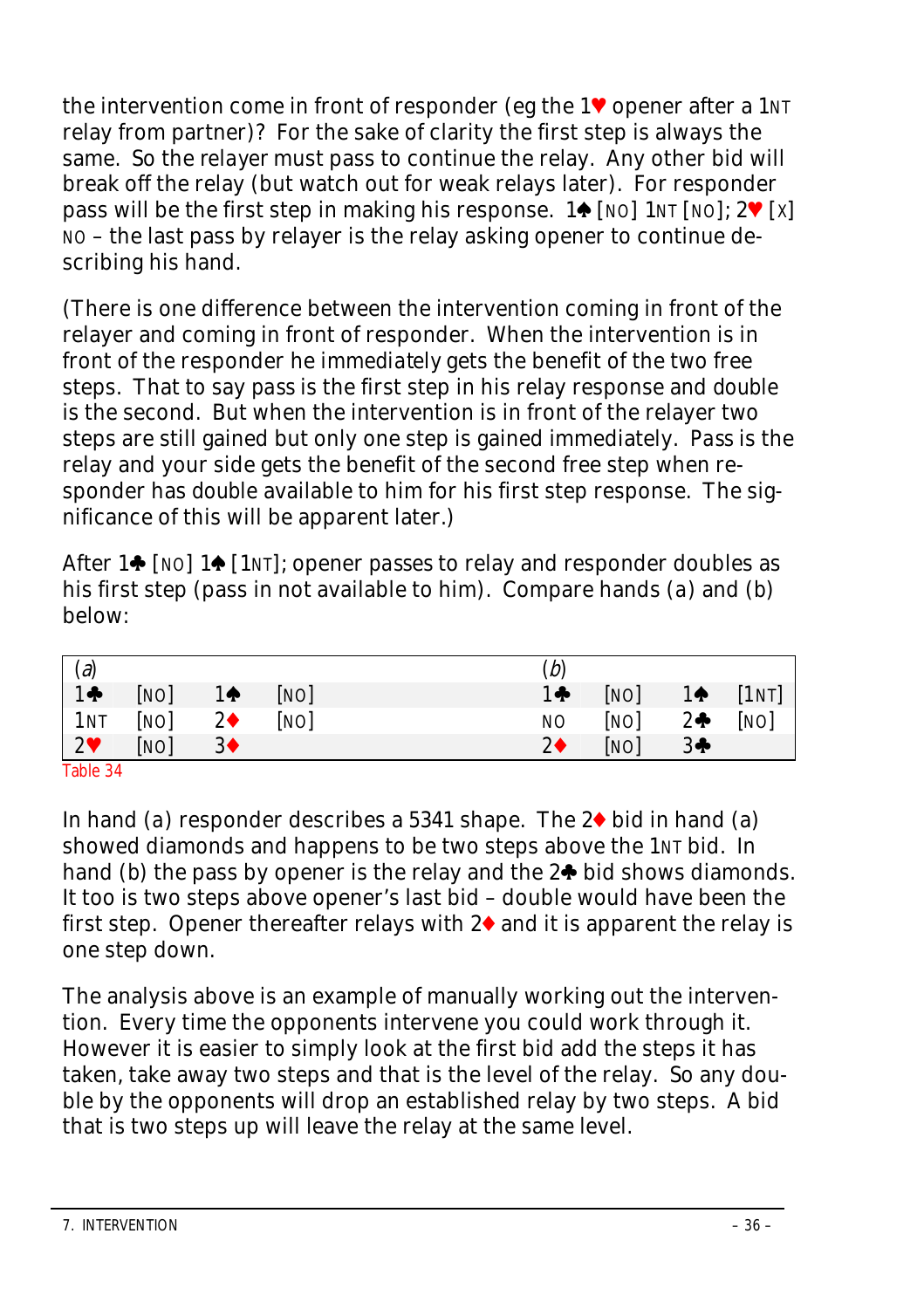Let's try intervention in front of responder:

|                                         |      |                |      | (b)        |                         |                |      |
|-----------------------------------------|------|----------------|------|------------|-------------------------|----------------|------|
| $\begin{array}{c} (a) \\ 1 \end{array}$ | [NO] | $1 \spadesuit$ | [NO] | $1 +$      | [NO]                    | $1 \spadesuit$ | [NO] |
| 1NT                                     | [NO] | $2\bullet$     | [NO] | 1NT        | $\left 2\bullet\right $ | Χ              | [NO] |
| $2^{\circ}$                             | [NO] | 3 <sub>•</sub> |      | $2^{\vee}$ | [NO]                    | 3 <sub>1</sub> |      |
| Table 35                                |      |                |      |            |                         |                |      |

Responder hears the  $2\blacklozenge$  bid and thinks: 'The  $2\blacklozenge$  bid took up two steps – our relay must be at the same level. Therefore the relay is not broken. I was going to bid  $2\bullet$ , a two-step bid, I now double as that is the two-step bid. Remember pass is *always* the first step. This holds for responder as well as opener.

So how high must the intervention be before the relay is broken? My recommendation is that if you are learning relay for the first time then the relay should not be pushed up at all. You may recall the discussions of the  $1\blacktriangledown$  second force and the weak relay. In those cases you pushed up the relay two steps with the use of those methods. It is quite playable to allow the relay to be pushed up. For example  $1\spadesuit$  [NO]  $1\spadesuit$  [2 $\spadesuit$ ]: the [2 $\spadesuit$ ] bid is three steps above the  $1\spadesuit$  bid. Three minus two equals one – the relay is up one step. The 5431 shape mentioned above would get shown at 3y rather than 3x. So if opener wishes to continue to relay then *pass* would be the relay bid.

The two issues for partnership agreement are; first, do you continue to relay over *any* interference? And second if you do continue the relay, how high must the intervention be before the relay is automatically broken? The recommendation is that if the opposing bid is two steps or less above your bid then the relay continues. On that basis the relay does not get pushed up.

The next matter to consider is further intervention by the opponents. RHO may double and then LHO bids something. 1 $\bullet$  [NO] 1NT [X]; NO [2 $\blacktriangledown$ ]? Does the 2<sup> $\blacktriangledown$ </sup> bid break the relay? No it does not. The double by RHO dropped the relay two steps. The  $2\blacktriangledown$  bid is three steps over opener's pass. That pushes the relay up one step. So overall the relay is still down one step. Let's say opener had *6124*: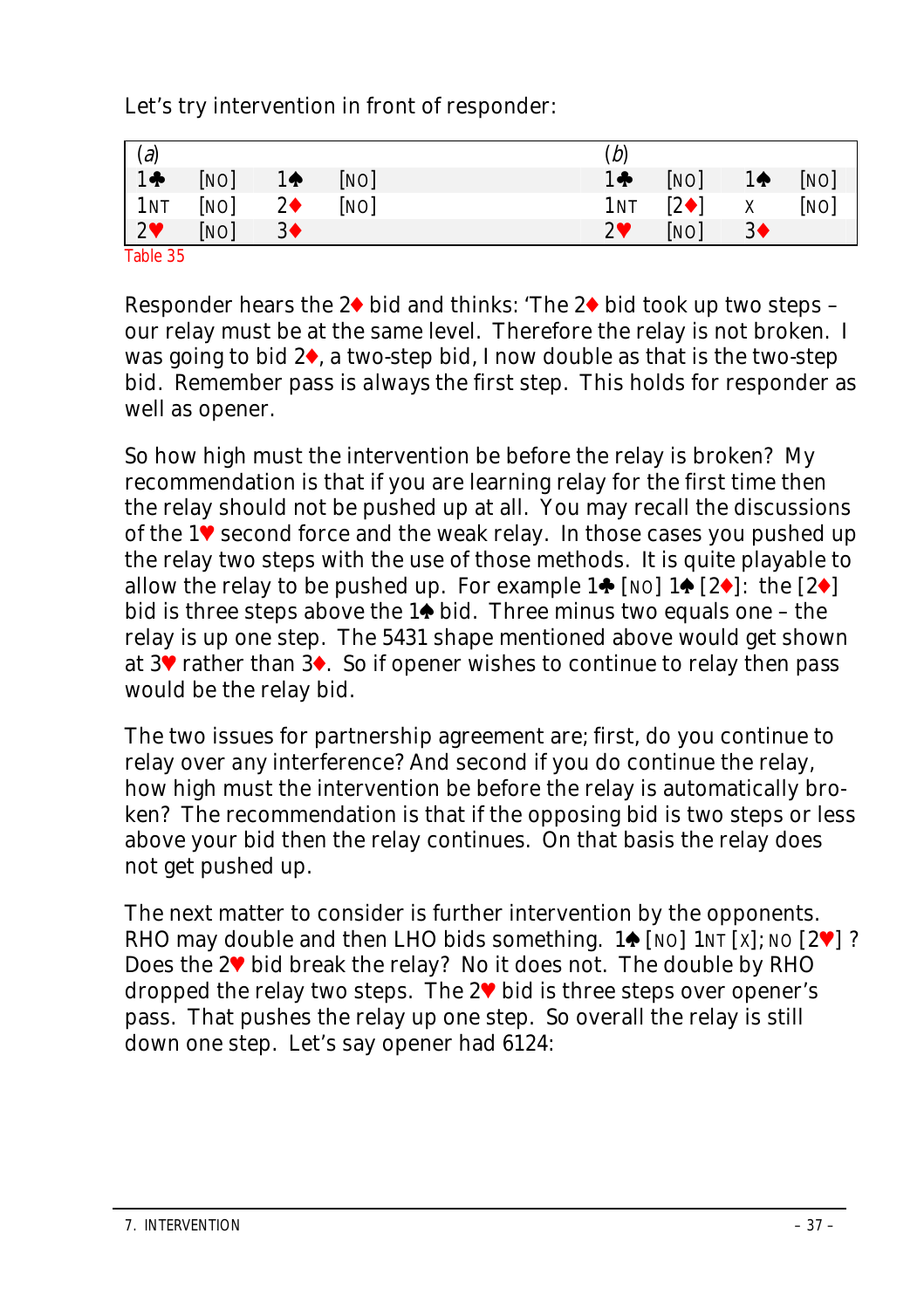<span id="page-37-0"></span>

|                | $1 \spadesuit$ $[NO]$ $1 \text{NT}$ $[NO]$ |  |                | $1 \spadesuit$ [NO] 1NT [X] |      |    | $1 \spadesuit$ [NO] 1NT [X]          |  |
|----------------|--------------------------------------------|--|----------------|-----------------------------|------|----|--------------------------------------|--|
|                | $2\bullet$ [NO] $2\bullet$ [NO]            |  |                | NO [NO] XX [NO]             |      |    | NO $[2\blacktriangledown]$ NO $[NO]$ |  |
|                | $2NT$ $[NO]$ $3\clubsuit$ $[NO]$           |  |                | $2$ [NO] $2$                | [NO] |    | $2NT [NO]$ 3 <sup>4</sup> $[NO]$     |  |
| 3 <sup>4</sup> |                                            |  | 3 <sub>0</sub> |                             |      | 3V |                                      |  |

Table 36

## **INTERVENTION OVER 1 CLUB**

- Pass is always the first step. ie *for opener*: pass is the relay *for responder*: pass is the first step if available. If pass is not available then double is responder's first step.
- Double (or redouble) is the second step for responder.
- Over  $1\spadesuit$  we continue the relay if the relay is not pushed up.
- If there has been no intervention, or if the previous intervention has not altered the level of the auction, then we continue the relay over intervention unless the intervention is three steps or more. Thus:

| 1♣        | [NO] | 11 | <b>191</b> |                     |
|-----------|------|----|------------|---------------------|
| <b>NO</b> |      |    |            | not relay           |
|           |      |    |            | not relay, take-out |

Table 37

#### Pass is not the relay because a relay has not yet been established.

| 1♣    | $[1$ V |                  |                | relay continues; but |                         |
|-------|--------|------------------|----------------|----------------------|-------------------------|
| $1 +$ | [1♠]   |                  |                | relay breaks; and    |                         |
|       |        |                  |                |                      |                         |
| 1♣    | [NO]   | 1♠               | $[2\clubsuit]$ | relay continues; but |                         |
| $1 +$ | [NO]   | 10               | $[2\bullet]$   | relay breaks         |                         |
|       |        |                  |                |                      |                         |
| 14    | [x]    | <b>NO</b>        |                | $0 - 8$              | ) ie relay              |
|       |        | XX               |                | 8+ hearts            | ) is down               |
|       |        | $1\blacklozenge$ |                | 8+ spades            | ) two steps             |
|       |        |                  |                |                      |                         |
| 1♣    | $[1$ V | <b>NO</b>        |                | 0-8                  | ie 1 <sup>st</sup> step |
|       |        | x                |                | 8+ hearts            | ie $2^{nd}$ step        |
|       |        | 1♠               |                | 8+ spades            | ie 3 <sup>rd</sup> step |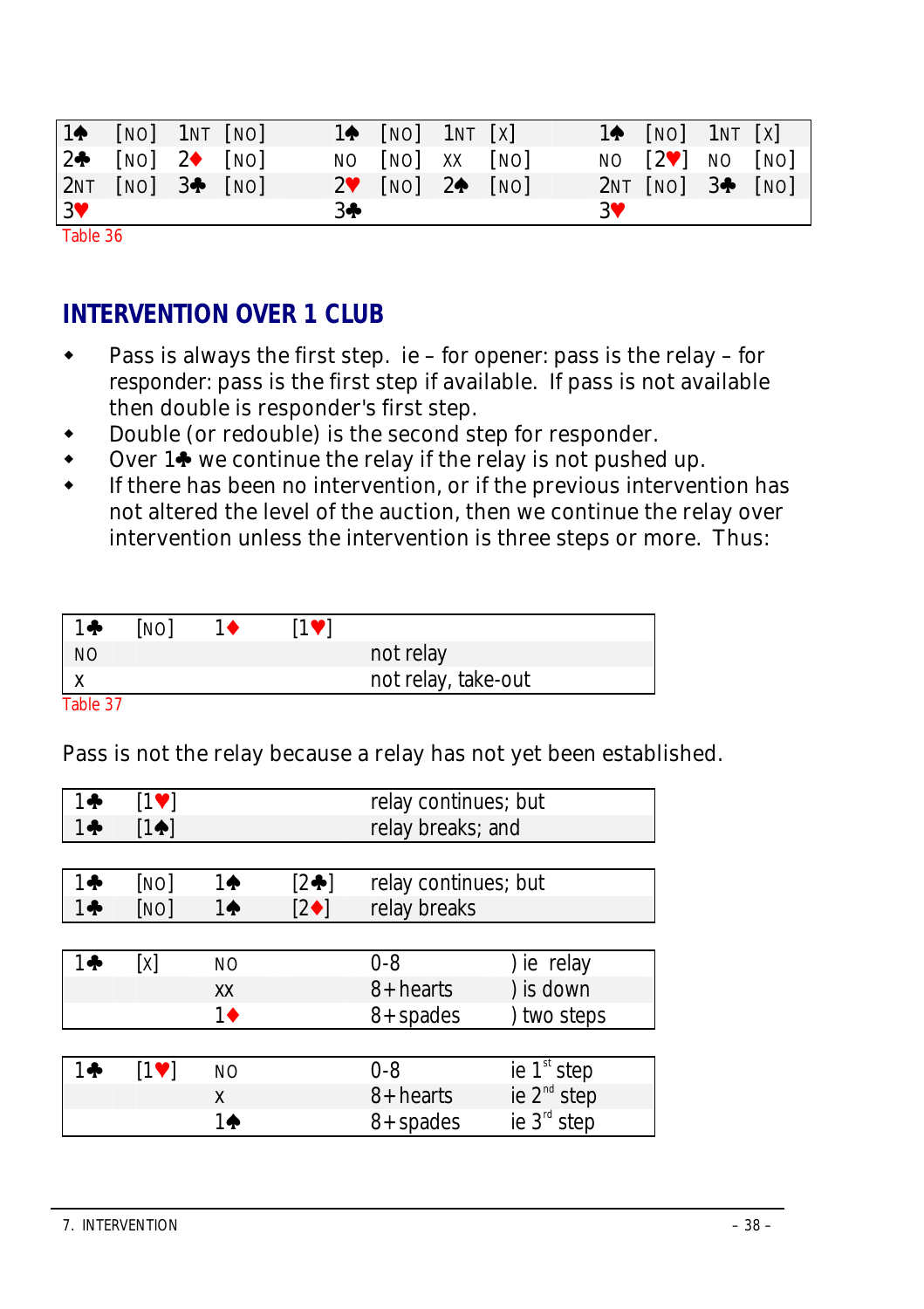| 1÷        | [NO] | 1♦              | [1♠]           |                   |                            |
|-----------|------|-----------------|----------------|-------------------|----------------------------|
| <b>NO</b> |      |                 |                |                   | balanced or holding spades |
| X         |      |                 |                | natural, take out |                            |
|           |      |                 |                |                   |                            |
|           |      |                 |                |                   |                            |
| 10        | [NO] | 1V              | $1 \spadesuit$ |                   |                            |
| <b>NO</b> | [NO] | x               |                | spades            | ie 1 <sup>st</sup> step    |
|           |      | 1 <sub>NT</sub> |                | clubs             | ie 2 <sup>nd</sup> step    |

Table 38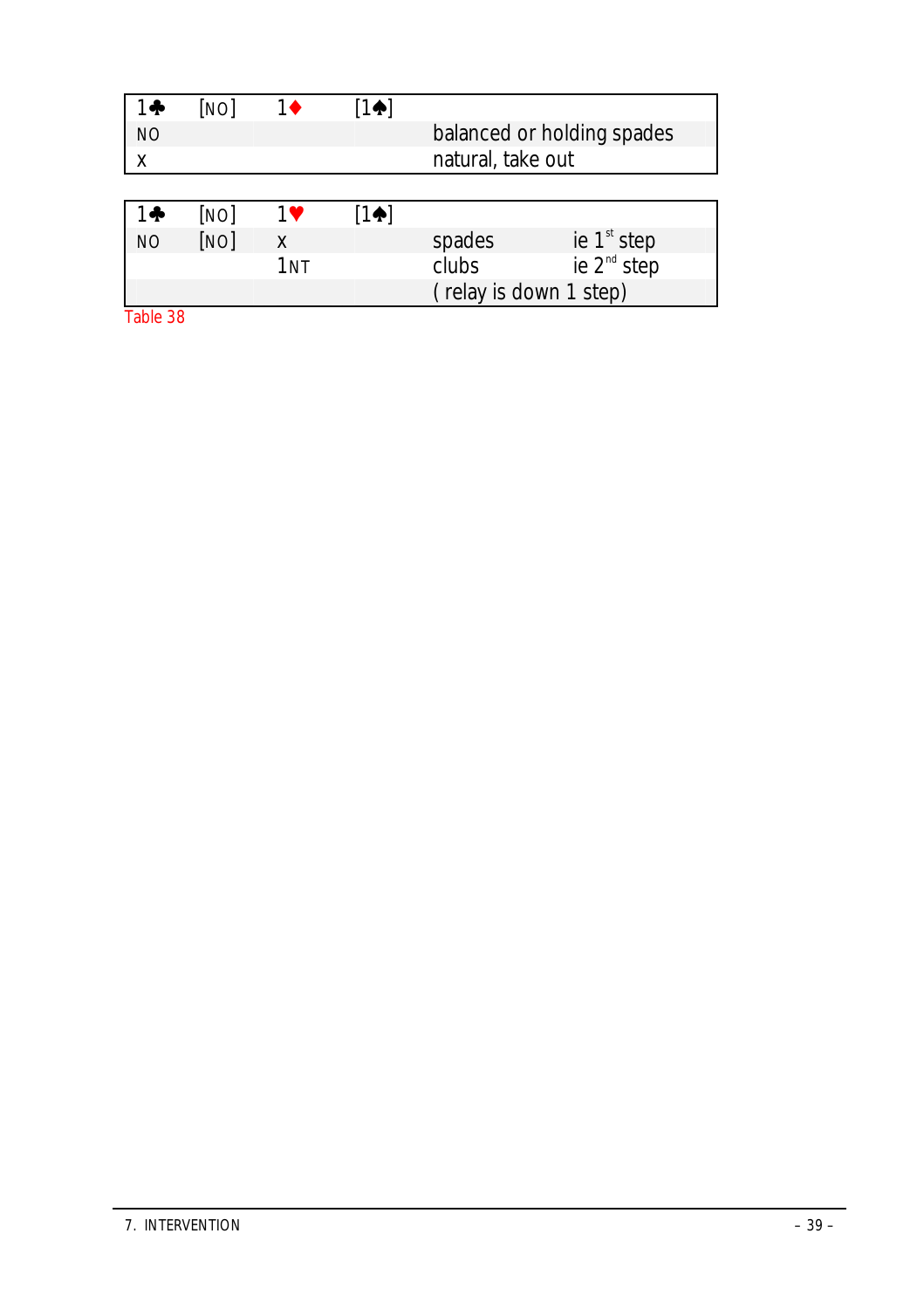# <span id="page-39-0"></span>**INTERVENTION OVER 1 HEART**

## Here are some examples of intervention over  $1$ .

| 1♥              | [x]             | 1 <sub>NT</sub> |                | relay                      |
|-----------------|-----------------|-----------------|----------------|----------------------------|
| 1               | $[1\spadesuit]$ | 1 <sub>NT</sub> |                | relay                      |
| $1$ V           | $[1NT]$ $x$     |                 |                | relay broken, penalties    |
| 1               | $[2\clubsuit]$  |                 |                | relay broken               |
|                 |                 |                 |                |                            |
| 1               | [x]             | 1 <sub>NT</sub> | [x]            |                            |
| <b>NO</b>       |                 |                 |                | relay 1 <sup>st</sup> step |
| XX              |                 |                 |                | relay 2 <sup>nd</sup> step |
| $2 +$           |                 |                 |                | relay 3rd step             |
|                 |                 |                 |                | (relay down 2 steps)       |
|                 |                 |                 |                |                            |
| 1               | $[1\spadesuit]$ | 1NT             | $[2\clubsuit]$ |                            |
| <b>NO</b>       |                 |                 |                | relay 1 <sup>st</sup> step |
| X               |                 |                 |                | relay 2 <sup>nd</sup> step |
| $2\spadesuit$   |                 |                 |                | relay 3 <sup>rd</sup> step |
|                 |                 |                 |                | (relay down 1 step)        |
|                 |                 |                 |                |                            |
| 1               | [NO]            | 1 <sub>NT</sub> | $[2\clubsuit]$ |                            |
| 2NT             |                 |                 |                | even shortage              |
|                 |                 |                 |                |                            |
| $1$ V           | [NO]            | 1 <sub>NT</sub> | $[2\clubsuit]$ |                            |
| 2NT             | $[3 \bigstar]$  | <b>NO</b>       |                | relay                      |
|                 |                 |                 |                |                            |
| 1               | [NO]            | 1 <sub>NT</sub> | $[2\clubsuit]$ |                            |
| 2 <sub>NT</sub> | $[3 \bigstar]$  | <b>NO</b>       | [NO]           |                            |
| X               |                 |                 |                | 2722                       |
| Table 39        |                 |                 |                |                            |

⎯⎯⎯ y · z · w · x ⎯⎯⎯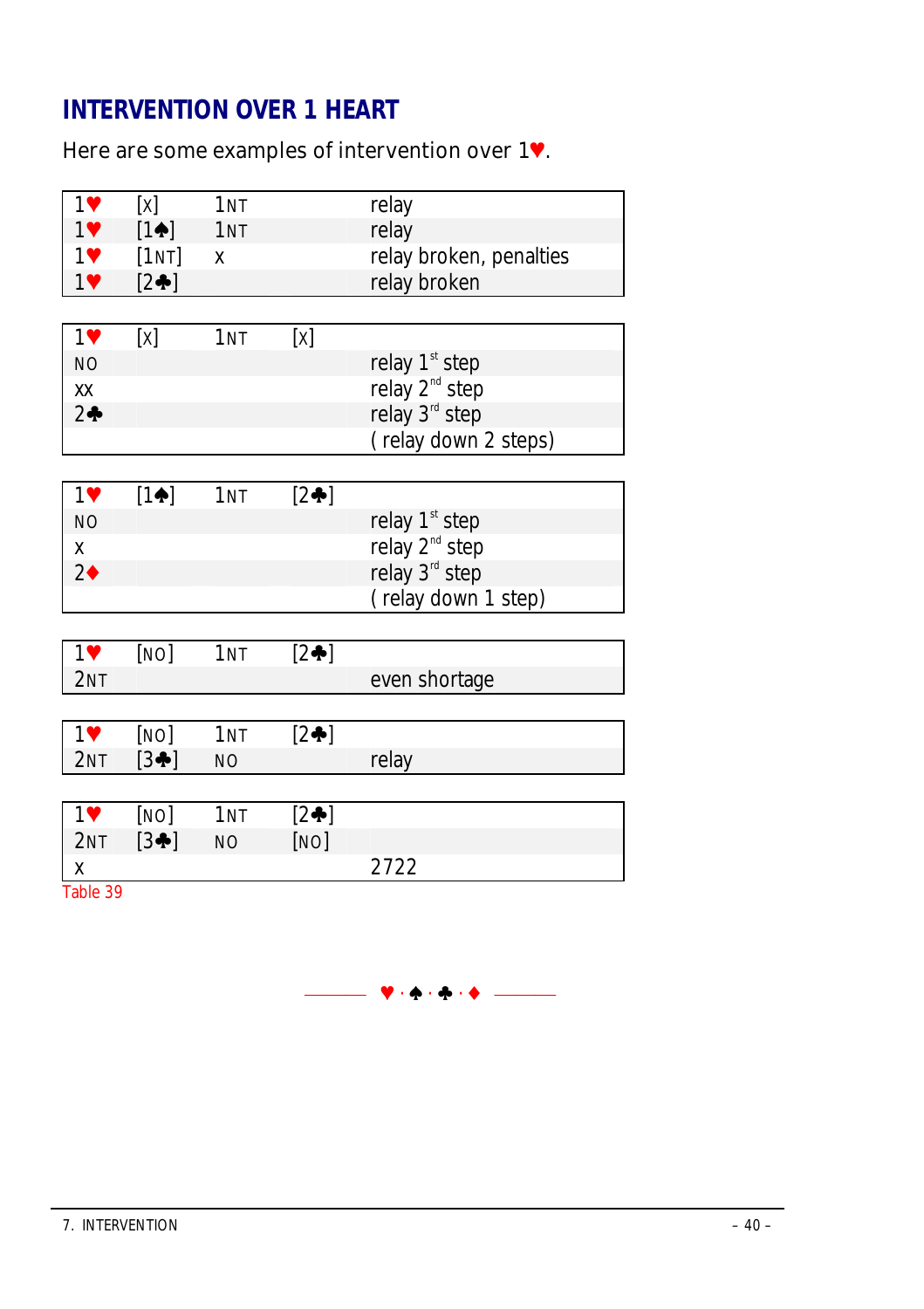# **8. NON RELAY BIDDING**

Non-relay bidding is strictly outside the scope of this book. Nevertheless there are situations where the fact of playing relay impacts on non-relay sequences. What follows is a brief description of some of these areas. In addition a more detailed look at the non-relay bids after a  $1\blacklozenge$  opening may be helpful.

## **1 CLUB**

Generally the relay is played. But there are quite a few situations where it is not necessary or desirable to relay. If, for example, opener holds a flat 16 or 17 hcp and responder is a passed hand or gives negative responses, opener who is the strong hand will want to bid No Trumps first. It is a good idea to have a basic No Trump structure in place. Table 41 is a suggested scheme. (Just note that it presupposes you are playing a  $1\blacktriangledown$ second force but not a  $2\spadesuit$  third force.)

|                 |                  |           |                              | Note. |
|-----------------|------------------|-----------|------------------------------|-------|
| 1♣              | $1\blacklozenge$ |           |                              |       |
| 1 <sub>NT</sub> |                  | $16 - 18$ | <b>Stayman and Transfers</b> | After |
|                 |                  |           |                              | there |
| $1\clubsuit$    | $1\blacklozenge$ |           |                              |       |
| 1♥              | $1\spadesuit$    |           |                              |       |
| 1 <sub>NT</sub> |                  | $19 - 21$ | <b>Stayman and Transfers</b> |       |
|                 |                  |           |                              |       |
| 1♣              | $1^{\bullet}$    | $22 - 23$ | <b>Stayman and Transfers</b> |       |
| 2NT             |                  |           |                              |       |
|                 |                  |           |                              |       |
| 1÷              | $1\blacklozenge$ |           |                              |       |
| $1$ V           | $1\spadesuit$    |           |                              |       |
| 2 <sub>NT</sub> |                  | $24 - 25$ | <b>Stayman and Transfers</b> |       |
|                 |                  |           |                              |       |
| 10              | $1\blacklozenge$ |           |                              |       |
| 1♥              | $1\spadesuit$    |           |                              |       |
| 3NT             |                  | $26 - 28$ | 4333                         |       |
| Table 40        |                  |           |                              |       |

Note:

 $1\clubsuit - 1\spadesuit$  2NT is no relay.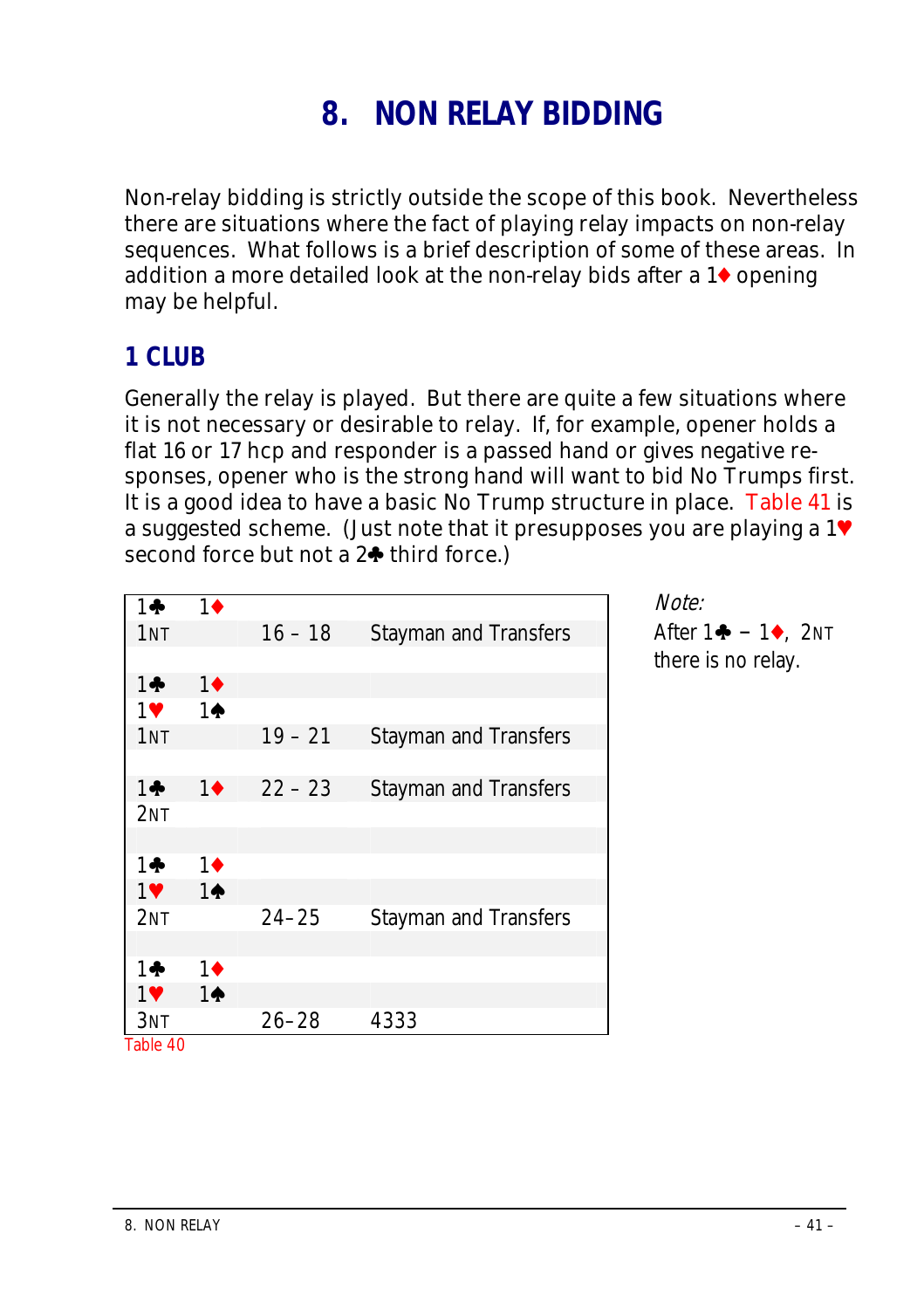# **1 DIAMOND**

After a  $1\blacklozenge$  opening  $1\text{N}$  is the game-forcing bid that commences the relay. But if responder does not relay Tables 42 and 43 are a suggested scheme of responses.

|          | 1♥                 | $5 - 13$  | <b>Hearts</b>                  |
|----------|--------------------|-----------|--------------------------------|
|          | 10                 | $8 - 13$  | Spades                         |
|          | 1 <sub>NT</sub>    | $13 +$    | Relay                          |
|          | $2 + 4$            | $8 - 13$  | Natural                        |
|          | $2$ V $\spadesuit$ | $8 - 13$  | Single suited 6+ card suit     |
|          | 2NT                | $12 - 13$ | Balanced, must be 3334 or 3343 |
|          | $3N$ T             | $14 - 15$ | Balanced, must be 3334 or 3343 |
| Table 41 |                    |           |                                |

A response of  $1\blacktriangledown$  can be shaded if responder does not have diamonds and does not want to risk playing in  $1\overline{\bullet}$ . Occasionally you may risk a 1 $\overline{\bullet}$ bid on a three-card suit as it will be rarely passed. Holding *2344* and six points you can try 1 $\blacktriangledown$  in response to 1 $\blacklozenge$  as partner with hearts and a minor usually does not raise but bids the minor suit which you can pass.

| 1♦              | 1♥ |                       |
|-----------------|----|-----------------------|
| <b>NO</b>       |    | 4441 minimum          |
| $1\spadesuit$   |    | Spades                |
| 1 <sub>NT</sub> |    | <b>Minors</b>         |
| $2 + 4$         |    | Hearts and the minor  |
| $2^{\circ}$     |    | 4441 not minimum      |
| $24/3 + 4$      |    | Splinters and maximum |
| Table 42        |    |                       |

The  $2\spadesuit$  and  $2\spadesuit$  bids above are exceptionally useful. In practice they are invaluable in enabling partner to judge whether to continue – be it to compete to the three-level or to try for game in an uncontested auction.

| 14                                 |
|------------------------------------|
| <b>Minors</b>                      |
| Clubs and hearts                   |
| Diamonds and hearts                |
| Natural, tends to be minimum       |
| Still minors but 15 or long legged |
| Splinters.                         |
|                                    |

Table 43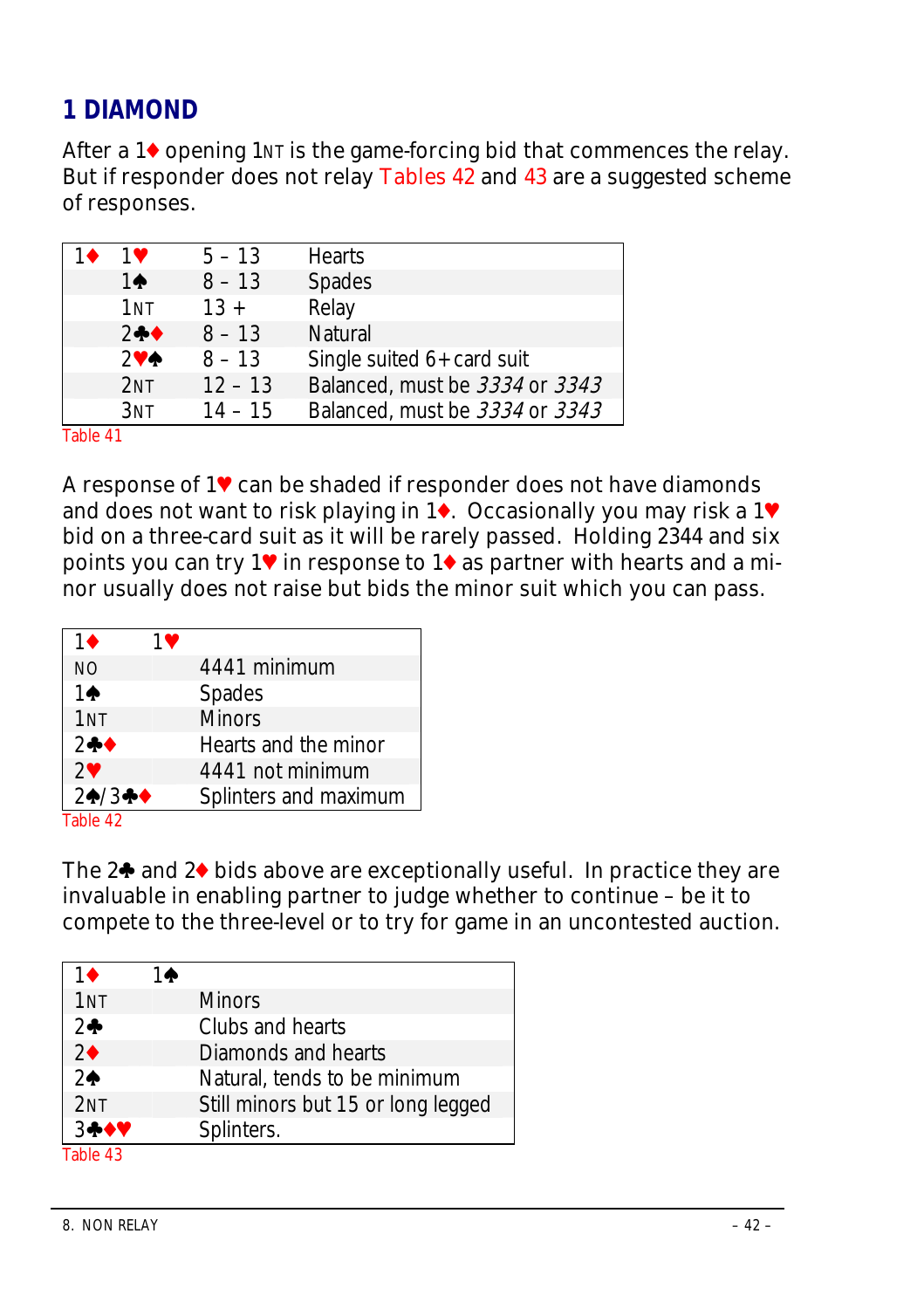# **1 HEART & 1 SPADE**

The point to decide here is whether new suit responses are forcing. For example  $1\spadesuit - 2\clubsuit$ . There is some point in playing this as a one round force. Responder may have good support and wish to show the second suit before raising to enable opener to judge whether to try for game. But equally there is merit in playing it as non-forcing. The latter option is my preference but as with many aspects of bridge it is more important to have an agreement on a common sequence, even an inferior agreement, rather than no understanding. The same goes for the  $2\spadesuit$  and  $2\spadesuit$  opening bids.

# **1 NO TRUMP**

The 1NT relay is a little tricky because it is initially ambiguous as to whether responder is relaying. The  $2\spadesuit$  bidder may only be interested in finding a major suit or he may wish to find out more. One has to be careful with non-relay responses here because some of the responses are relay. Whenever partner bids one-up it is relay, so the sequence 1NT – 2 $\clubsuit$ ; 2 $\spadesuit$  – 2NT would be relay. Also 1NT – 2 $\clubsuit$ ; 2 $\spadesuit$  – 2 $\blacktriangledown$  is likewise not available to show a modest hand with both majors.

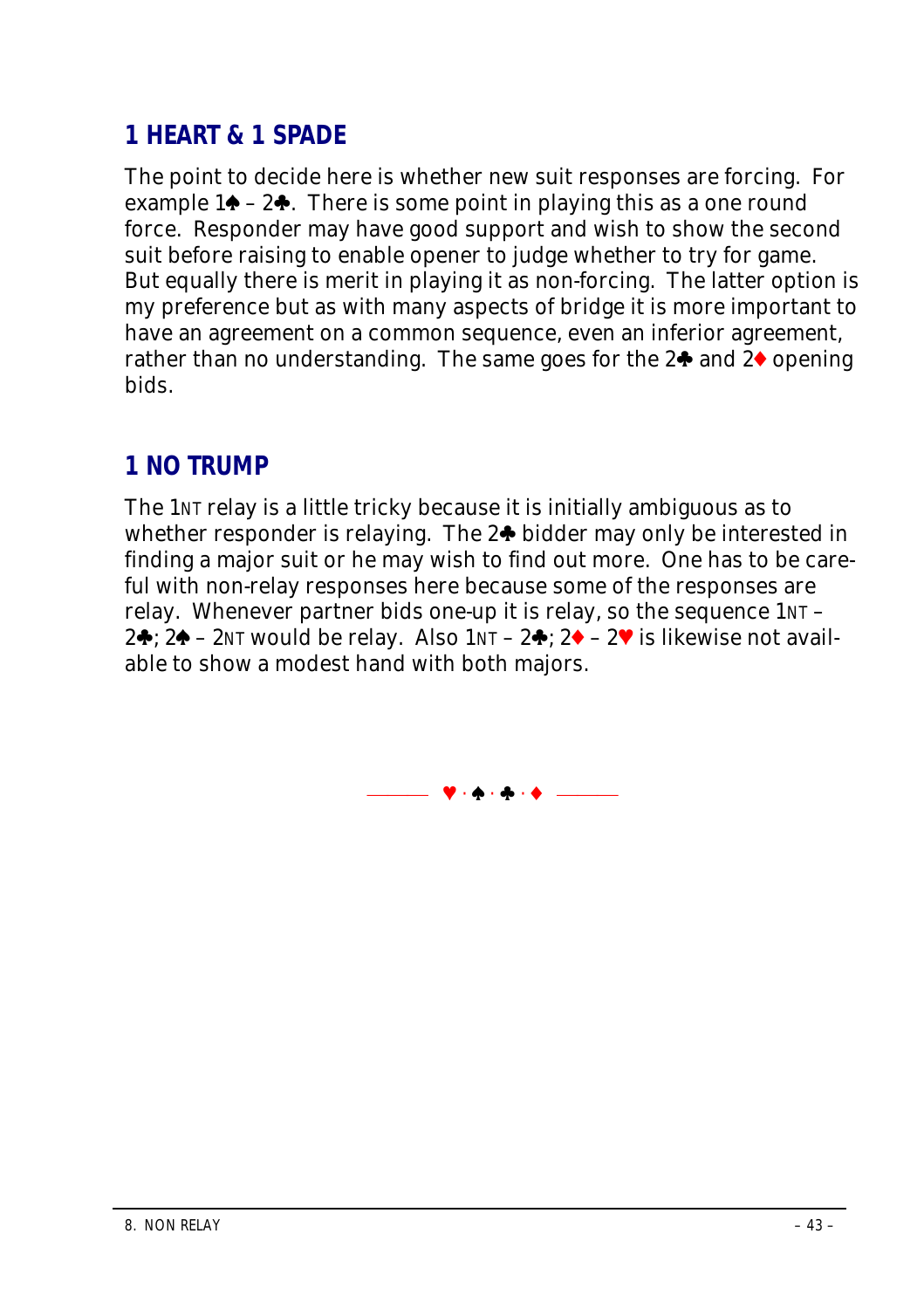# **9. APPENDIX**

# **GLOSSARY, ABBREVIATIONS, AND CONVENTIONS**

| <b>Controls</b>        | Standard neapolitan controls, one point for a king and two<br>for an ace.                                                                                                                                                                                                                                                                   |
|------------------------|---------------------------------------------------------------------------------------------------------------------------------------------------------------------------------------------------------------------------------------------------------------------------------------------------------------------------------------------|
| <b>Denial Cue Bid</b>  | An automatic system of cue bidding where bidding stops<br>when a control is denied.                                                                                                                                                                                                                                                         |
| <b>Hcp</b>             | A points system of hand evaluation devised to keep ac-<br>countants out of game contracts.                                                                                                                                                                                                                                                  |
| High shtg              | High Shortage. Used in the relay to announce that the<br>highest ranking of the other two or three suits is shorter<br>than the other or others.                                                                                                                                                                                            |
| <b>Italics</b>         | Hand shapes in italics show the suits in order. A 5332<br>hand has five spades and two clubs, while 5332 can have<br>any five-card suit and any doubleton.                                                                                                                                                                                  |
| Long-legged            | A two-suiter where both suits are at least five cards in<br>length.                                                                                                                                                                                                                                                                         |
| Mid shtg               | Middle Shortage. Used in the relay to announce that the<br>middle ranking of the three other suits is the shortest.                                                                                                                                                                                                                         |
| No                     | Abbreviation for No Bid.                                                                                                                                                                                                                                                                                                                    |
| Relay                  | Symmetric or Symmetric Relay                                                                                                                                                                                                                                                                                                                |
| Relayer                | The player asking the question. That is the $1\clubsuit$ opener or<br>responder to another opening bid.                                                                                                                                                                                                                                     |
| Reverser               | A short-legged two-suited hand where the four-card suit is<br>higher ranking than the longer suit.                                                                                                                                                                                                                                          |
| <b>Running on</b>      | Related to Implication. If Relay can be seen as three relays<br>(Shape, Number of Controls, Placement of Honours) then<br>one <i>runs on</i> to show the next type of information without<br>waiting to be asked. Likewise within the Shape stage<br>(Suits, Shortage, Shape) one can run on to show the next<br>stage without being asked. |
| Short-legged           | A two-suiter where one suit is exactly four cards and the<br>other is at least five cards.                                                                                                                                                                                                                                                  |
| <b>Square Brackets</b> | Indicate opponents' bids.                                                                                                                                                                                                                                                                                                                   |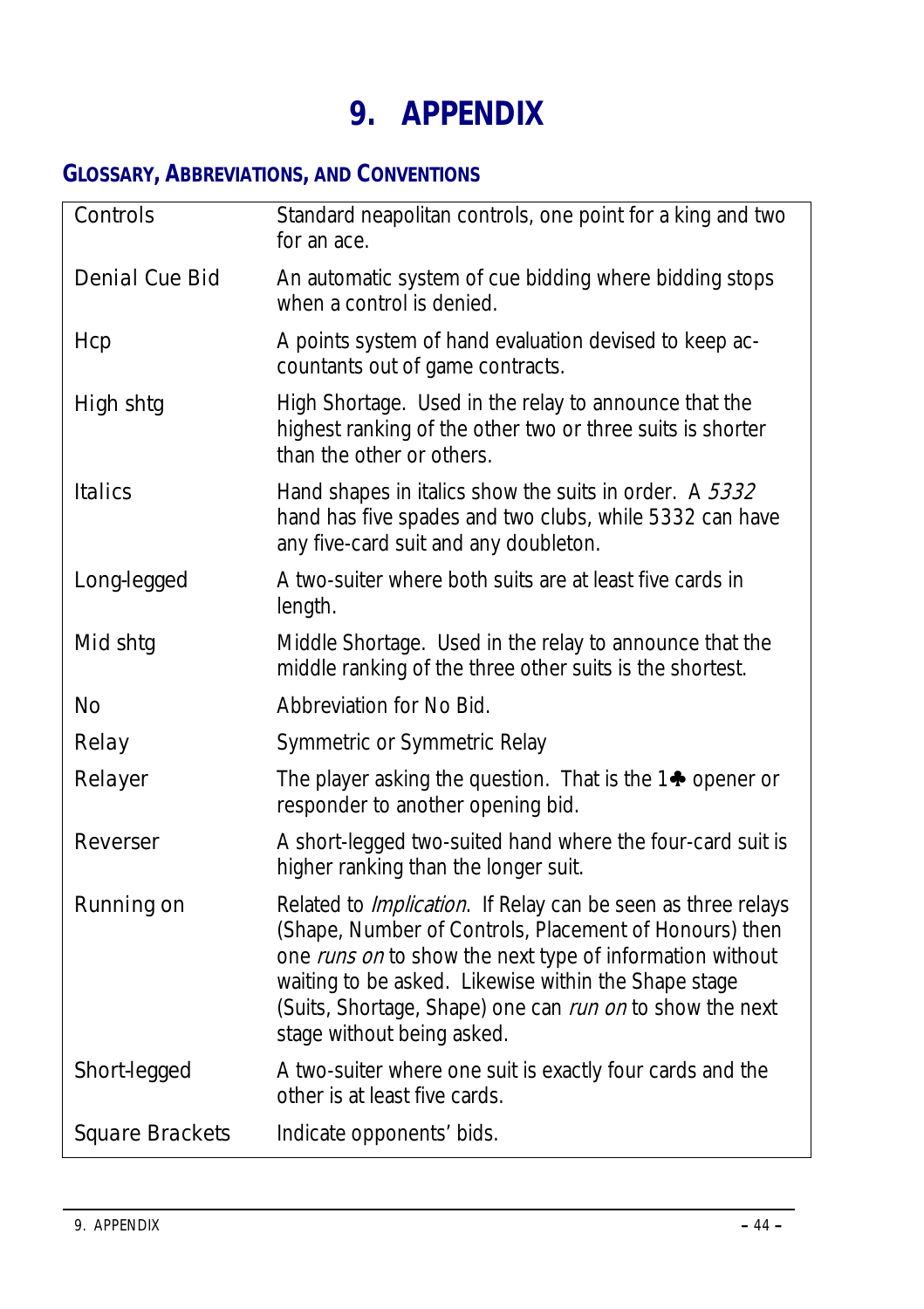| Symmetric              | This book.                                              |
|------------------------|---------------------------------------------------------|
| <i>Symmetric Relay</i> | The original book written by Walter Jones and Roy Kerr. |
| <b>Top Honour</b>      | Ace or King or Queen                                    |

### **OPTIONS**

Symmetric is not as rigid as it seems at first blush. There are heaps of situations that can be bid differently. Here are a few options:

### **1. Third Force**

After  $1\clubsuit - 1\spadesuit$ :  $1\heartsuit - 1\spadesuit$ :  $2\clubsuit$  can be the third force.  $2\spadesuit$  can be a third negative. Responder can show his suits with as little as a queen.

### **2. Denial Cue Bidding**

In the first run-through of DCBs a 'show' shows ace, king, or queen. Advantage is space saving. There are more ambiguities but in practice almost all can be resolved.

Another useful option is to play a different relay for six-card or longer suits. This is because having a fair number of points and about half his cards in one suit a more efficient method of denial cue bidding is possible. Not only that but the strength of the long suit is more often the thing the Relayer needs to know first.

#### **3. Submarine.**

The opening responses to 1 $\blacklozenge$  are put down on level. A 1 $\blacktriangledown$  response shows spades, a  $2\spadesuit$  response shows diamonds. This helps to keep the asking hand concealed. Great idea but adds to the mental workload.

## **4. 1**z **opening.**

Long-legged major two-suiters can be shown in one of two other ways. First, as proposed earlier under the opening bid of 2NT. Second by building the long-legged two suiters into the  $1\spadesuit$  opening bid. This is a playable method and Table 44 shows how this can be done. The downsides are that it can be a little more difficult to remember and *all* major two suiters are pushed up one step, not just long-legged. The 2NT bid can be retained for other purposes such a weak two suiter or a poor pre-emptive hand with an unspecified suit.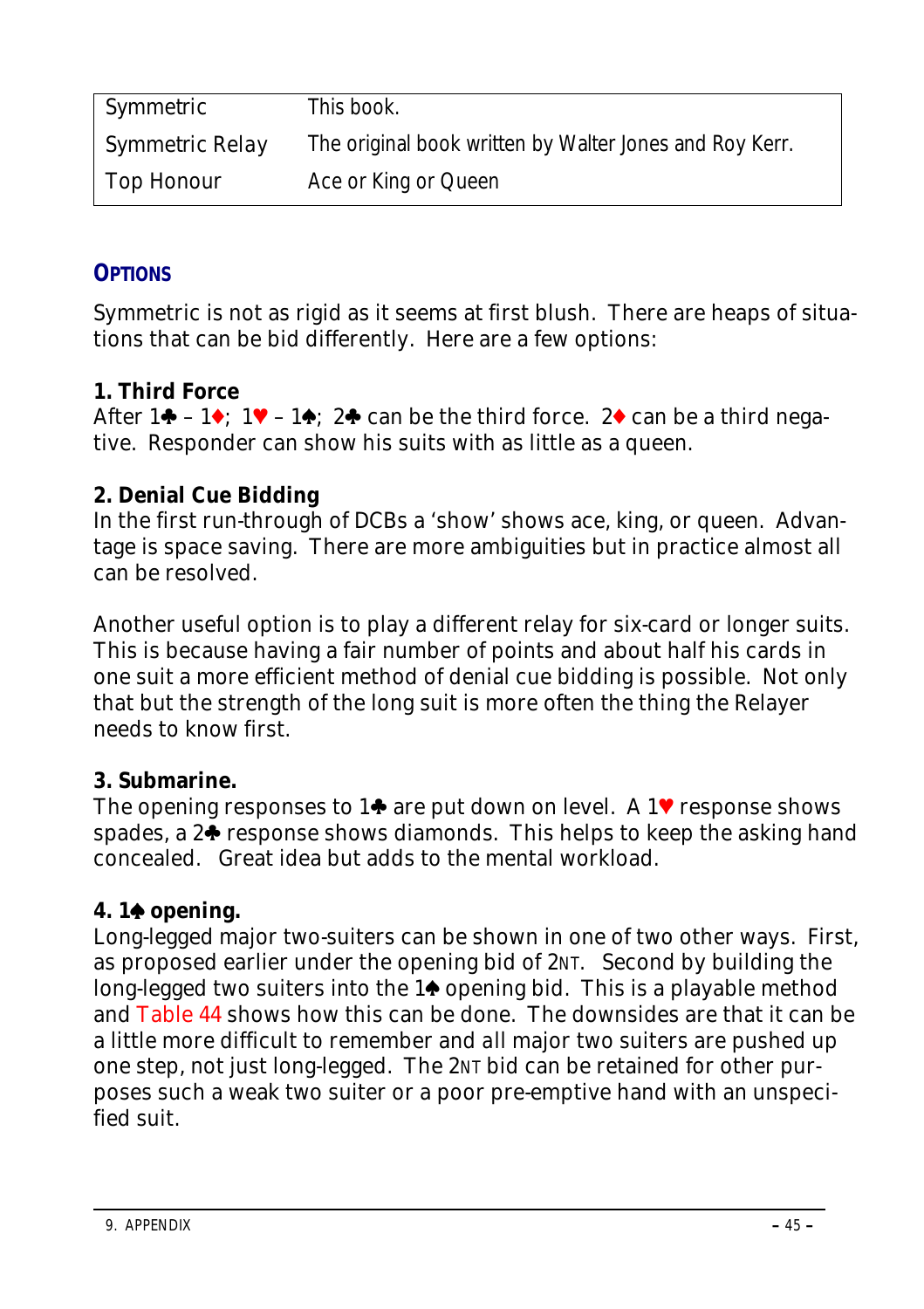|                  | Clubs           |           |             |           |
|------------------|-----------------|-----------|-------------|-----------|
| $2 +$            |                 |           |             |           |
| 2 <sub>•</sub>   | <b>Diamonds</b> |           |             |           |
| $2^{\vee}$       | <b>Hearts</b>   |           |             |           |
| 2 <sub>0</sub>   | Long-legged     |           |             |           |
| 2NT              | High shtg       |           | long-legged |           |
| $3+$             | Even shtg       | high shtg | high shtg   |           |
| 3 <sup>•</sup>   | 5431            | even shtg | even shtg   | high shtg |
| 3 <sup>4</sup>   | 6421            | 5521      | 5431        | even shtg |
| 3 <sup>4</sup>   | 6430            | 5530      | 6421        | 5521      |
| 3 <sub>NT</sub>  | 7420            | 5620      | 6430        | 5530      |
| 4                |                 | 6520      | 7420        | 5620      |
| $4\blacklozenge$ |                 |           |             | 6520      |
| Table 44         |                 |           |             |           |

#### **5. 2**w **Opening**

It is a perfectly playable method to play this as a single suiter only – that is to say without the option of a short-legged minor two suiter. It is simpler and also drops the relay one step.

| $2\clubsuit$    | 2♦ | (relay)   |      |      |
|-----------------|----|-----------|------|------|
| 2 <sup>4</sup>  |    | High shtg |      |      |
| 2 <sub>0</sub>  |    | Mid shtg  |      |      |
| 2 <sub>NT</sub> |    | Even shtg |      | 2227 |
| $3+$            |    | 6331      |      |      |
| 3 <sup>4</sup>  |    | 7321      | 2236 |      |
| 3 <sup>4</sup>  |    | 7330      | 2326 |      |
| 3 <sup>4</sup>  |    |           | 3226 |      |

Note:

The relay is one level lower than the relay in Table 28.

Table 45

## **DIFFERENCES**

What follows is a list of differences between *Symmetric* (this book) and the original *Symmetric Relay*.

#### **1. 2**y **Opening Bid**

A third method of opening hands with 5–5 in the majors exists. In *Symmetric Relay* an opening bid of 2<sup> $\bullet$ </sup> was used to show these hands. This is still a playable method but weak twos are so popular and effective that in *Symmetric* 2<sup>₩</sup> is retained as a weak two with hearts.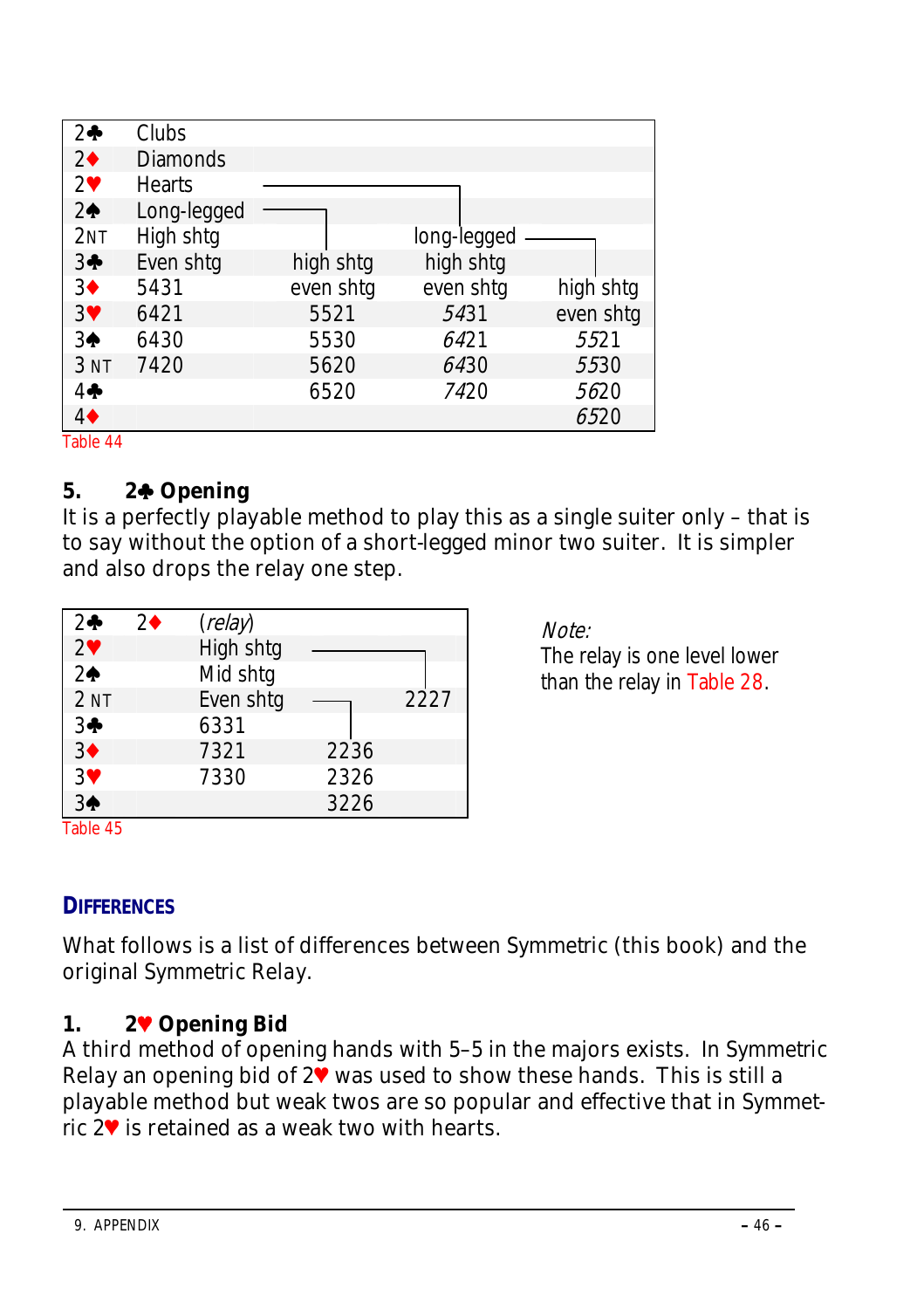## **2. 1★ Relay**

In Symmetric Relay the relay over  $1\blacklozenge$  was commenced with a  $1\blacktriangledown$  bid. The relay in Symmetric starts with a 1NT bid. The loss of a natural 1y bid can be quite inconvenient and the relay in Table 15 is closer to the  $1\spadesuit$  relay.

## **3. Order of Shapes.**

When showing shape Symmetric Relay had several exceptions to the normal rule of showing more common shapes at a lower level. Although theoretically justified the frequency of it actually making a difference is so small that it does not warrant the effort of having something else to learn.

### **4. Start Controls at Two**

An opening hand showing controls made a first step of 'two or three' controls. In Symmetric the first step shows exactly two controls. There is merit in both methods but the less ambiguous option is superior when learning Relay.

#### **5. Extreme Shapes**

There are heaps of extreme shapes and *Symmetric Relay* had a specific method to show each. Save your energy for things that will happen more than once in a blue moon.

## **6. 6322 Relay**

The single suited relays in Symmetric Relay showed the 6322 shapes in a different way. For some reason it was always difficult to remember. Table 46 shows the original method. Compare with Table 7.

| 2♠                           | High shtg |            |                                 |
|------------------------------|-----------|------------|---------------------------------|
| 2NT                          | Mid shtg  | $3$ direct | $3\spadesuit$ via $2\spadesuit$ |
| 3 <sup>4</sup>               | Even shtg |            |                                 |
| 3 <sup>4</sup>               |           |            |                                 |
| $3\Psi$                      |           | 7222       | low <sub>3</sub>                |
| 3♠                           |           | high 3     | mid 3                           |
| 3NT<br>— <b>11</b> <i>11</i> |           |            |                                 |

Table 46

## **BASIC RULES**

- 1. Shortages are shown from the top down. That is show a high shortage before a mid shortage etc.
- 2. Length, ie suits, are shown from the bottom up.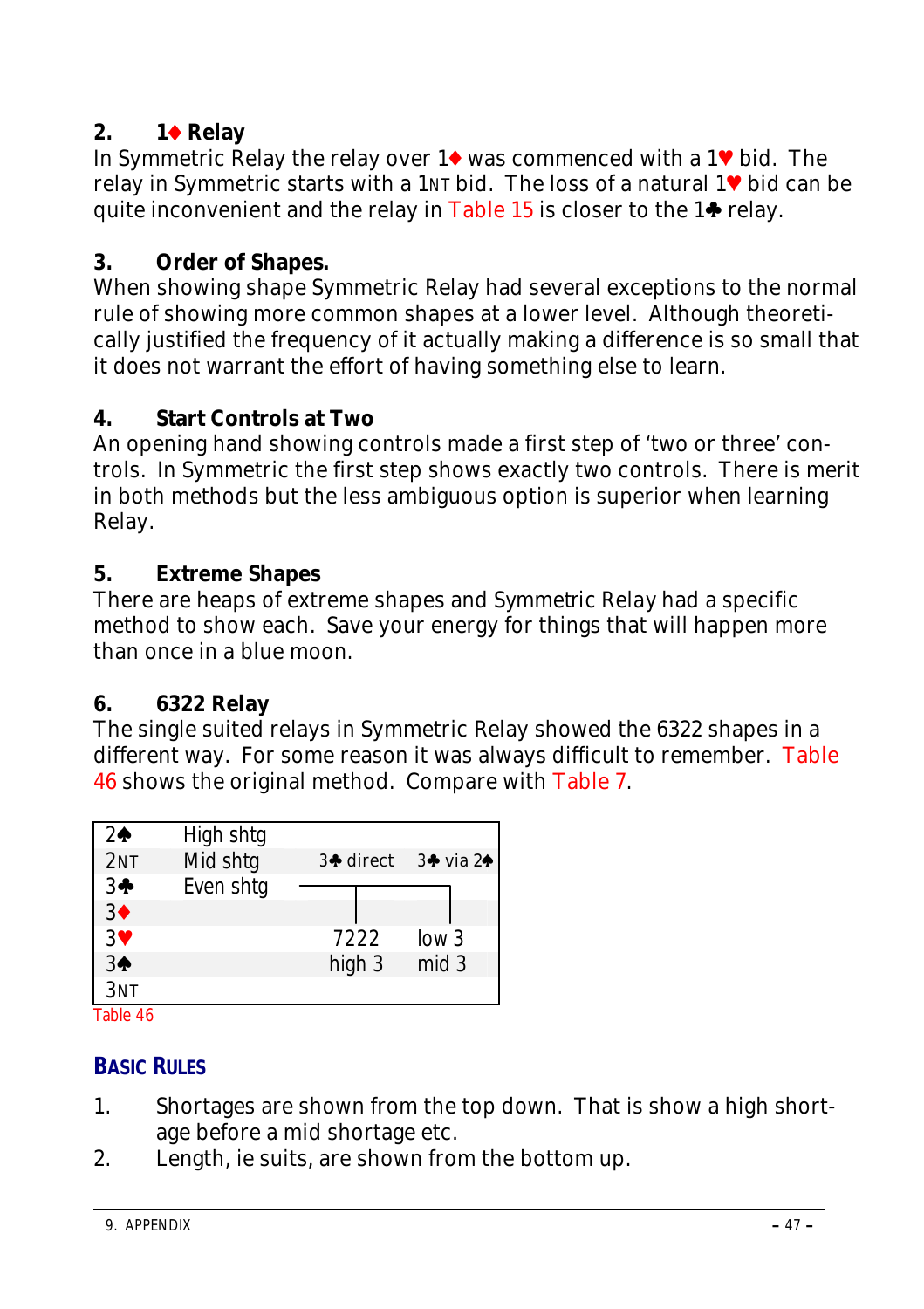- 3. Always run on to the next phase of the relay.
- 4. 3NT is never a relay.
- 5. More shapely hands are shown at a higher level than less shapely hands (but beware a couple of exceptions).

## **LEARNING SYMMETRIC**

Symmetric does not have to be learned in one go. The core is the one club relay and should be learned first. My suggestion is to play the relay in the following stages:

1. 1w, 1x, 1y, 2w, 2x relays;

Controls and Denial Cue Bidding but do not run on to show controls.

- 2. Learn how to continue relaying after intervention;
- 3. Play the weak relays, and relay after the  $1\blacktriangledown$  second force.
- 4. Optionally play a relay after a 1NT opening bid.

### **PRACTICAL EXAMPLES**

Below are a few practical examples of Symmetric:

You are dealt E W:

| ♠ | AQ76 | K54    | $1 + 1$                    | $3\spadesuit^2$            |
|---|------|--------|----------------------------|----------------------------|
|   | 863  |        | $4 \clubsuit$ <sup>3</sup> | $4\spadesuit^4$            |
|   | A9   | KJT653 | $4NT^5$                    | $5\spadesuit$ <sup>6</sup> |
| ♣ | KQJ5 | A642   | $6 + 7$                    |                            |

- 1.  $16 + hcp$
- 2. Shows exact shape see Table 9.
- 3. Asking for controls. As  $3NT$  is never a relay opener has to bid  $4\clubsuit$ .
- 4. Four controls shown with neapolitan controls starting at two.
- 5. At this point in time opener can visualise Kxx Void Kxxxxxx Axxx. The Ace and Kings are located because there is no other permutation of controls given the heart void. He should probably simply shoot  $7\clubsuit$ . This would be on the basis of four clubs, five diamonds, three spades and a heart ruff. But if opener is conservative he waits to find out about the queen of diamonds.
- 6. The 5<sup> $\blacklozenge$ </sup> bid said 'I have ace or king of diamonds, ace or king of clubs, ace or king of spades, do not have the queen of diamonds. In this hand opener already knew about the other controls.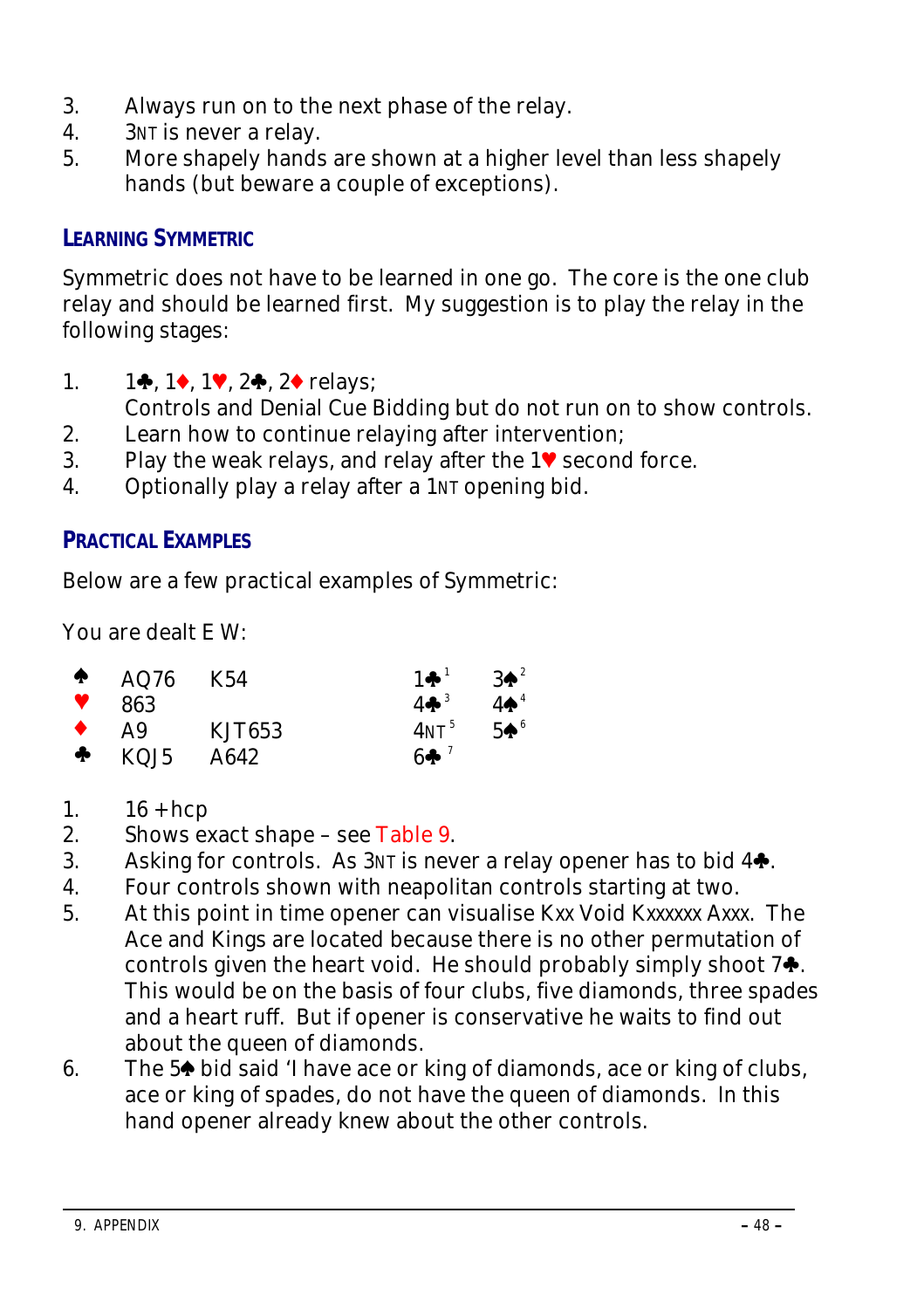7. Declarer could still bid  $7\clubsuit$  as that is easy if both minors break 3-2 and one is still has chances if the minors break no worse than 4-1.

Here is the bidding if East is dealer:



- 1. This is the opening bid with both minors.
- 2. This is the game-forcing bid to start the relay.
- 3.  $2\blacklozenge$  shows both minors.
- 4.  $2^{\bullet}$  is the relay, waiting for further information about shape.
- 5.  $3NT$  shows the shape. Compare with the 3<sup> $\blacklozenge$ </sup> bid when West was opener. The shape is shown one level higher because the relay with both minors is up one step in the  $1\blacklozenge$  relay (Table 15).
- 6. Asking for the number of controls.
- 7. Showing five controls. West is now in the same situation as previously.

Changing one or two cards can make a lot of difference.

| ♠           | AQ76 | K54           | 1N <sup>1</sup> | $2\spadesuit^2$          |
|-------------|------|---------------|-----------------|--------------------------|
|             | 863  |               | $2\spadesuit^3$ | 2NT <sup>4</sup>         |
|             | A9   | <b>KJT653</b> | 3 <sup>5</sup>  | $3^6$                    |
| $\clubsuit$ | KQ65 | AJ42          | $4\bullet$      | $4$ V $^8$               |
|             |      |               | $5+°$           | $5\bullet$ <sup>10</sup> |
|             |      |               | $6 + 11$        |                          |

- 1. With only fifteen hcp the opening bid is 1NT.
- 2. Stayman or Relay. Opener does not know at this stage.
- 3. Opener shows his spade suit. This relay can be followed by tracing through the steps in Table 27.
- 4. Confirms the relay. Responder waits for information about shape.
- 5. Shows the club suit. At this stage opener can only be *4324* or *4234*. 6. Relay
- 7. Very interesting! A  $3\spadesuit$  bid would have shown low shortage and therefore a *4324* hand. By running on opener has said that he holds a maximum and five controls. This  $4\blacklozenge$  bid by opener is risky; after all he does not know what responder has. He is slightly emboldened by the fact that responder has (1) continued to relay; and (2) has not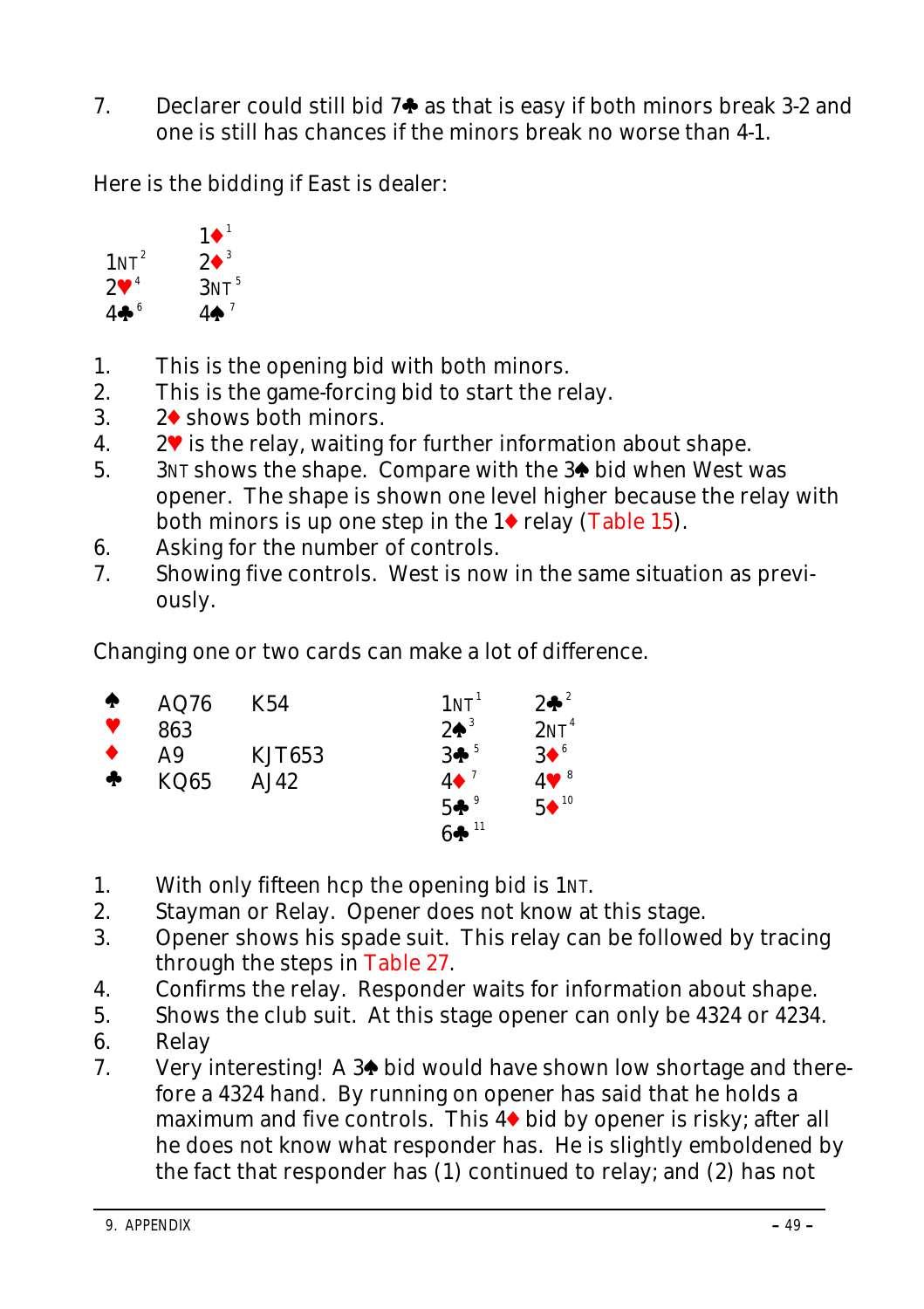used the weak relay. It does pass 3 NT so he could not be criticised for bidding  $3\spadesuit$ .

- 8. Responder is now in a tricky situation. He could have bid  $4N<sub>T</sub>$  to play but that would work out badly if opener has weak hearts. With the choice he has made he most likely cannot get to play 4NT because after a response of  $4\spadesuit$  a  $4N\bar{1}$  bid by him would be a further relay. What is more a 4<sup> $\bullet$ </sup> bid would deny the ace of spades and therefore must show the ace of hearts! Ace-King, Ace-Queen, or even Ace-Jack of hearts would mean there is a second stopper. So responder is not happy at this stage. If opener bids  $4N<sup>T</sup>$  he will probably pass that.
- 9. This shows a control in spades (must be the ace), a control in clubs, (must be the king) and denies a control in hearts. Responder can now place opener with Axxx, xxx, Ax, Kxxx. He has also shown a maximum and so probably has two queens as well. Maybe a queen and one or two jacks but that is less likely given the comments at note 7 above.
- 10. Responder can make this bid without any strain as he is now committed to at least 6 clubs.
- 11. A four-step bid. Opener shows a diamond control (which by now responder already knew about), shows a second honour in spades (must be the queen) shows a second honour in clubs (must be the queen again) and denies a second honour in hearts.

Responder can now visualise AQxx xxx Ax KQxx. He also knows that opener cannot have another jack because that would take him to 16 hcp. Six clubs is probably enough as a heart lead will make it difficult when one of the minors breaks badly.

#### **CHECKLIST**

Relay things to agree upon with partner

| 1 $\bullet$ relay          |                 | ☑ |               |    |                 |  |
|----------------------------|-----------------|---|---------------|----|-----------------|--|
| Other Relays               | 1074            | □ | $2 + \bullet$ | п  | 2 <sub>NT</sub> |  |
| Run over 3NT for controls  | Always          | □ | <b>Never</b>  | п  | Maximum         |  |
| Relay after Intervention   | Yes             | □ | No            | □  |                 |  |
| Intervention pushes up     | 0 steps         | □ | 1 step        | □  | 2 steps         |  |
| Second Force (1V)          | <b>Yes</b>      | п | No            | п  |                 |  |
| Third Force $(2\clubsuit)$ | Yes             | П | N٥            | п  |                 |  |
| <b>Weak Relays</b>         | <b>Yes</b>      | п | No            | п  |                 |  |
| Denial Cue Bids            | Yes             | П | Nο            | ΙI |                 |  |
| <b>1NT Relay</b>           | Yes             | П | No            | П  |                 |  |
| Denial Cue Bid up to       | 5 <sub>NT</sub> |   | 6 NT          |    |                 |  |